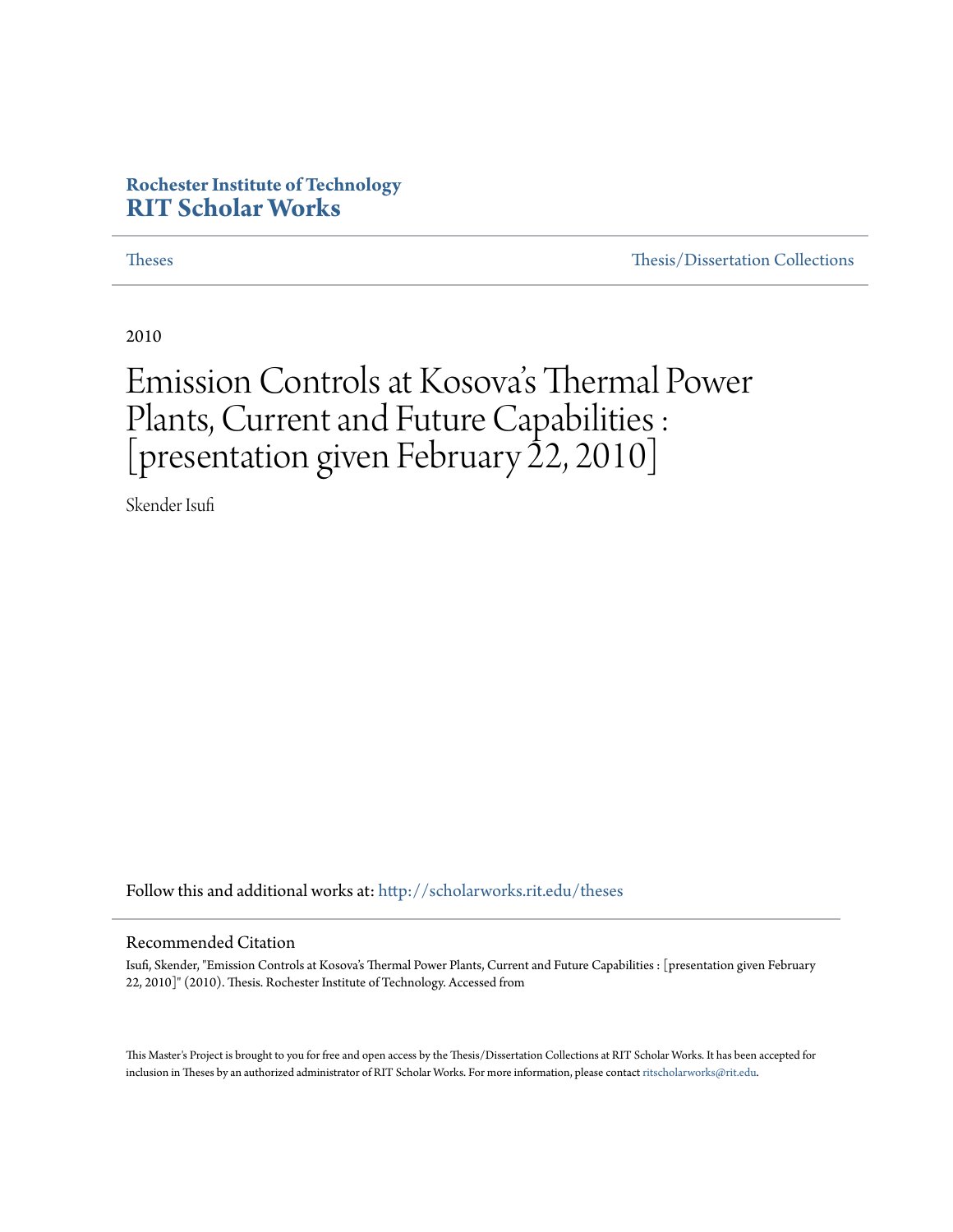# AMERICAN UNIVERSITY IN KOSOVO

Master of Science Program in Energy & Resource Development Public Service

Project Title:

# "Emission Controls at Kosova's Thermal Power Plants,

# Current and Future Capabilities"

*"Submitted as a Capstone Project in partial fulfillment of a Master of Science Degree in Professional Studies at the RIT Center for Multidisciplinary Studies"* 

Skender ISUFI

Date of submission: 22<sup>nd</sup> of February, 2010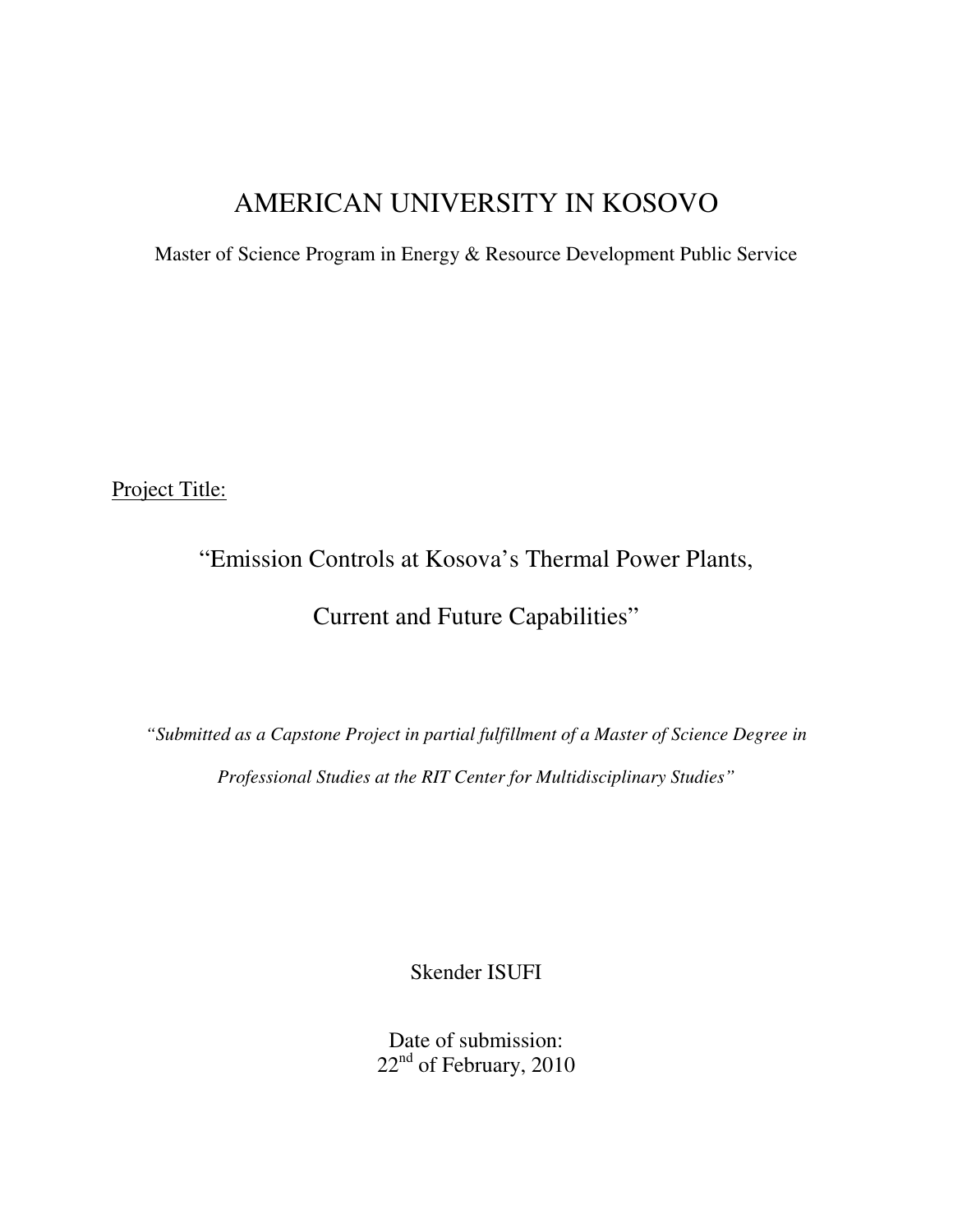# **Acknowledgement**

I would like to thank Professor Brian Bowen, my mentor, for his continuous and valuable advices and direction throughout this capstone. I would also like to emphasis the support and help of my colleagues at work Mr. Bashkim Gjurgjeala and Mr. Agim Morina.

Finally I am thankful to my wife and my sons for their patience and understanding.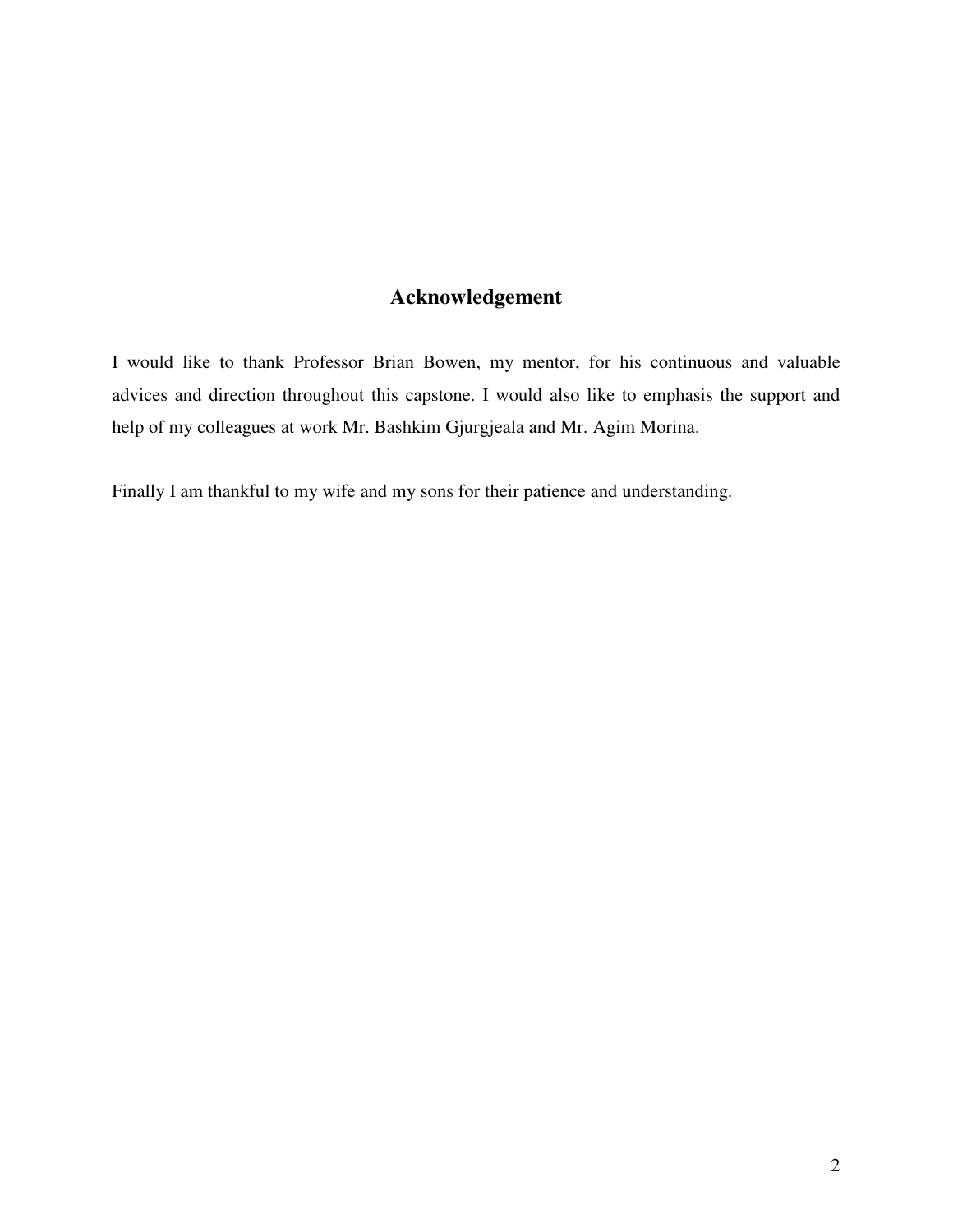# **Table of Contents**

| 1.4. Air Emission from Large Combustion Plants in Member States of European Union  14 |  |
|---------------------------------------------------------------------------------------|--|
|                                                                                       |  |
| INTRODUCTION OF TYPES OF AIR EMISSIONS AND GREENHOUSE GASES18                         |  |
|                                                                                       |  |
|                                                                                       |  |
|                                                                                       |  |
|                                                                                       |  |
|                                                                                       |  |
|                                                                                       |  |
|                                                                                       |  |
|                                                                                       |  |
|                                                                                       |  |
| 3.3. Third step - Combustion Technologies for New Power Plant Units in Kosova  25     |  |
|                                                                                       |  |
|                                                                                       |  |
|                                                                                       |  |
|                                                                                       |  |
|                                                                                       |  |
|                                                                                       |  |
| CALCULATIONS OF ELECTRICITY GENERATIONS AND EMISSIONS ESTIMATES                       |  |
|                                                                                       |  |
|                                                                                       |  |
|                                                                                       |  |
|                                                                                       |  |
|                                                                                       |  |
|                                                                                       |  |
|                                                                                       |  |
|                                                                                       |  |
|                                                                                       |  |
|                                                                                       |  |
|                                                                                       |  |
|                                                                                       |  |
|                                                                                       |  |
|                                                                                       |  |
|                                                                                       |  |
|                                                                                       |  |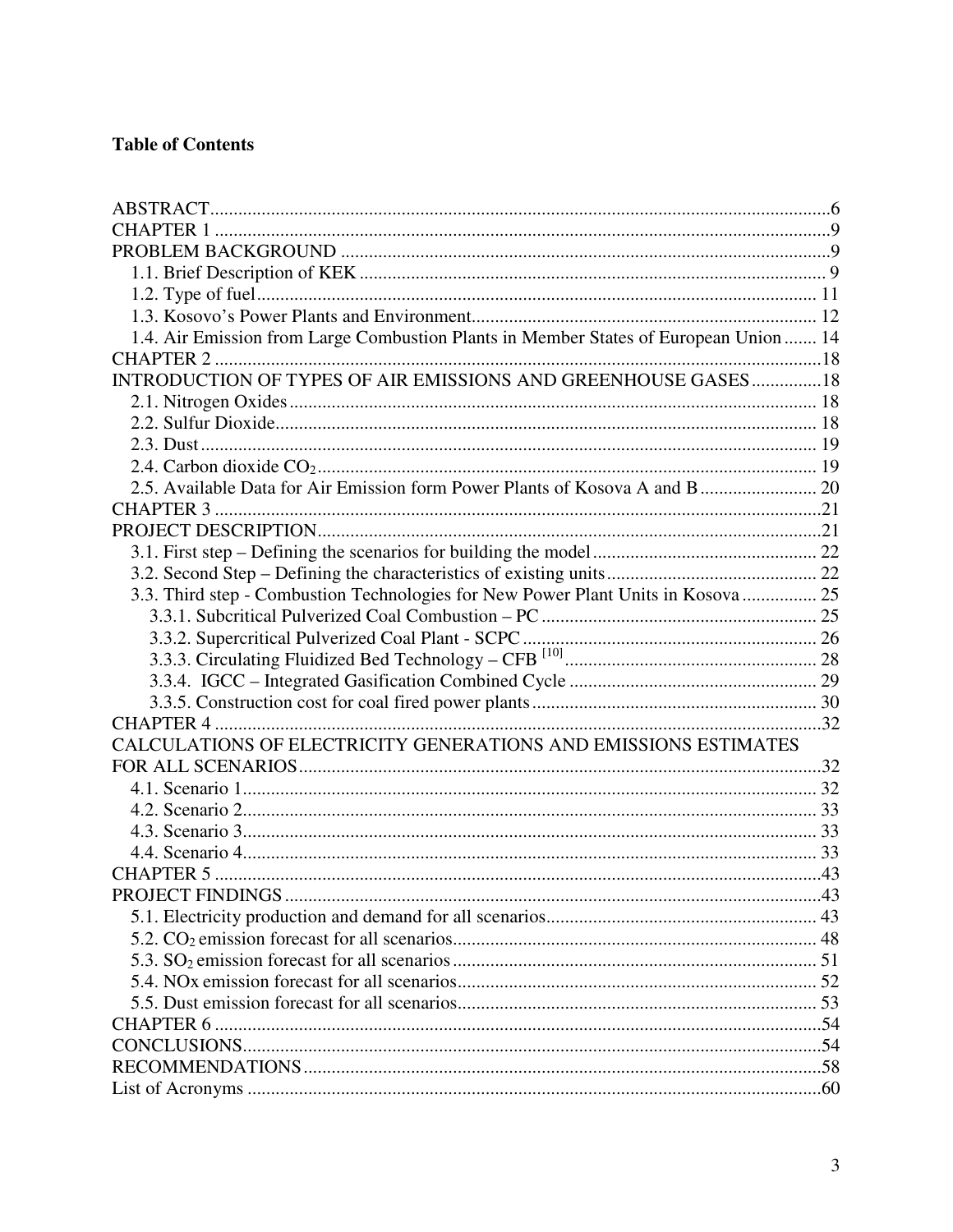# **List of tables and figures**

| Table 1.2. The electricity generation and demand in Kosova, 2001-2008  10                    |  |
|----------------------------------------------------------------------------------------------|--|
| Table. 1.3. Lignite consumption for TPP Kosova A and TPP Kosova, 2001-2008 11                |  |
|                                                                                              |  |
|                                                                                              |  |
| Table 1.6. The emission limits of LCP for solid fuels according to EU Directive 13           |  |
| Table 1.7. Total emission of $SO_2$ , NOx and dust for 2004 from LCP of                      |  |
|                                                                                              |  |
| Table 1.8. Total $CO_2$ emission form combustion installation with capacity over $50MW_{th}$ |  |
|                                                                                              |  |
|                                                                                              |  |
| Table 3.1. Description of formulas used for calculation for units of TPP Kosova A23          |  |
| Table 3.2. Description of formulas used for calculation for units of TPP Kosova B 24         |  |
| Table. 3.3. Summary of Combustion Technologies that can be considered for new                |  |
|                                                                                              |  |
| Table. 4.1. Description of formulas used for calculation for units of TPP "New Kosova"32     |  |
|                                                                                              |  |
| Table 4.3. Scenario 1 – Electricity production and emissions calculations of                 |  |
|                                                                                              |  |
| Table 4.4. Scenario 2 - Electricity production and emissions calculations of                 |  |
|                                                                                              |  |
| Table 4.5. Scenario 3 - Electricity production and emissions calculations of                 |  |
|                                                                                              |  |
| Table 4.6. Scenario 4 - Electricity production and emissions calculations of                 |  |
|                                                                                              |  |

| Figure 1.1. Total NO <sub>x</sub> emissions for 2004 for reported LCP of EU Member States    |  |
|----------------------------------------------------------------------------------------------|--|
|                                                                                              |  |
| Figure 1.2. Total $SO_2$ emissions for 2004 for reported LCP of EU Member States             |  |
|                                                                                              |  |
| Figure 1.3. Total dust emissions for 2004 for reported LCP of EU Member States               |  |
|                                                                                              |  |
| Figure 1.4. Total $CO2$ emission form combustion installation with capacity                  |  |
| over 50MW based on EPER inventory for 2004 and Kosova CO <sub>2</sub> emission estimation 17 |  |
|                                                                                              |  |
|                                                                                              |  |
|                                                                                              |  |
|                                                                                              |  |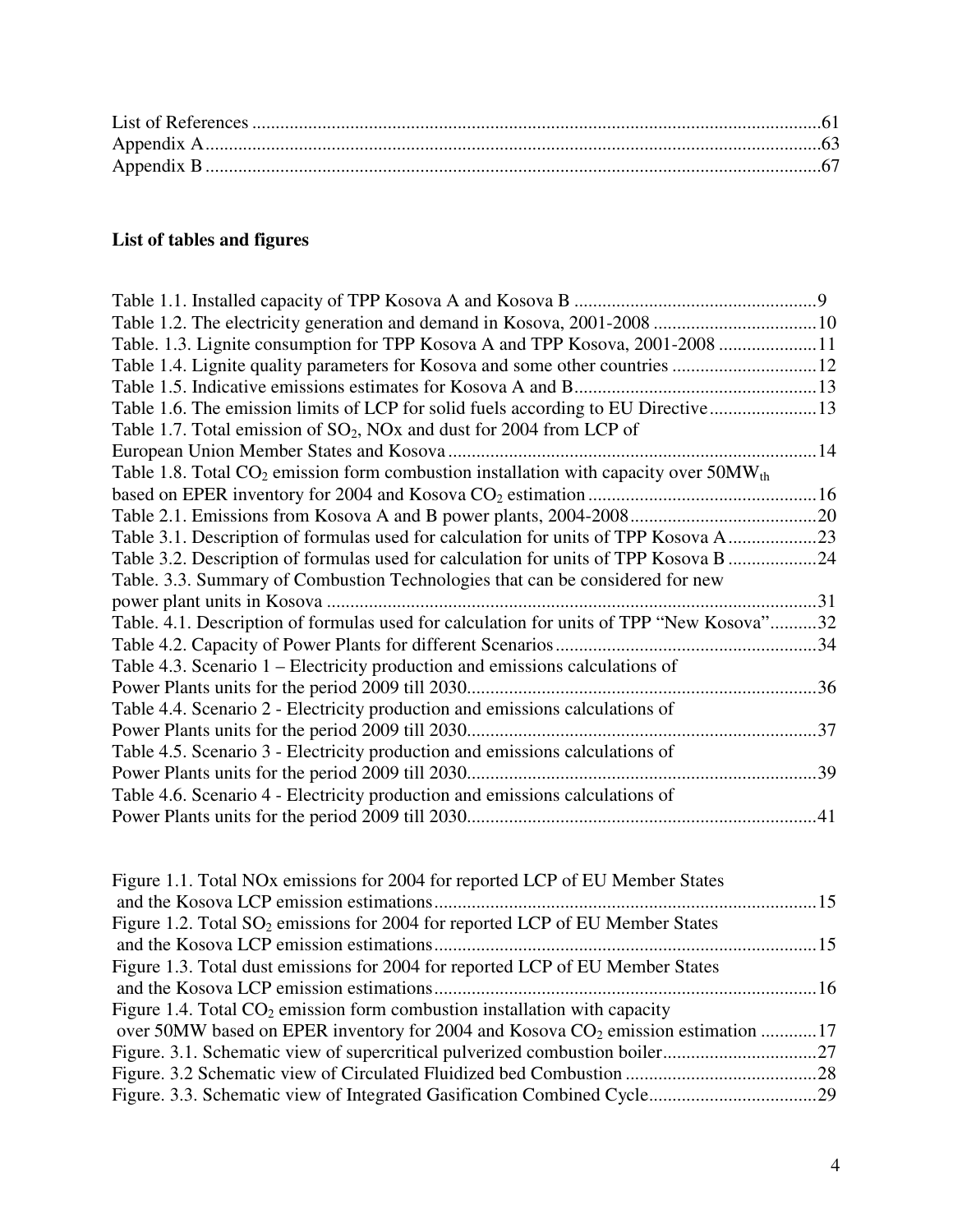| Figure. 5.5. Costs or revenues from net import or net export of electricity for all scenarios 47 |  |
|--------------------------------------------------------------------------------------------------|--|
|                                                                                                  |  |
|                                                                                                  |  |
|                                                                                                  |  |
|                                                                                                  |  |
|                                                                                                  |  |
|                                                                                                  |  |
|                                                                                                  |  |
|                                                                                                  |  |
|                                                                                                  |  |
|                                                                                                  |  |
|                                                                                                  |  |
|                                                                                                  |  |
|                                                                                                  |  |
|                                                                                                  |  |
|                                                                                                  |  |
|                                                                                                  |  |
|                                                                                                  |  |
|                                                                                                  |  |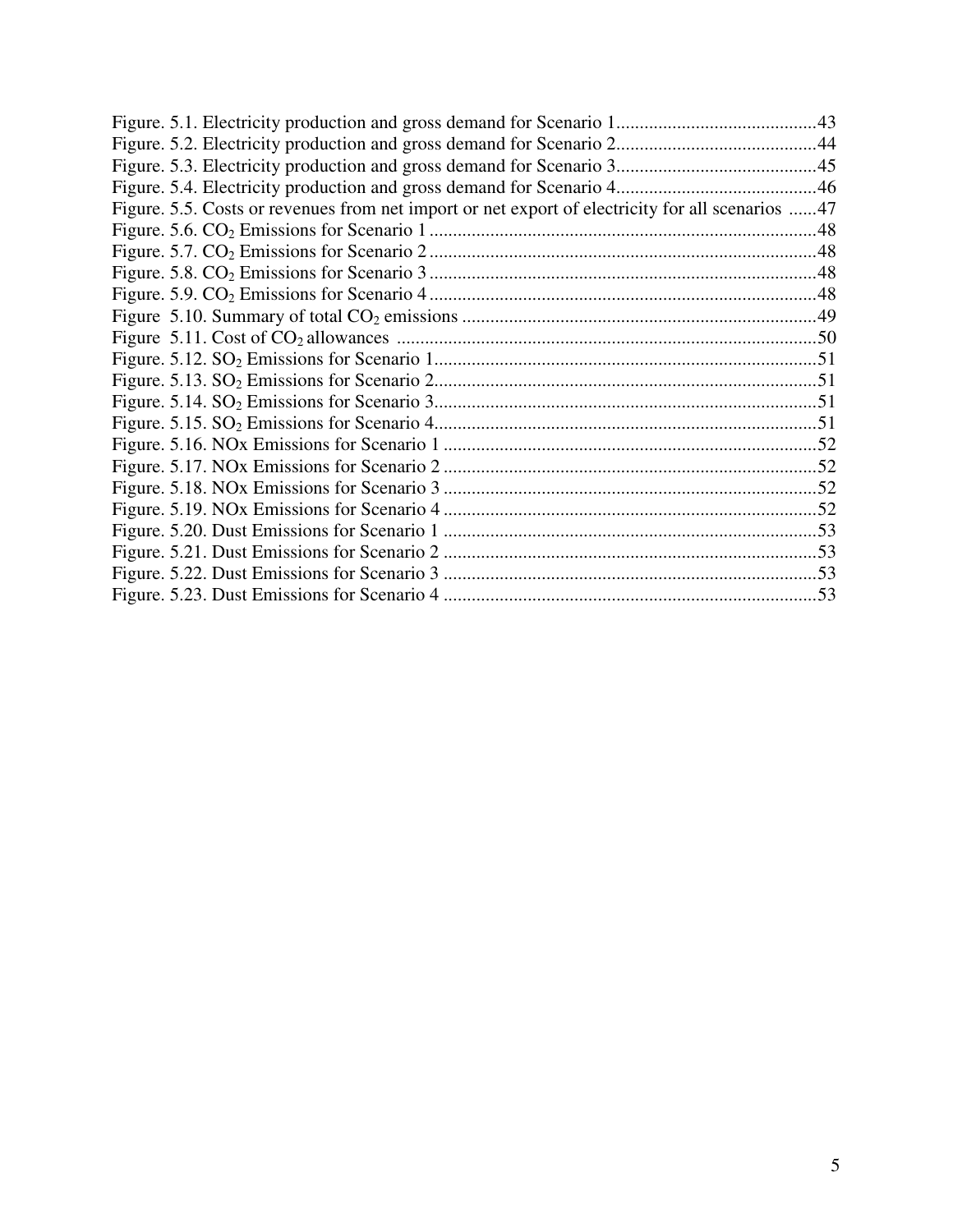### **ABSTRACT**

The operation of Kosova's Thermal Power Plants (TPP) from the time of their construction had the goal of supplying of Kosova with electricity and also sometimes exporting to parts of old Yugoslavia. This contributed significantly in developing the Kosova's economy but as with all coal-fired power plants it added to the problem of environmental pollution. This project provides great assistance for promoting environmental protection and assesses the best new power plant technologies available.

This capstone project assesses the levels of atmospheric emissions (dust,  $SO_2$ ,  $CO_2$  and  $NOX$ ) from the existing TPP's in Kosova and the projections of future emissions until the existing plants are decommissioned and new power plants becomes operational. Also the project addresses the necessary measures to reduce the pollution and analyze the impact of atmospheric emissions on the environment from the proposed new TPP, which is planned to be constructed in Kosova in the next few years.

In order to represent a range of long-term planning option, this capstone project discusses the above from the perspective of four broad scenarios for the period 2010-2030. These four scenarios are:

- Scenario  $1$  the existing TPP (Kosova A and B) with no new generation capacity and without abatement measures;
- Scenario  $2$  the existing TPP with abatement measures (upgrading the electrostatic precipitators - ESP, only for TPP B), construction of the new HPP Zhur 293MW and new TPP Kosova C with capacity 1x500MW;
- Scenario 3 the existing TPP with abatement measures (upgrading the electrostatic precipitators - ESP, only for TPP B), construction of the new HPP Zhur 293MW and new TPP Kosova C with capacity 2x500MW; and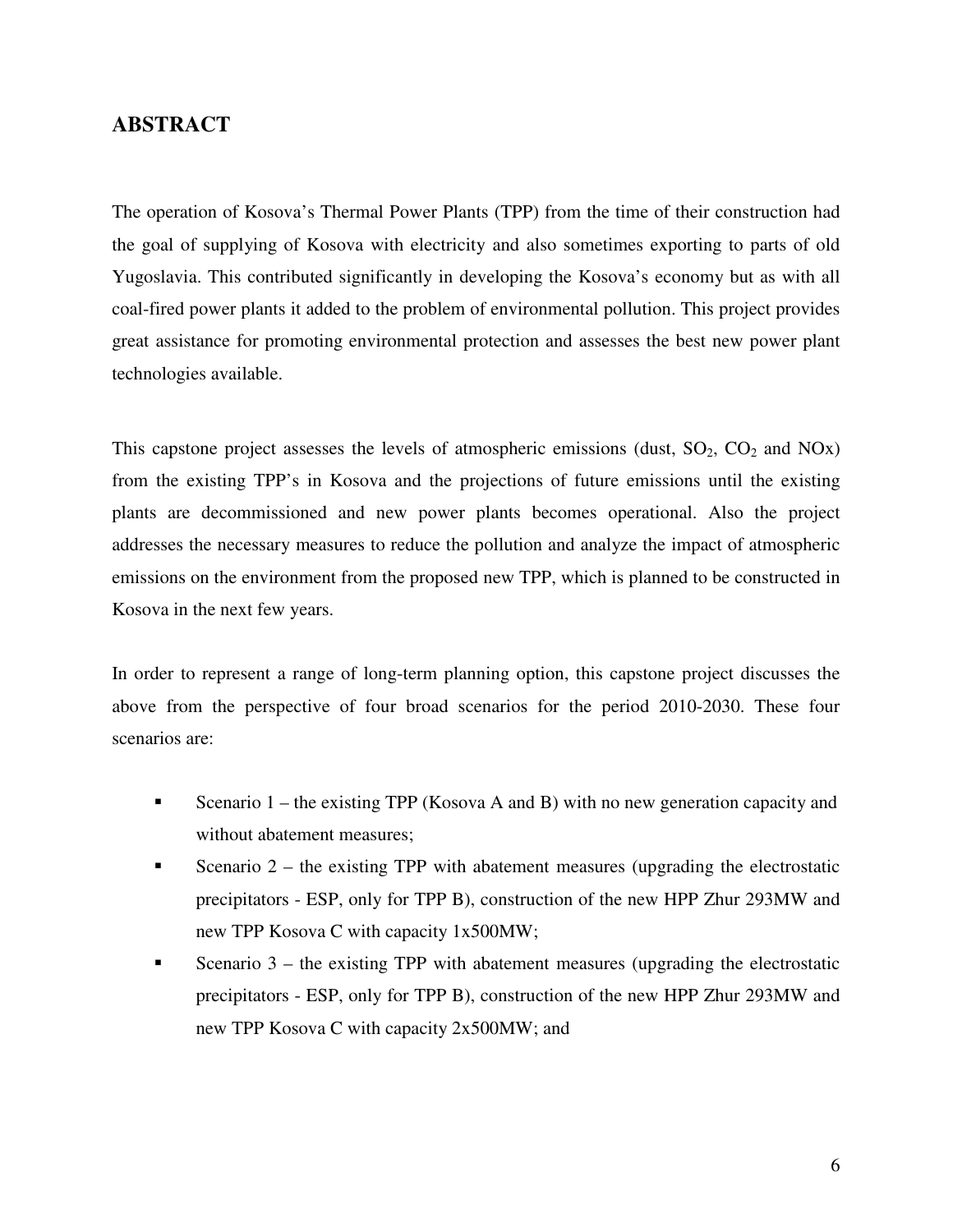Scenario 4 – the existing TPP with abatement measures (upgrading the electrostatic precipitators - ESP, only for TPP B), construction of the new HPP Zhur 293MW and new TPP Kosova C with capacity 4x500MW.

In all four scenarios it is assumed that TPP Kosova A will be decommissioned by 2017.

From the financial analysis of four scenarios presented in the capstone, the deficit or surplus of electricity may cost or benefit a considerable amount of money. The following figure presents the potential earnings from exports (scenario 3 and 4) and potential expenses from the electricity imports (scenario 1 and 2).



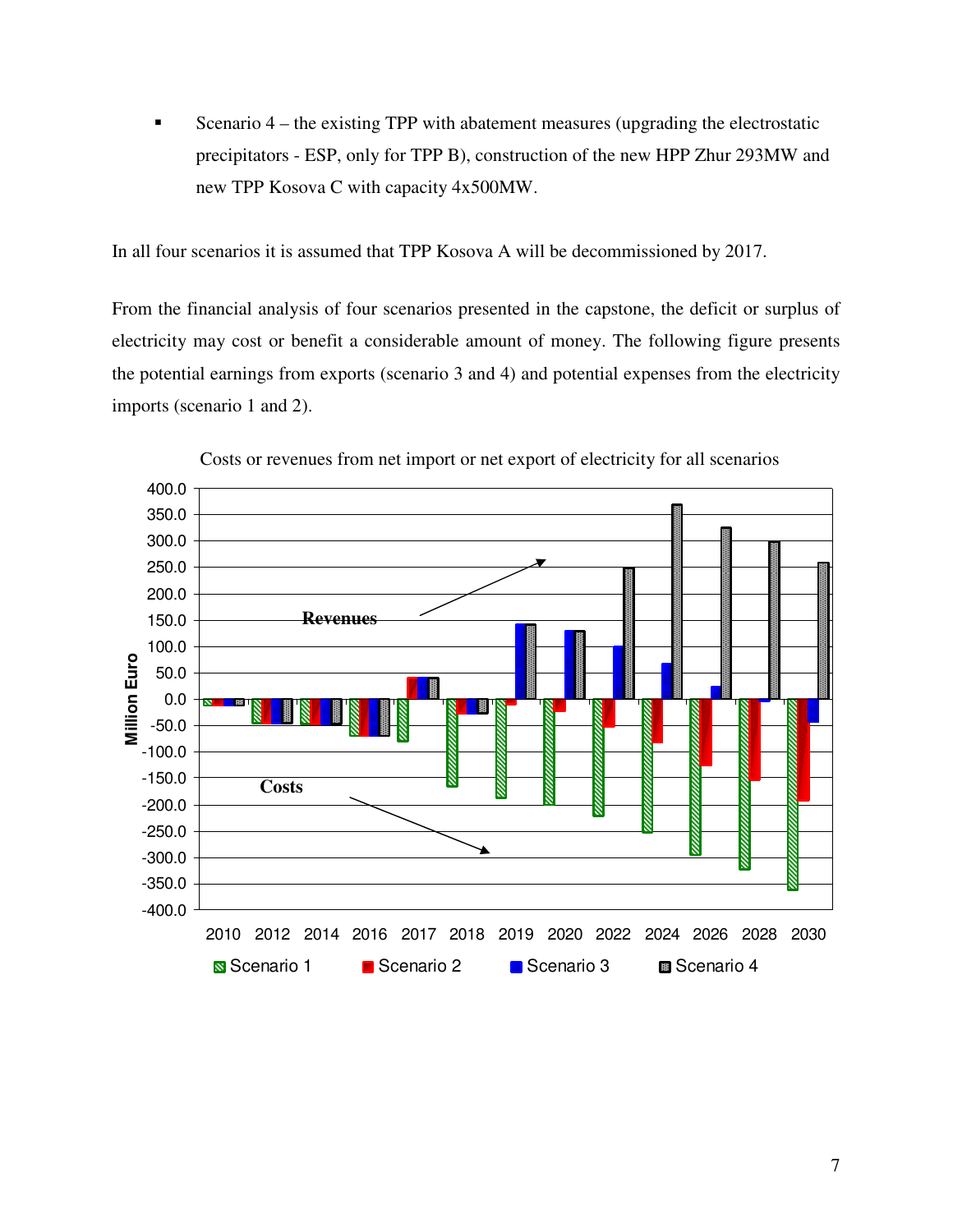The total  $CO<sub>2</sub>$  emissions for all scenarios show that intensive power generation reflects higher emissions. The consequences of extending the limits of  $CO<sub>2</sub>$  emissions may cost the considerable expenses having in mind that the credits for  $CO<sub>2</sub>$  in the future will be high.



#### Cost of CO<sub>2</sub> allowances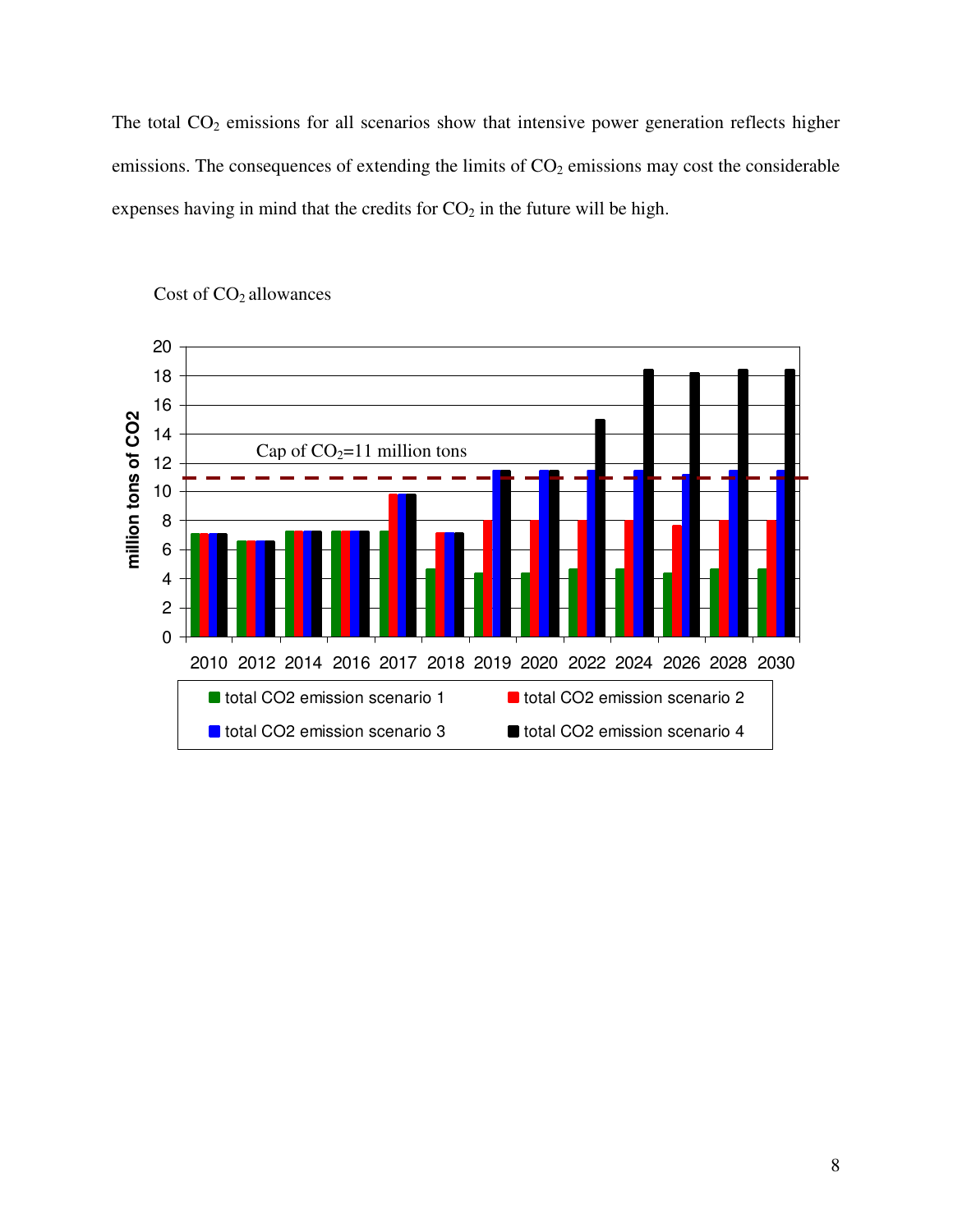# **CHAPTER 1**

### **PROBLEM BACKGROUND**

#### **1.1. Brief Description of KEK**

The Kosovo Energy Corporation–KEK consists of four main core divisions, Coal Production, Generation, Network and Supply Division, and other non-core divisions, necessary for a company to carry on the business like, Procurement Division, Financial Division, Legal and Human Resource Division. The Generation Division, the focus of interest for this Capstone, is responsible for electricity generation and consists of two Thermal Power Plants (TPP) Kosova A (with five units) and Kosova B (two units), the Engineering Department, Central Maintenance Department and Support Business Department. Generation Division has approximately 1600 employees.

The construction of units were done in the period from 1962-84 and the technology used was in accordance to the environmental standards of that period. The aging of units and their maintenance and rehabilitation was not followed by the new requirements regarding the environmental air emissions standards. The installed capacity of existing TPP's in Kosova is presented in the following table.

| Units          | Year of<br>commissioning | Installed<br>capacity | Maximum<br><b>Available Gross</b><br>Capacity | <b>Maximum Gross</b><br>Capacity after<br>2009* |
|----------------|--------------------------|-----------------------|-----------------------------------------------|-------------------------------------------------|
|                |                          | (MW)                  | (MW)                                          | (MW)                                            |
| A1             | 1962                     | 65                    |                                               |                                                 |
| A2             | 1964                     | 125                   |                                               |                                                 |
| A <sub>3</sub> | 1970                     | 200                   | 150                                           | 150                                             |
| A4             | 1971                     | 200                   | $\theta$                                      | 150                                             |
| A <sub>5</sub> | 1975                     | 210                   | 150                                           | 150                                             |
| B <sub>1</sub> | 1983                     | 339                   | 265                                           | 300                                             |
| B <sub>2</sub> | 1984                     | 339                   | 285                                           | 300                                             |

Table 1.1. Installed capacity of TPP Kosova A and Kosova B

*\* – after replacement of low pressure turbine rotors in both units of TPP Kosova B planned for 2010 the power capacity of units B1 and B2 will be increased.*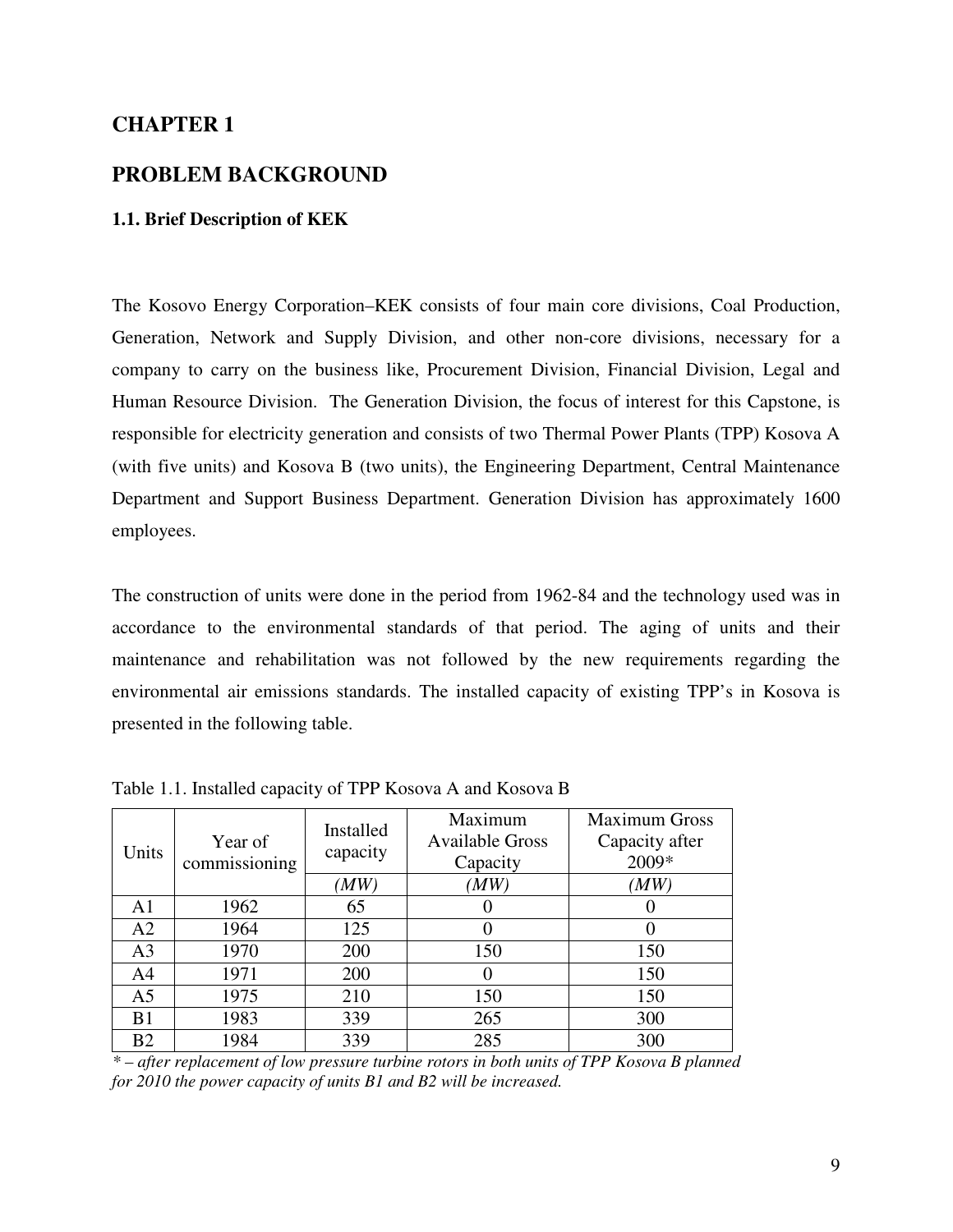The units A1 and A2 of the TPP Kosova A have been out of operation for a long time. Unit A1 is not in operations since 2007, while A2 since 2001. In the units A3, A4 and A5, there were implemented major overhauls in the years, 2006, 2007 and respectively 2008, and now they are operating with certain reliability with the maximum gross production capacity up to  $150MW_e$ each, depending on the demand. The thermal capacity of units A3, A4 and A5 is about  $550MW_{th}$ each. The operating and maintenance condition of Kosova A units is relatively good having in mind their aging. Their efficiency is relatively low 20-27%.

The units B1 and B2 belong to the second largest power plant in Kosova. The thermal capacity for a unit is about  $850MW_{th}$  each. The original design gross power capacity is  $339MW_{e}$  per unit. After recent investments, the total net maximum capacity will be  $300MW<sub>e</sub>$  each. Both units have operated more than 130,000 hours since their commissioning. The efficiency of these units is 30–35%.

The electricity production for the past eight years shows an increase in electricity generation in both power plants. On the other hand the demand growth is increasing rapidly. The domestic generation of electricity couldn't meet demand in Kosova therefore the need for imports of electricity were always present. In the Table 1.2., is presented the electricity generation from thermal power plants, hydro power plant Ujman, demand and net import (import-export).

|                                | Year       | 2001  | 2002  | 2003  | 2004  | 2005  | 2006  | 2007  | 2008  |
|--------------------------------|------------|-------|-------|-------|-------|-------|-------|-------|-------|
| <b>Domestic Electricity</b>    | <b>GWh</b> | 2,568 | 3,153 | 3,262 | 3,501 | 3,999 | 3,972 | 4,358 | 4,549 |
| <b>Generation</b>              |            |       |       |       |       |       |       |       |       |
| <b>TCA</b>                     | GWh        | 1,025 | 1,134 | 1,582 | 864   | 645   | 899   | 1,249 | ,235  |
| <b>TCB</b>                     | GWh        | 1,452 | 1,939 | 1,629 | 2,524 | 3,244 | 2,973 | 3,016 | 3,260 |
| Hydro                          | GWh        | 91    | 80    | 51    | 112   | 110   | 100   | 94    | 53    |
| Thermo                         | GWh        | 2,477 | 3,073 | 3,211 | 3,389 | 3,889 | 3,871 | 4,264 | 4,495 |
| Net import*                    | <b>GWh</b> | 544   | 168   | 358   | 445   | 260   | 286   | 267   | 417   |
| <b>Available electricity**</b> | <b>GWh</b> | 3,112 | 3,321 | 3,621 | 3,946 | 4,259 | 4,258 | 4,625 | 4,966 |

Table 1.2. The electricity generation and demand in Kosova, 2001-2008<sup>[1]</sup>

*\* net import = import – export* 

*\*\* available electricity = domestic electricity generation + net import*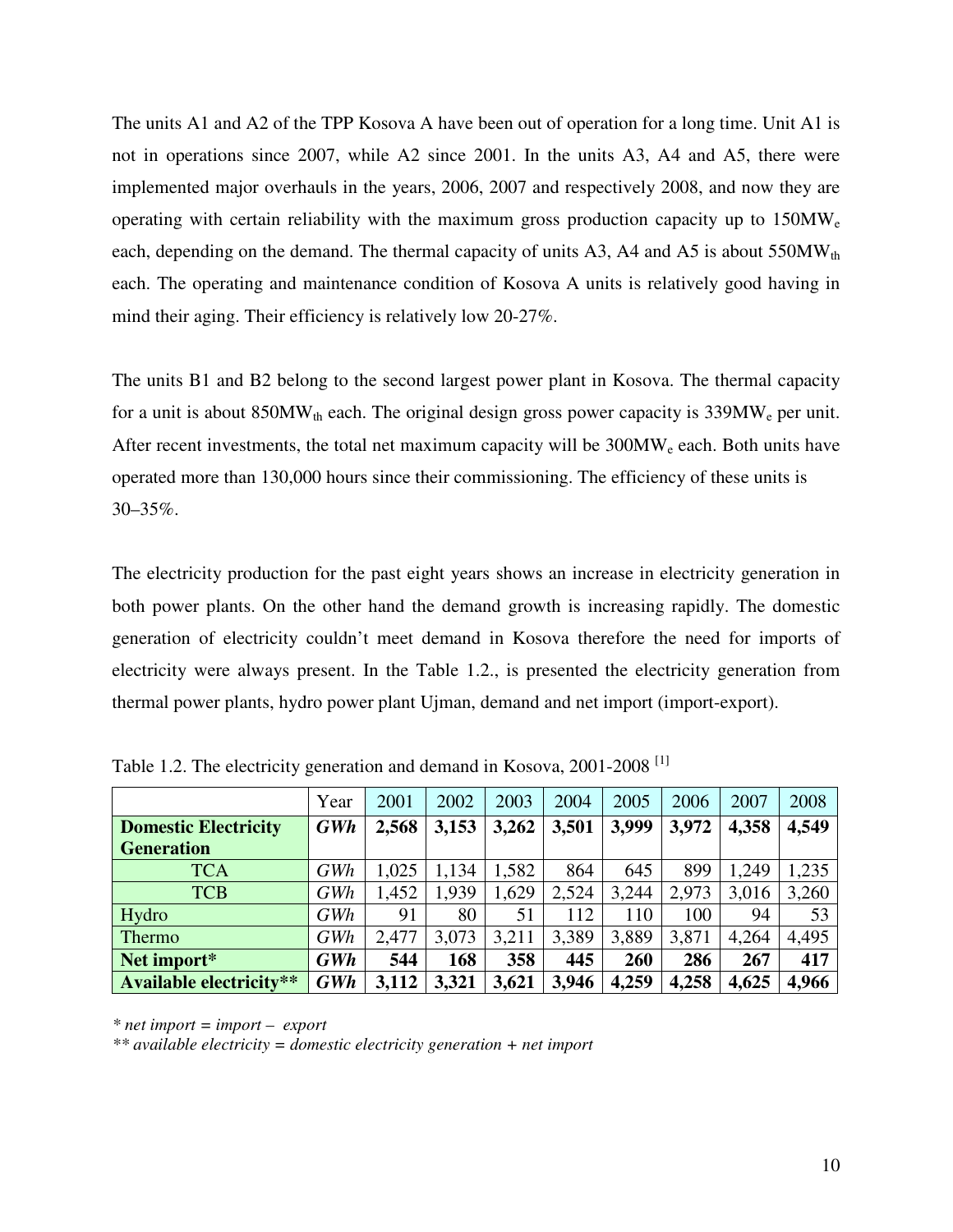#### **1.2. Type of fuel**

The Kosova lignite resource is considered as one of most favorable lignite deposits in Europe due to its geological condition with coal seam thickness of 56-70m and limited overburden of 60-120m. The average stripping ratio is 1.7 cubic meter to 1 ton of lignite  $^{[3]}$ . The total estimated reserves of approximately 10 billion tons represent one of the richest lignite sources in Europe, which will provide field for the expansion of future power generation.

The lignite is extracted in two opencast mines, Mirash and Bardh mine, with an average coal production of 7 to 8 million tones a year. For the past 40 years the mines were supplying coal to both power plants, and they are now in their end of life. For the next 3 to 4 years they will be emptied completely, and the lignite production will be done from the Sibovc South-West sector for Kosova B and respectively from the Sitnica sector for Kosova A Power Plant. Lignite is transported from the mines to the power plant storage yard with belt conveyers. The lignite consumption in both power plants, Kosova A and Kosova B, for the period 2001-2008 is presented in the following table.

|                                         | Year        | 2001 | 2002 | 2003 | 2004 | 2005 | 2006 | 2007 | 2008 |
|-----------------------------------------|-------------|------|------|------|------|------|------|------|------|
| <b>Total Coal</b><br><b>Consumption</b> | million ton | 4.26 | 5.23 | 5.64 | 5.59 | 6.27 | 6.35 | 7.11 | 7.46 |
| <b>TPP A</b>                            | million ton | 2.02 | 2.24 | 3.13 | 71   | .27  | -77  | 2.47 | 2.44 |
| <b>TPP B</b>                            | million ton | 2.23 | 2.98 | 2.50 | 3.88 | 4.99 | 4.57 | 4.64 | 5.02 |

Table. 1.3. Lignite consumption for TPP Kosova A and TPP Kosova, 2001-2008<sup>[1]</sup>

The lignite of Kosova is characterized by high ash content and moderate sulphur content. Ash content is in the range 10-21%, while total sulfur content is 0.7-1.5% (organic sulfur is 0.1-0.5%)<sup>[2]</sup>. It is important to say that Kosova lignite contains also the calcium which in the combustion process creates natural desulphurization which reduces the impact of  $SO<sub>2</sub>$  emissions.

Samples from the lignite are taken daily and are analyzed at the Generation laboratory as well as in the INKOS laboratory for ash and water content. Based on these values is calculated the lower heat value as follows: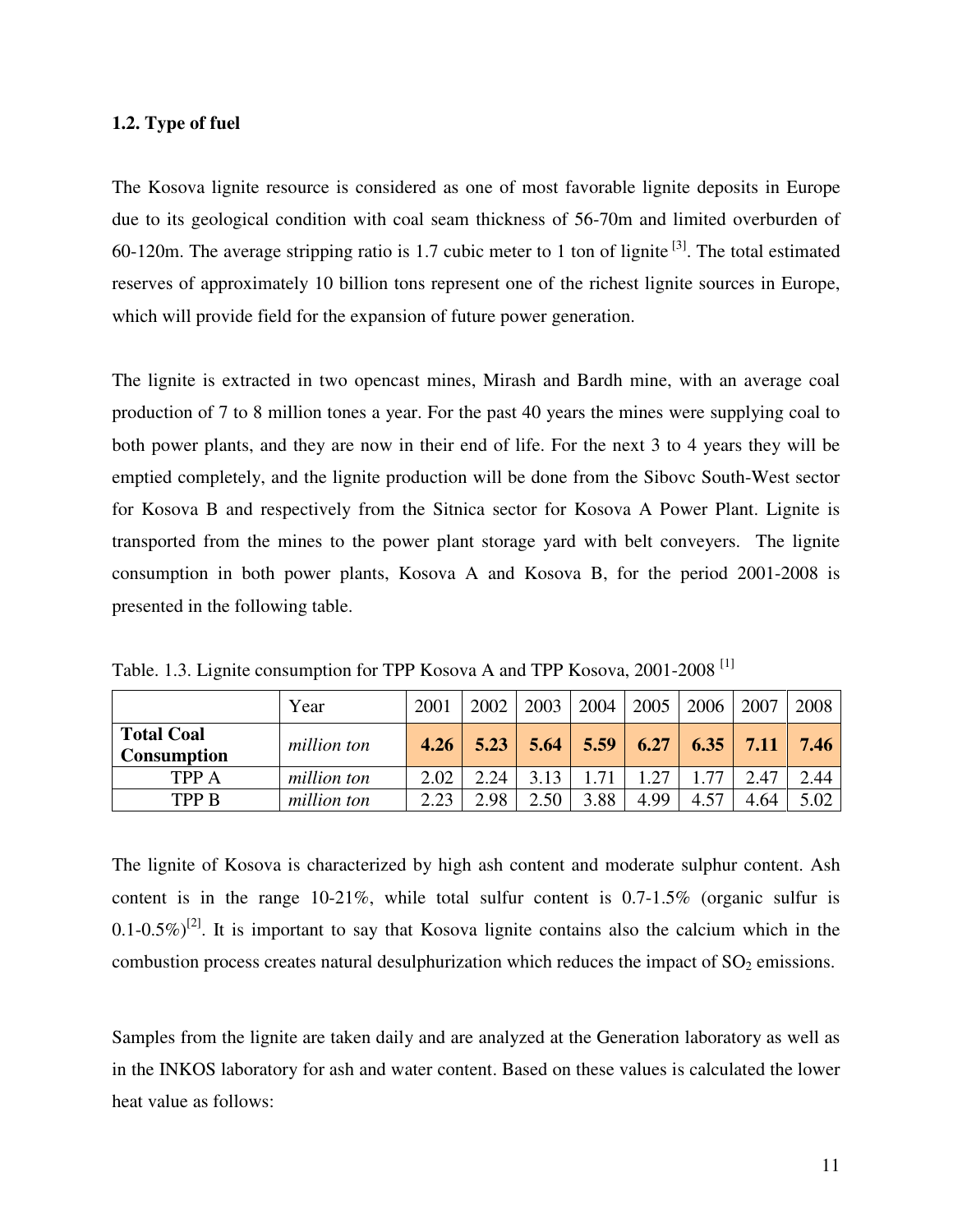$$
LHV = (100 - Ash\ (\%) - H_2O\ (\%)) \times 314 - 4369 \ [kg/kJ]
$$

Lower heat value of lignite is between 6500 - 9500kJ/kg.

In the Table 1.4 is presented comparison of characteristics of Kosova lignite with the lignite from some other countries.

| Area                                                                                                                                                                                                                                                                                                                                                        | Ash   | LHV*  | Moisture |           | Sulphur       |
|-------------------------------------------------------------------------------------------------------------------------------------------------------------------------------------------------------------------------------------------------------------------------------------------------------------------------------------------------------------|-------|-------|----------|-----------|---------------|
|                                                                                                                                                                                                                                                                                                                                                             | $\%$  | kJ/kg | $\%$     | $%$ total | % combustible |
| Bardh mine                                                                                                                                                                                                                                                                                                                                                  | 14.1  | 7860  | 47.7     | 0.98      | 0.34          |
| Mirash West mine                                                                                                                                                                                                                                                                                                                                            | 14.4  | 7750  | 47.5     | 1.01      | 0.35          |
| Mirash East (Sitnica)                                                                                                                                                                                                                                                                                                                                       | 19.9  | 7928  | 43.9     | 0.94      | 0.33          |
| Sibovc mine                                                                                                                                                                                                                                                                                                                                                 | 13.85 | 8149  | 47.8     | 0.91      | 0.32          |
| Australia (Loy Yang mine)                                                                                                                                                                                                                                                                                                                                   | 1.5   | 8000  | na       | 0.4       | na            |
| Bulgaria (Maritza mine)                                                                                                                                                                                                                                                                                                                                     | 12    | 6700  | na       | 1.9       | na            |
| Germany (Rheine Lignite)                                                                                                                                                                                                                                                                                                                                    | 5     | 8900  | na       | 0.3       | na            |
| Poland (Belchatov)                                                                                                                                                                                                                                                                                                                                          | 11    | 7800  | na       | 0.6       | na            |
| $\mathcal{M}$ $\mathcal{I}$ $\mathcal{I}$ $\mathcal{I}$ $\mathcal{I}$ $\mathcal{I}$ $\mathcal{I}$ $\mathcal{I}$ $\mathcal{I}$ $\mathcal{I}$ $\mathcal{I}$ $\mathcal{I}$ $\mathcal{I}$ $\mathcal{I}$ $\mathcal{I}$ $\mathcal{I}$ $\mathcal{I}$ $\mathcal{I}$ $\mathcal{I}$ $\mathcal{I}$ $\mathcal{I}$ $\mathcal{I}$ $\mathcal{I}$ $\mathcal{I}$ $\mathcal{$ |       |       |          |           |               |

Table 1.4. Lignite quality parameters for Kosova and some other countries <sup>[3]</sup>

*\*LHV-lower heat value* 

The initial deformation temperature of ash during the combustion process is very important factor during the designing of steam generator. For the lignite of Kosova this temperature is in the range 910-1020ºC.

#### **1.3. Kosovo's Power Plants and Environment**

For the time when the power plants were constructed, the environmental protection requirements were not so much strict as they are today. The electrostatic precipitators (ESP) for Kosova B was designed to have dust emission of  $260$ mg/Nm<sup>3</sup>, while for units of Kosova A the ESP designed capacity for dust emission is  $560$ mg/Nm<sup>3</sup>. Actually there are no desulphurization equipments neither in Kosova A or B. Air emissions of dust (particulate matter),  $SO_2$  and NOx from the units of Kosova A and Kosova B do not comply with the requirements of European Directive 2001/80/EC for Large Combustion Plants (LCP). Large Combustion Plants are combustion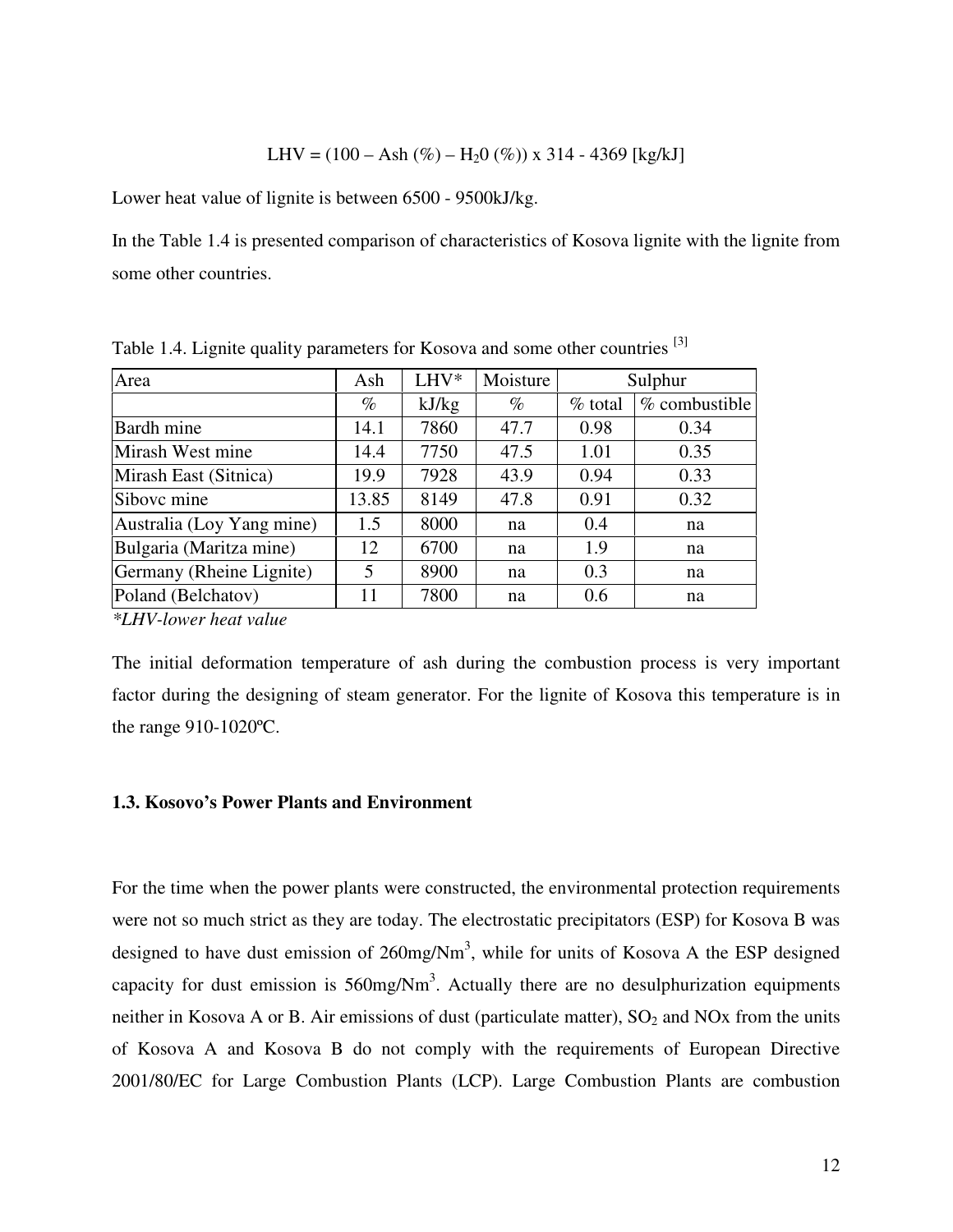plants with the rated thermal input larger or equal to 50MW (irrespective to the fuel used, liquid, solid or gaseous).

In TPP Kosova A are not installed any measurement devices for continuous measurements of these pollutants. In TPP Kosova B the measuring device for dust emissions is installed but its operation is not reliable since the calibration of the device is not done. Therefore the emissions are calculated or estimated based on mass balance approach. Some indicative estimates are presented in the following table.

Table 1.5. Indicative emissions estimates for Kosova A and B  $^{[4]}$ 

|                  | Dust emissions<br>$(mg/Nm^3)$ | NOx<br>(mg/Nm <sup>3</sup> ) | SO <sub>2</sub><br>$(mg/Nm^3)$ |
|------------------|-------------------------------|------------------------------|--------------------------------|
| For TPP Kosova A | $700 - 1300$                  | 700                          | 300                            |
| For TPP Kosova B | 150 – 230                     | 500                          | 400                            |

The problem of emission of greenhouse gas  $-CO<sub>2</sub>$  is inevitable within the operation of TPP's. This problem can be mitigated only be building the power capacities which do not use combustion process of fuels (in our case the impact of new HPP Zhur will be analyzed), or building the new capacities based on lignite fired TPP with higher efficiency, that means producing the same amount of electricity with lower consumption of lignite.

Regarding the emission limits from LCP according to the European Directive 2001/80/EC  $^{[5]}$ , the TPP of Kosova A and B falls in the group of "existing plants" and their emission limits will be as presented in the Table 1.6.

Table 1.6. The emission limits of LCP for solid fuels according to EU Directive <sup>[6]</sup>

|                                                                 | Dust emissions<br>$(mg/Nm^3)$ | NOx<br>$(mg/Nm^3)$ | SO <sub>2</sub><br>$(mg/Nm^3)$ |
|-----------------------------------------------------------------|-------------------------------|--------------------|--------------------------------|
| <b>Large Combustion Plants (LCP),</b><br>$>50$ MW <sub>th</sub> | < 50                          | < 500              | $<$ 400                        |
| For TPP Kosova A                                                | 100                           | 600                | 1200                           |
| For TPP Kosova B                                                | 50                            | 500                | 400                            |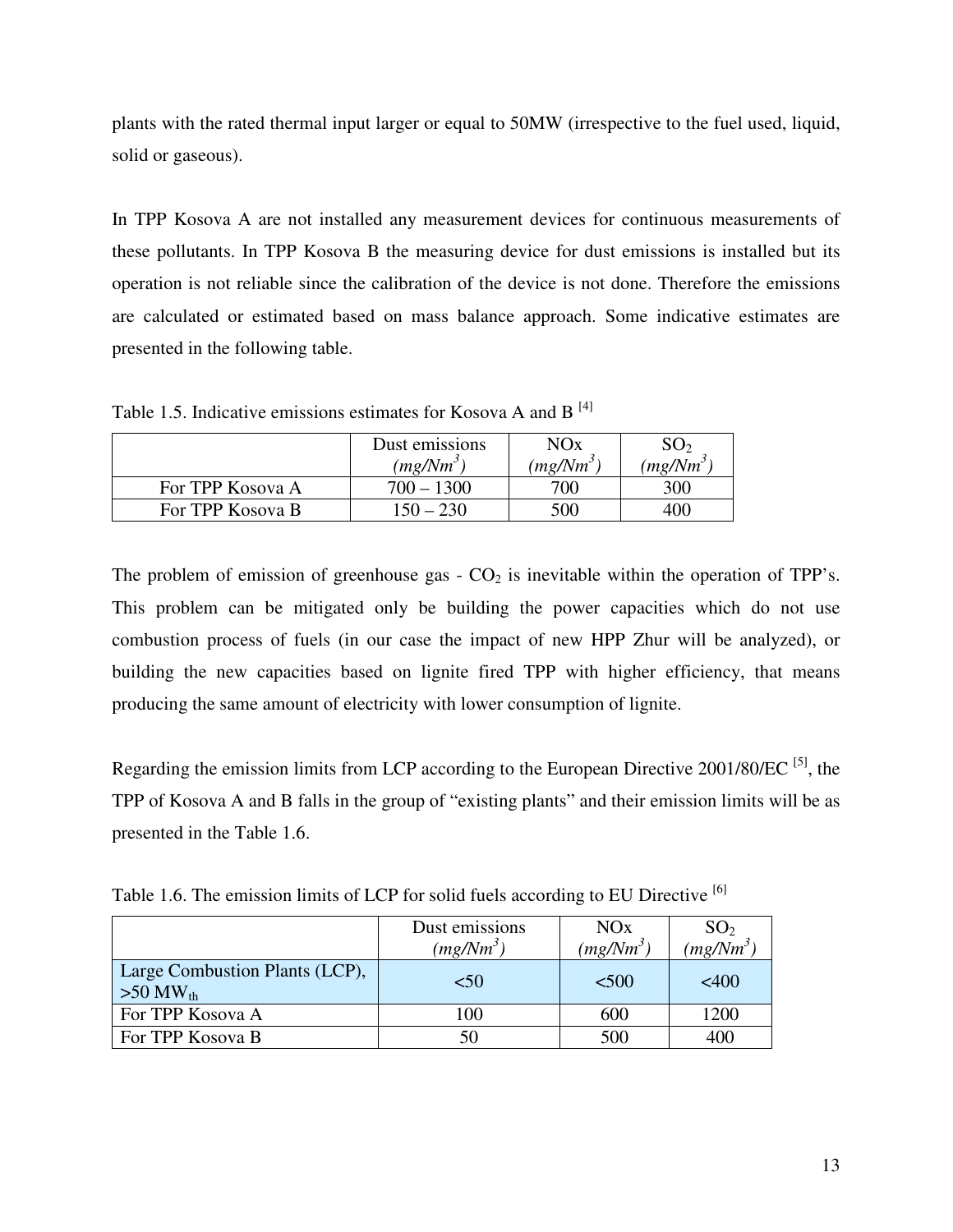#### **1.4. Air Emission from Large Combustion Plants in Member States of European Union**

According to the European Commission report provided by Entec<sup>[6]</sup> for 2004 the total emissions of SO2, NOx and dust from Large Combustion Plants-LCP under the Directive 2001/80/EC of European Union, from all Member States of EU are presented in the Table 1.7. The emissions of these pollutants from LCP of Kosova TPP are included in the table, with the purpose of presenting the Kosova position in this ranking.

| Countries of                 | SO <sub>2</sub> | <b>NO<sub>x</sub></b> | Dust             | Number of LCP          |
|------------------------------|-----------------|-----------------------|------------------|------------------------|
| EU <sup>[6]</sup> and Kosova | kilotons        | kilotons              | kilotons         | facilities $(>50MWth)$ |
| Austria                      | 8               | 14                    | 0.98             | 80                     |
| Belgium                      | 49              | 41                    | 4.64             | $\overline{99}$        |
| Bulgaria                     | 785             | 60                    | 22.4             | 29                     |
| Cyprus                       | 31              | $\overline{7}$        | $\overline{0.5}$ | $\overline{3}$         |
| Czech Republic               | 159             | 116                   | 5.43             | 123                    |
| Denmark                      | 11              | 31                    | 1.04             | 31                     |
| Estonia                      | 78              | 12                    | 17.7             | 13                     |
| Finland                      | 40              | 51                    | 2.91             | 189                    |
| France                       | 214             | 108                   | 11.8             | 268                    |
| Germany                      | 230             | 279                   | 12.5             | 606                    |
| Greece                       | 372             | 73                    | 52.2             | 37                     |
| Hungary                      | 97              | 21                    | 3.16             | 45                     |
| Ireland                      | 49              | $\overline{31}$       | 9.83             | 18                     |
| Italy                        | 193             | 130                   | 7.02             | 401                    |
| Kosova                       | 3.94            | 14.6                  | 9.46             | $\overline{5}$         |
| Latvia                       | $\overline{2}$  | 3.3                   | 0.05             | $\overline{22}$        |
| Lithuania                    | 16              | 6.5                   | 0.28             | 37                     |
| Luxembourg                   |                 |                       |                  |                        |
| Malta                        | 12              | 5.4                   | 0.75             | 10                     |
| Netherlands                  | 31              | $\overline{51}$       | 0.74             | 143                    |
| Poland                       | 747             | 260                   | 46.4             | 94                     |
| Portugal                     | 103             | 51                    | 3.47             | 23                     |
| Romania                      | 493             | 94                    | 26.1             | 176                    |
| Slovakia                     | 73              | 30                    | 8.56             | 73                     |
| Slovenia                     | 40              | 12                    | 2.31             | $\overline{8}$         |
| Spain                        | 1002            | 300                   | 33.7             | 124                    |
| Sweden                       | 7.6             | 10                    | 0.7              | 156                    |
| United Kingdom               | 539             | 374                   | 13               | 241                    |

Table 1.7. Total emission of  $SO_2$ , NOx and dust (in kilotons) for 2004 from LCP of European Union Member States [6] and Kosova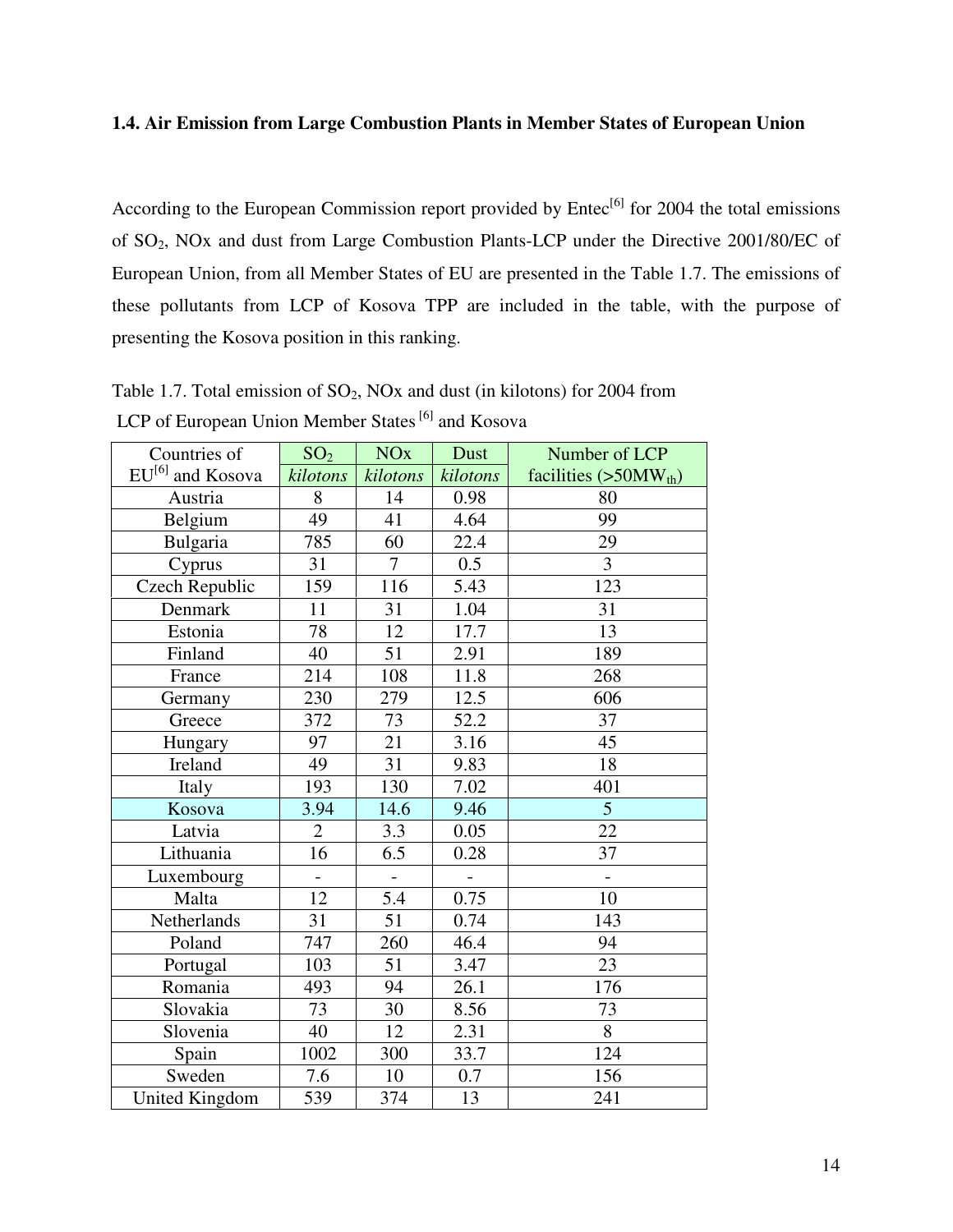From the comparison of total emissions from LCP of Kosova with the emissions from LCP of 27 EU Member States it can be shown that  $SO<sub>2</sub>$  and NOx emissions are not too high, while dust emissions are higher.





Figure 1.2. Total  $SO_2$  emissions (in kt/a)\* for 2004 for reported LCP of EU Member States <sup>[6]</sup> and the Kosova LCP emission estimations



*\* kt/a – kilotons/year* 

*<sup>\*</sup> kt/a – kilotons/year*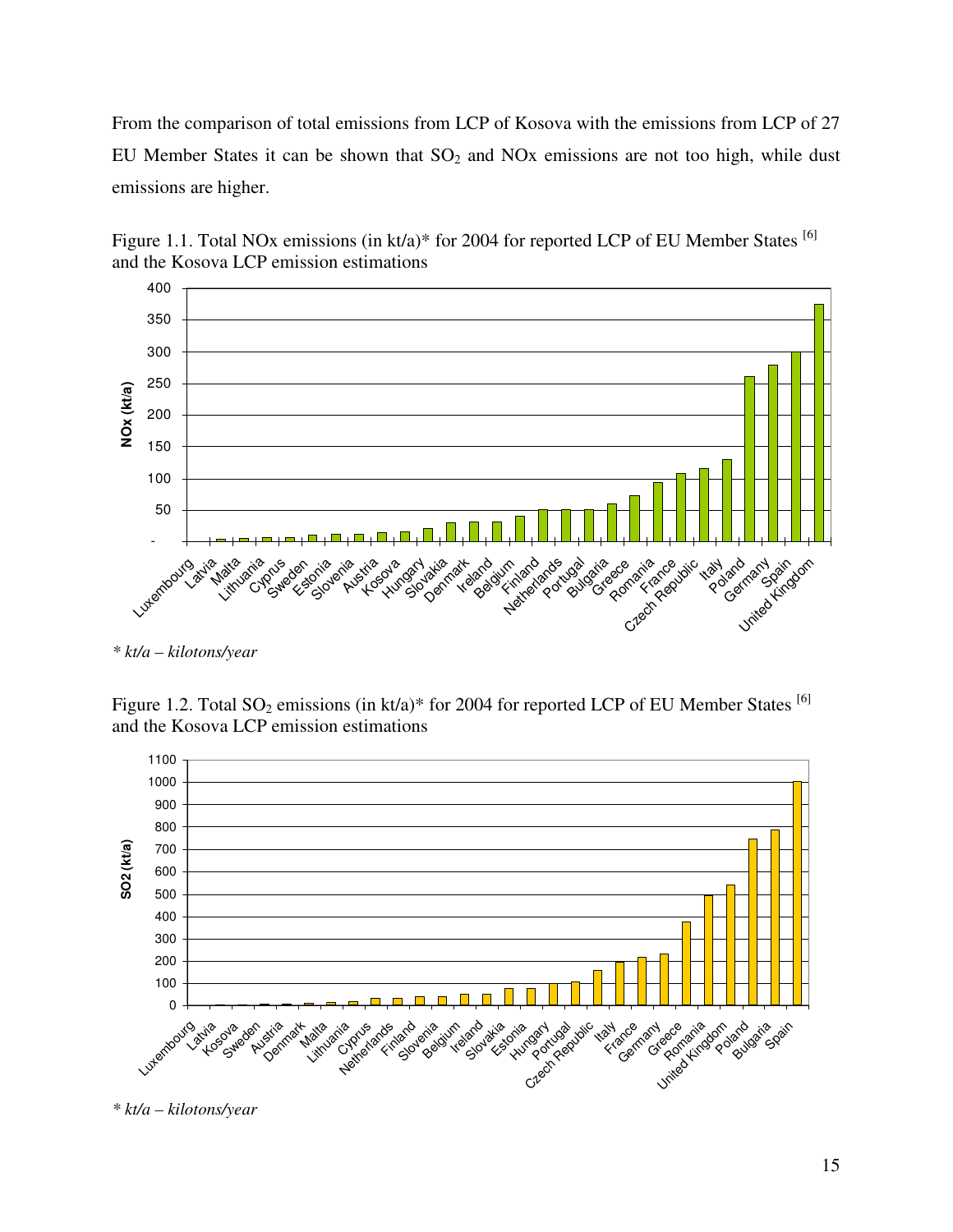Figure 1.3. Total dust emissions (in kt/a)\* for 2004 for reported LCP of EU Member States [6] and the Kosova LCP emission estimations



*\* kt/a – kilotons/year* 

In the Table 1.8 are presented the contribution of 25EU Member States to  $CO<sub>2</sub>$  emissions from combustion installations with capacity over 50MW<sub>th</sub>, based on The European Pollution Emission Register (EPER), emission inventory for the year  $2004$ , and the  $CO<sub>2</sub>$  emission calculation from Kosova TPP for 2004.

| Table 1.8. Total $CO_2$ emission form combustion installation with capacity over 50MW <sub>th</sub> based on |  |
|--------------------------------------------------------------------------------------------------------------|--|
| EPER inventory <sup>[7]</sup> for 2004 and Kosova $CO_2$ estimation.                                         |  |

| 25 EU Member States <sup>[7]</sup> and Kosova | $CO2$ emissions | <b>Share</b> |
|-----------------------------------------------|-----------------|--------------|
|                                               | million ton     | $\%$         |
| Lithuania                                     | 0.52            | 0.04%        |
| Luxembourg                                    | 0.98            | 0.08%        |
| Latvia                                        | 1.16            | 0.09%        |
| Slovakia                                      | 1.89            | 0.15%        |
| Malta                                         | 1.96            | 0.15%        |
| Cyprus                                        | 3.25            | 0.26%        |
| Kosova                                        | 4.56            | 0.36%        |
| Sweden                                        | 5.09            | 0.40%        |
| Slovenia                                      | 6.09            | 0.48%        |
| Austria                                       | 10.56           | 0.83%        |
| Estonia                                       | 12.05           | 0.95%        |
| Hungary                                       | 13.78           | 1.08%        |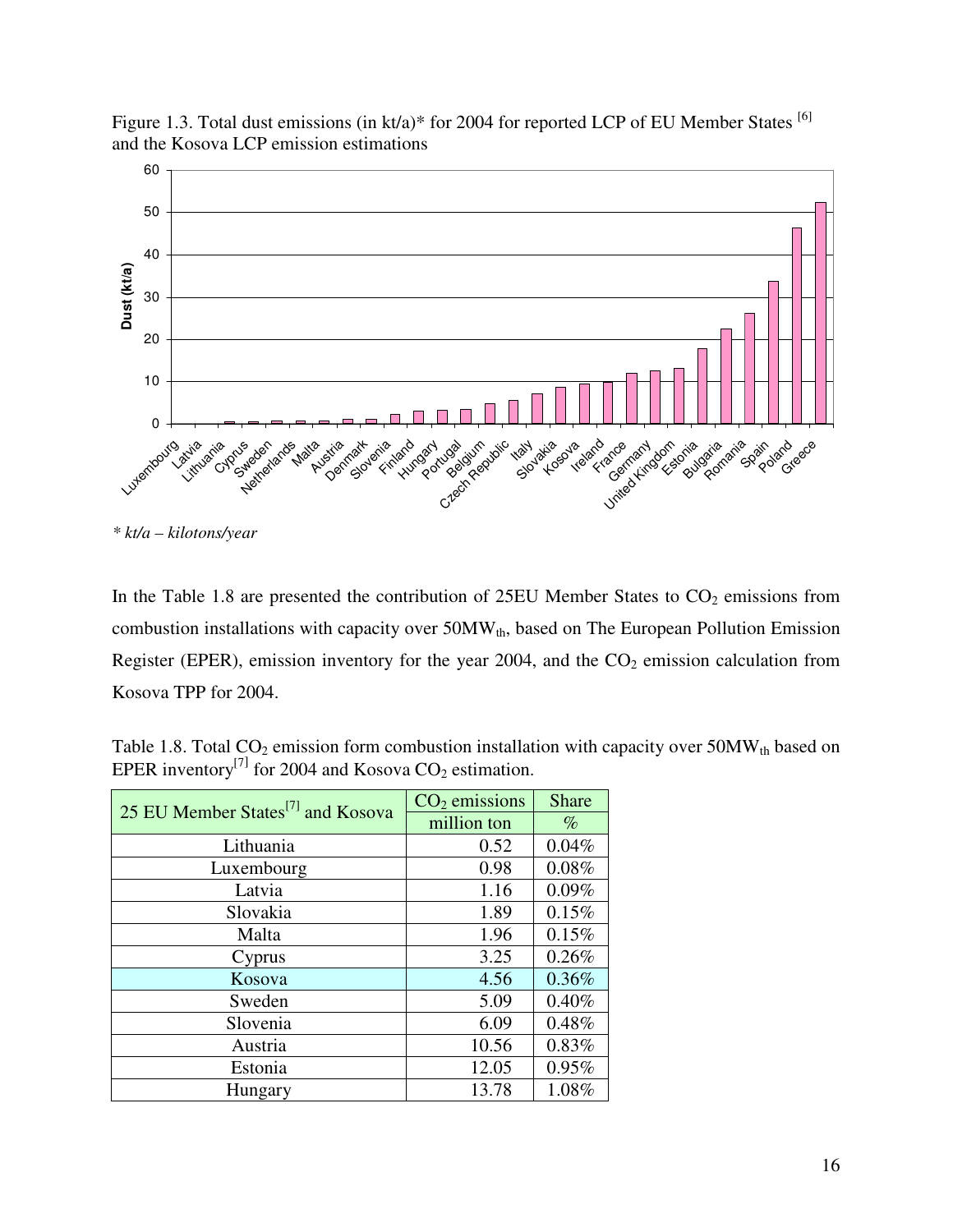| Ireland               | 14.71    | 1.16%  |
|-----------------------|----------|--------|
| Portugal              | 19.36    | 1.52%  |
| Denmark               | 20.08    | 1.58%  |
| Belgium               | 22.25    | 1.75%  |
| Finland               | 28.02    | 2.20%  |
| France                | 38.89    | 3.06%  |
| Netherlands           | 51.56    | 4.06%  |
| Greece                | 53.38    | 4.20%  |
| Czech Republic        | 65.88    | 5.18%  |
| Spain                 | 93.69    | 7.37%  |
| Italy                 | 133.26   | 10.49% |
| Poland                | 135.92   | 10.70% |
| <b>United Kingdom</b> | 193.20   | 15.20% |
| Germany               | 343.15   | 27.01% |
| Total                 | 1,270.65 | 100%   |

The share of Kosova for  $CO_2$  emission is relatively low, only 0.36%.

Figure 1.4. Total  $CO_2$  (in kt/a)\* emission form combustion installation with capacity over 50MW based on EPER inventory<sup>[7]</sup> for 2004 and Kosova  $CO_2$  emission estimation.



*\* kt/a – kilotons/year*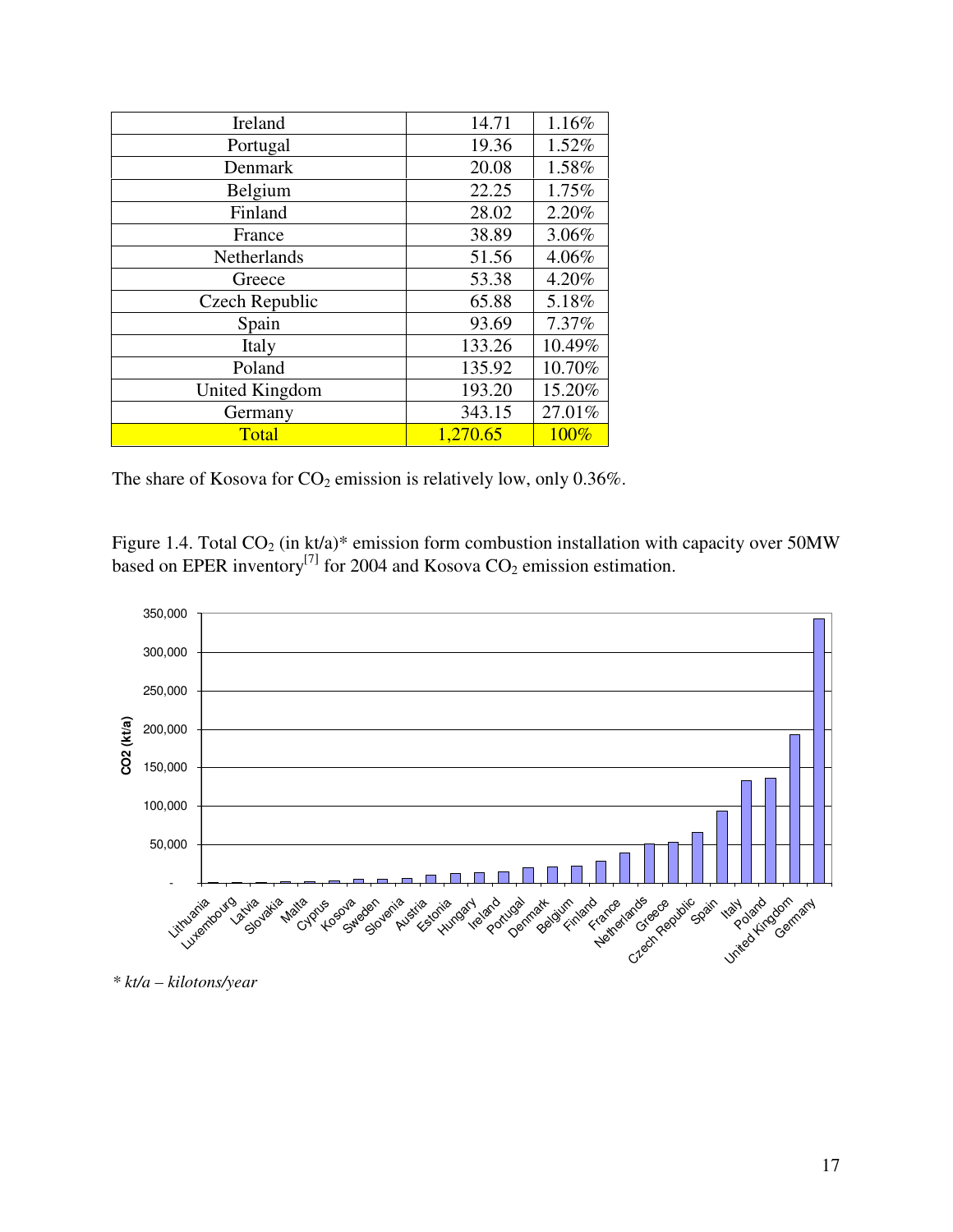# **CHAPTER 2**

# **INTRODUCTION OF TYPES OF AIR EMISSIONS AND GREENHOUSE GASES**

#### **2.1. Nitrogen Oxides**

Nitrogen oxides (NOx) are formed during combustion of fuel (in our case lignite) by the oxidation of molecules of nitrogen in combustion air and nitrogen contained in fuel itself, and mainly they are nitric oxide (NO) and nitrogen dioxide  $(NO<sub>2</sub>)$  together referred as NOx.

According to the Power Station Emission Handbook  $[8]$  the NOx formation during combustion processes can be from three mechanisms;

- *thermal NOx formation is highly dependent on gas temperature. Nitrogen is rapidly oxidized to NO and NO2 once gas temperatures rise above 1700ºC formation of thermal NOx in coal fired boiler is dependent on two conditions occurring simultaneously in combustion zone: high temperature and an excess of combustion air. This mechanism is happening mostly with the combustion of natural gas.*
- *fuel NOx is formed by oxidation of nitrogen compounds contained in coal. This formation mechanism is very complex and there is no direct correlation between nitrogen content and NOx emission. Coals with high nitrogen content may not necessarily be high NOx emitters, and*
- *prompt NOx is formed at the flame front through reaction of hydrocarbon radicals. The contribution of prompt NOx to overall NOx is considered to be with low importance*

#### **2.2. Sulfur Dioxide**

Combustion of coal containing the sulfur results in emissions of  $SO_2$ . About 95% of the sulphur in the coal will be emitted as  $SO_2$ , the rest will be emitted as other forms of chemical compounds of sulphur.

Emission estimation of sulphur can be done using mass balance approach, emission factors, manual stack survey or by direct measurements.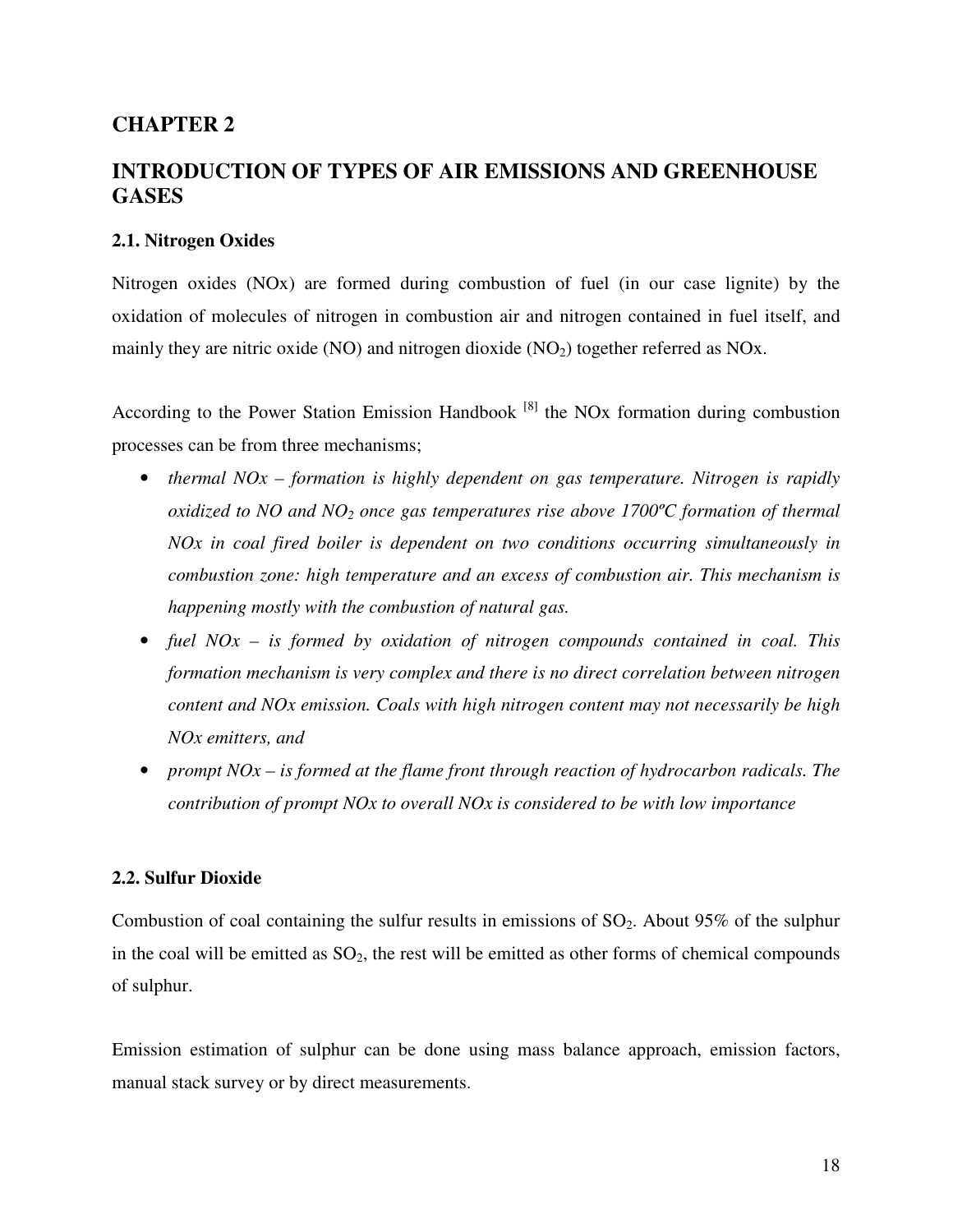Emission estimation of SO2 is determined by stoichiometric relation of chemical reactions<sup>[9]</sup>,

$$
S + O_2 = SO_2 \text{ or,}
$$
  
*1 mol S + 1 mol O<sub>2</sub> = 1 mol SO<sub>2</sub>*

Having in regard that molecular mass of sulfur is S=32 while for oxygen is O=16 follows  $32kg S + 32kg O<sub>2</sub>=64kg SO<sub>2</sub>$ 

respectively, dividing by 32 kg comes that for 1 kg S it is produced  $64/32=2$  kg  $SO_2$ .

#### **2.3. Dust**

Dust (particulate matters) from coal fired power plants depend on boiler firing configuration, boiler operation and from coal properties. The emission of dust for the coal with high percentage of ash depends more on the fuel ash content than on combustion efficiency. In contrast, the fuel with low ash content depend more on the combustion efficiency.

Controlling of the dust emissions in most coal-fired power stations are done by using the electrostatic precipitators (ESP) or fabric filters. The efficiency of ESP can collect nearly 99.9% of dust created from fuel combustion (the designed efficiency of ESP in TPP B is 99.14%)<sup>[9]</sup>. Dust emissions can be estimated through direct measurements or continuous monitoring systems.

#### **2.4. Carbon dioxide CO<sup>2</sup>**

Carbon dioxide  $(CO_2)$  is a greenhouse gas and is generated as a by-product of the combustion of fossil fuels. The  $CO_2$  emission is calculated from total lignite used and according to the analysis of carbon content in fuel. This method of calculation is used in KEK, and based on the book "Efficiency of TPP" by Bashkim Gjurgjeala<sup>[9]</sup>, from the following formula is calculated  $CO_2$ :

*CO2 [tons/year] = Amount of lignite consumed for a given period [tons/year] \* average content of Carbon in fuel [kg C/kg of lignite] \* 44/12*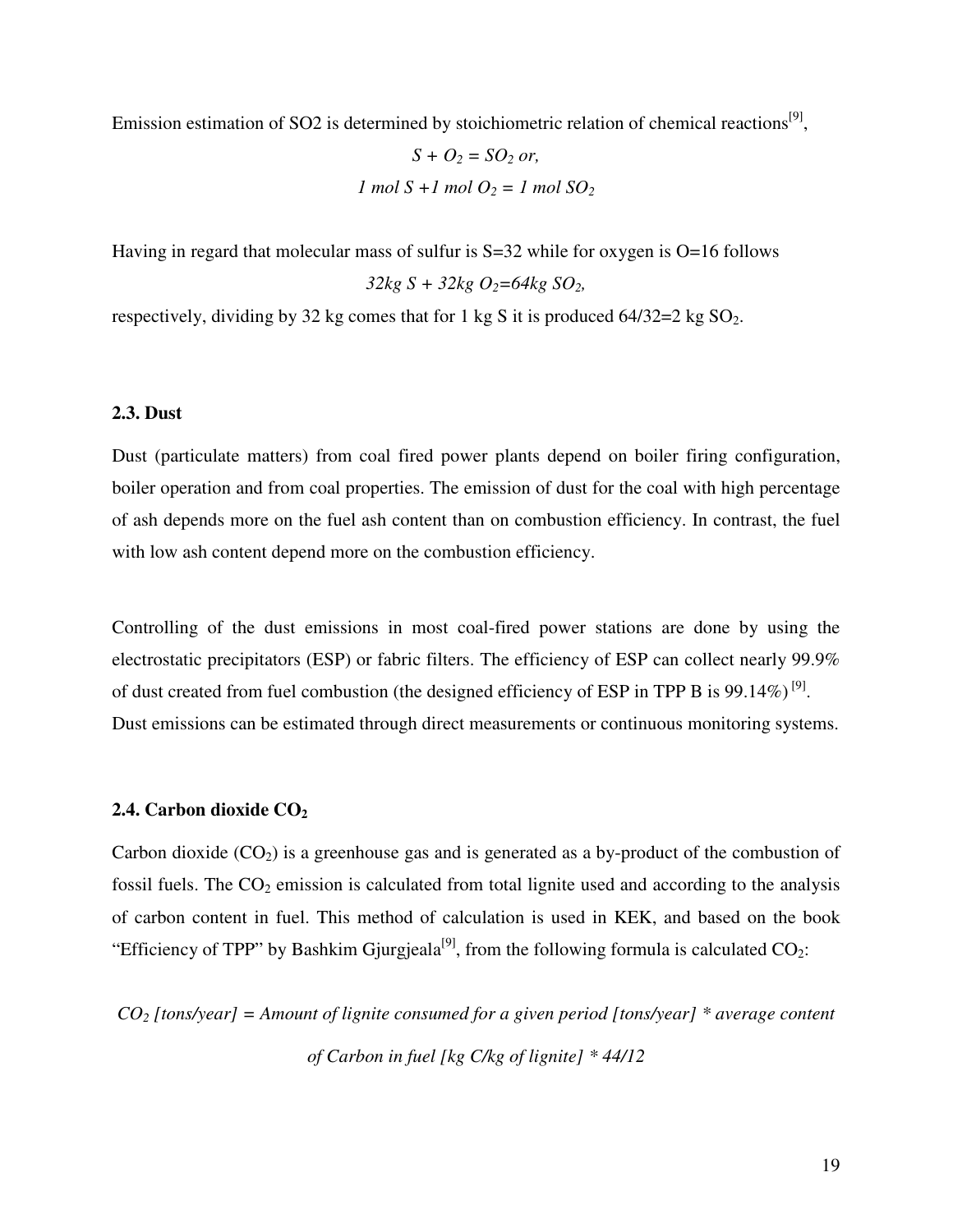#### **2.5. Available Data for Air Emission form Power Plants of Kosova A and B**

The results of the calculation performed by KEK Environmental Sector at the Generation Division, for emission estimates of NOx,  $SO_2$ , dust and  $CO_2$  from units of TPP Kosova A and TPP Kosova B for the period 2004 till 2008 are presented in the Table 2.1.

Air emissions for the power plants are calculated based on lignite characteristics and combustion process parameters. Kosova B power plant is provided with equipment for online monitoring of particulate, but the equipment is not calibrated or maintained therefore the emission are based on calculations.

|            | Years<br>Units |                 | 2004      | 2005      | 2006    | 2007                  | 2008                                                      |
|------------|----------------|-----------------|-----------|-----------|---------|-----------------------|-----------------------------------------------------------|
|            |                | SO <sub>2</sub> | 5         | 253       | 27      |                       |                                                           |
|            | ${\bf A1}$     | NOx             | 25        | 313       | 54      |                       |                                                           |
|            |                | Particulate     | 22        | 222       | 37      |                       |                                                           |
|            |                | CO <sub>2</sub> | 9,190     | 11,831    | 19,795  |                       |                                                           |
|            |                | SO <sub>2</sub> | 263       |           | 832     | 986                   | 2,455                                                     |
|            | A3             | NOx             | 1,290     |           | 1,597   | 2,926                 | 3,122                                                     |
|            |                | Particulate     | 2,103     |           |         | 3,572                 | 3,751                                                     |
| <b>TPP</b> |                | CO <sub>2</sub> | 466,858   |           | 596,727 | 1,099,478             | 1,156,058                                                 |
| Kosova A   | A <sub>4</sub> | SO <sub>2</sub> | 106       |           |         | 920                   | 1,302                                                     |
|            |                | NOx             | 523       |           |         | 2,590                 | 1,901                                                     |
|            |                | Particulate     | 886       |           |         | 3,321                 | 2,688                                                     |
|            |                | CO <sub>2</sub> | 189,381   |           |         | 960,520               | 700,089                                                   |
|            |                | SO <sub>2</sub> | 425       | 2,168     | 1,310   | 11                    | 309                                                       |
|            | A <sub>5</sub> | NOx             | 2,090     | 2,687     | 2,513   | 60                    | 249                                                       |
|            |                | Particulate     | 3,301     | 3,498     | 3,846   | 125                   | 344                                                       |
|            |                | CO <sub>2</sub> | 756,111   | 1,019,102 | 916,408 | 21,284                | 93,331                                                    |
|            |                | SO <sub>2</sub> | 1,713     | 4,875     | 2,376   | 1,444                 | 3,858                                                     |
|            | <b>B1</b>      | NOx             | 5,934     | 5,474     | 5,159   | 6,514                 | 6,313                                                     |
|            |                | Particulate     | 2,691     | 2,341     | 3,374   | 1,000                 | 2,202                                                     |
| <b>TPP</b> |                | CO <sub>2</sub> | 1,876,681 | 1,768,446 |         | $1,646,275$ 2,089,314 | 2,009,463                                                 |
| Kosova B   |                | SO <sub>2</sub> | 1,348     | 5,942     | 2,964   | 1,108                 | 4,576                                                     |
|            | B2             | NOx             | 4,672     | 6,672     | 6,097   | 4,843                 | 6,988                                                     |
|            |                | Particulate     | 2,119     | 2,853     | 3,935   | 2,093                 | 3,485                                                     |
|            |                | CO <sub>2</sub> |           |           |         |                       | 1,477,701   2,155,334   1,962,599   1,534,868   2,245,182 |

Table 2.1. Emissions (*in tons/year*) from Kosova A and B power plants, 2004-2008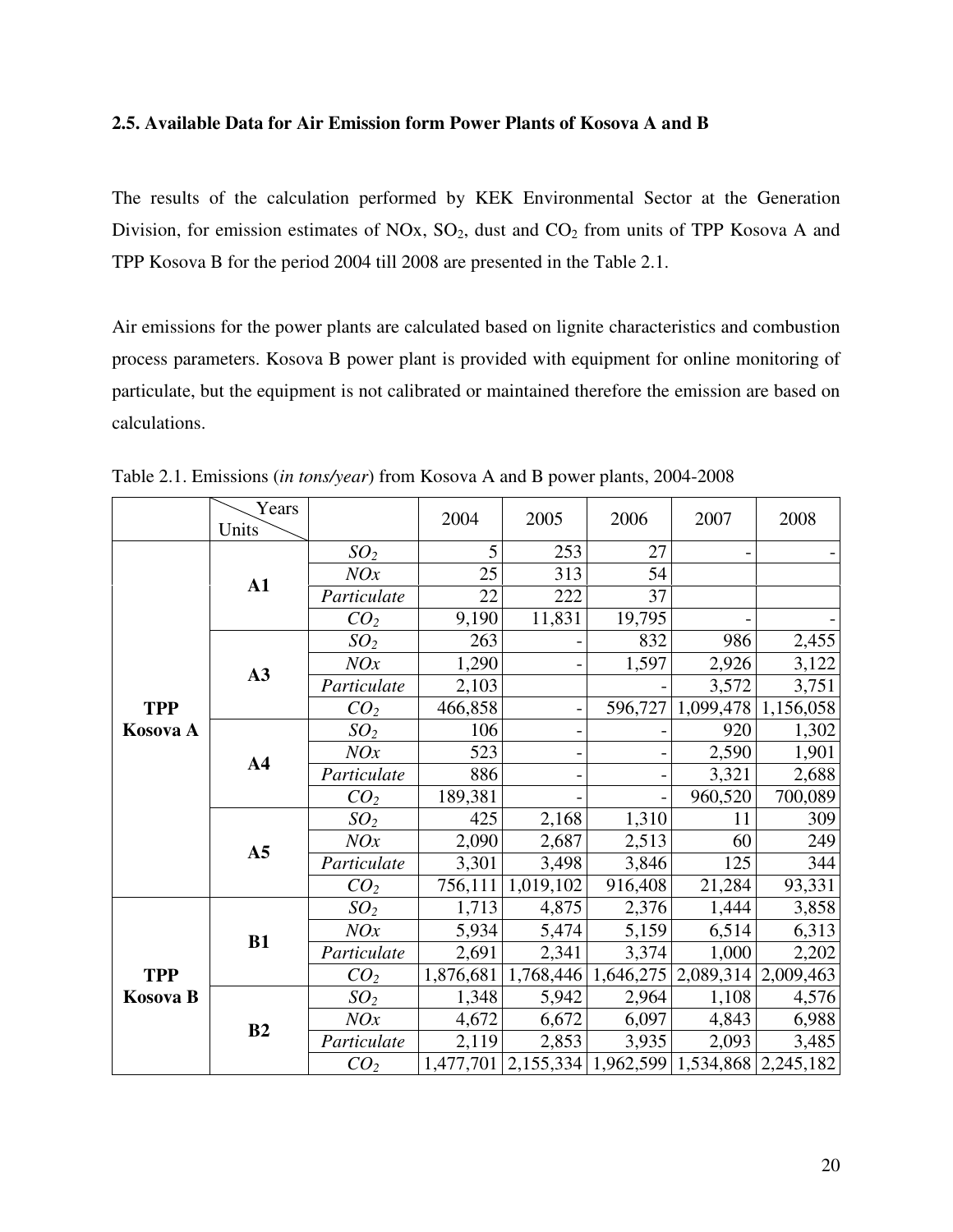# **CHAPTER 3**

# **PROJECT DESCRIPTION**

The literature review form different sources and types like, books, reports and internet helped me to understand the concept of air emissions, their types and methods of calculation.

Mr Agim Morina and Mr. Bashkim Gjurgjeala, senior engineers in Analysis Sector of Generation Division in KEK, had made a significant contribution for this Capstone to gather the data for air emissions from thermal power plants of Kosova.

During the conversations and discussions with them, I learned that the emission factors that are used for the calculation of total air emissions for  $SO_2$ , NOx and dust are different for the units in Kosova B and A.

The first step of setting the model for this capstone was to decide, which are the possible scenarios for analysis of future emissions?

Based on recommendations and experience of engineers from Analysis Sector has been set the following:

- the maximum gross power for existing units of TPP Kosova A and Kosova B;
- the time availability for existing units;
- specific lignite consumption;
- emissions factors for the different pollutants; and
- the formulas for calculating the gross electricity, net electricity, coal consumption and air emissions.

This was the second step of Capstone.

The third step was to evaluate different technologies for new thermal power plant, their characteristics, and emission factors. The final step was to conduct the calculations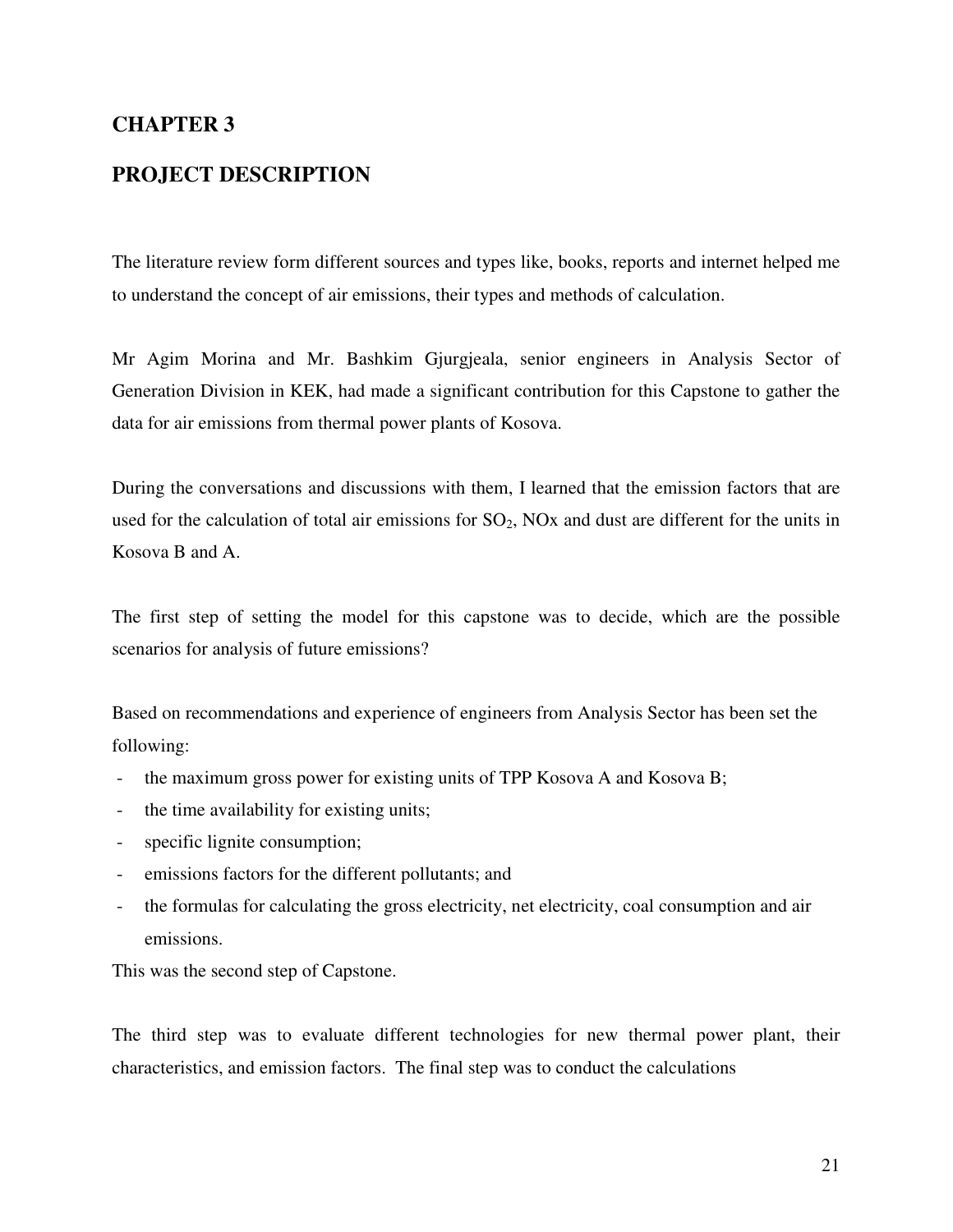#### **3.1. First step – Defining the scenarios for building the model**

The direction to solve the problem of emission control from thermal power plants was to create the model with four scenarios that are going to take into the consideration the existing Kosova power capacities (thermal and hydro) and new planned power capacities (thermal and hydro) for the time period 2010 till 2030.

These four scenarios are:

- Scenario  $1$  the existing TPP (Kosova A and B) with no new generation capacities and without abatement measures;
- Scenario 2 the existing TPP (Kosova A and B) with abatement measures (upgrading the electrostatic precipitators – ESP and installing the low NOx burners, only for TPP B), construction of the new HPP Zhur 293MW and new TPP Kosova C with capacity 1x500MW;
- Scenario  $3$  the existing TPP with abatement measures (upgrading the electrostatic precipitators - ESP, only for TPP B), construction of the new HPP Zhur 293MW and new TPP Kosova C with capacity 2x500MW;
- Scenario  $4$  the existing TPP with abatement measures (upgrading the electrostatic precipitators - ESP, only for TPP B), construction of the new HPP Zhur 293MW and new TPP Kosova C with full capacity 4x500MW.

#### **3.2. Second Step – Defining the characteristics of existing units**

In power plant Kosova A, the units A3, A4 and A4 will be in operation until 2017, when the process of decommissioning will start. In Kosova B both units, B1 and B2 will be in operation.

The maximum average gross capacity for each unit of Kosova A will be 125MW. For Kosova B the maximum average capacity is 270MW. The self-consumption of electricity for the units is 9% each. This is the electricity that is used to run the machines (belt conveyers, coal feeders, mills, ventilators, pumps etc).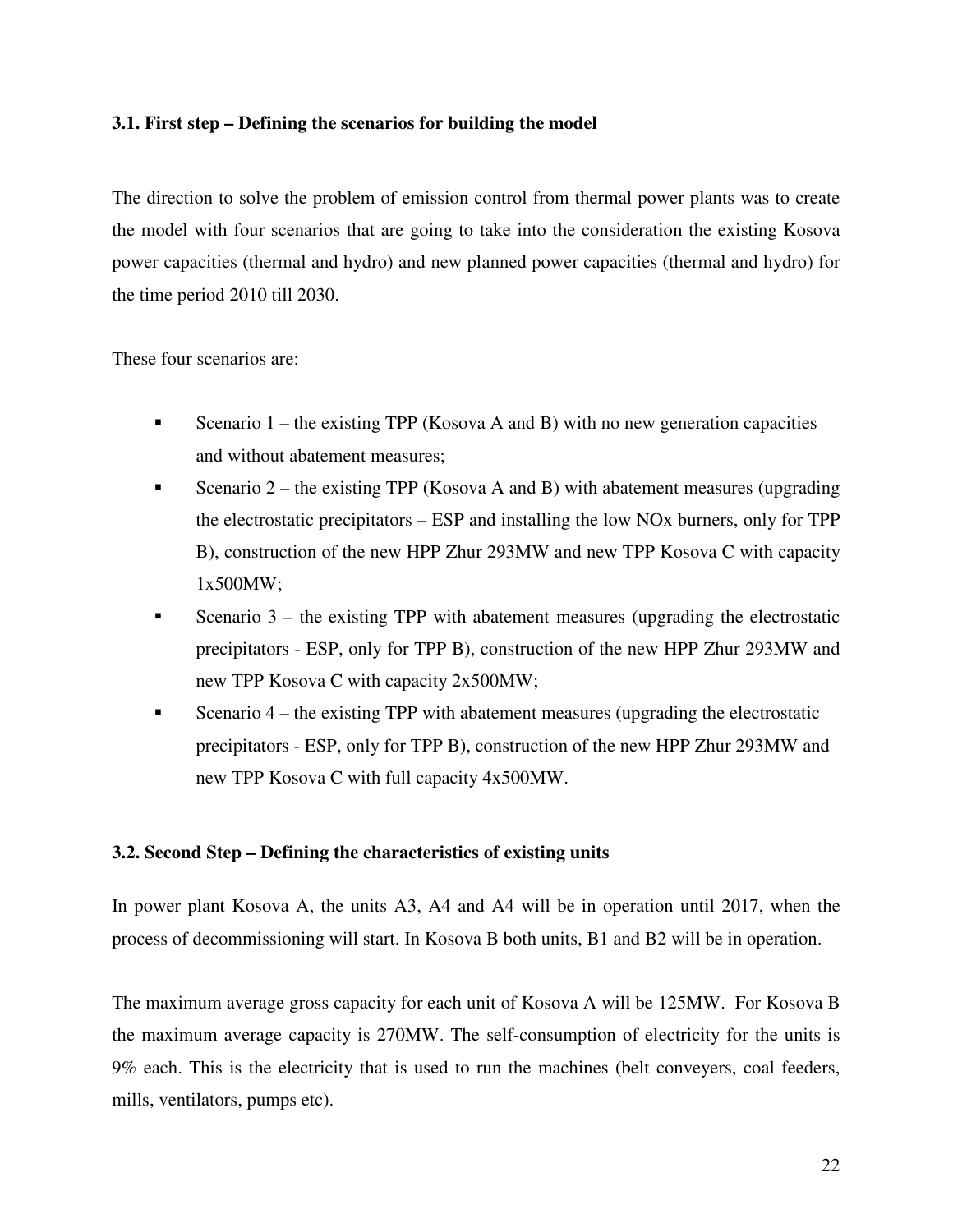The load factor for the unit A3 is 0.7, for A4 is 0.6 and for unit A5 is 0.3. That means that most of the time one unit will be standby unit. Only during the winter times or during the overhauls in Kosova B power plant all three units of Kosova A will be in full operation. For Kosova B units the load factor is 0.8.

Specific lignite consumption based on the experience is 1.75 tons of lignite for production of 1MWh electricity for Kosova A units, while for Kosova B units is 1.4t/MWh. This is due to higher efficiency of units in Kosova B.

Based on the discussions with Mr Agim Morina it indicated that emission factor for dust, SO2, NOx is as follows:

For Dust: 4.76 kg/MWh for Kosova A units and 1.54 kg/MWh, for Kosova B units. For SO<sub>2</sub>: 2.73 kg/MWh for Kosova A units and 2.45 kg/MWh, for Kosova B units For NOx: 2.3 kg/MWh for Kosova A units and 2.7 kg/MWh, for Kosova B units.

In the following table are given formulas for calculations (for example unit A3)

| Item                                                                                       | Designation                   | Unit    | Result                                    |
|--------------------------------------------------------------------------------------------|-------------------------------|---------|-------------------------------------------|
| $[1]$                                                                                      | Average gross power           | MW      | 125                                       |
| $[2]$                                                                                      | Number of hours per year      | hours   | 8760                                      |
| $[3]$                                                                                      | Load factor                   |         | 0.7                                       |
| $[4] % \includegraphics[width=0.9\columnwidth]{figures/fig_4} \caption{A=}\label{fig:2} %$ | Gross electricity production  | GWh     | $([1] \times [2] \times [3])$ /1000=766.5 |
| $[5]$                                                                                      | Net electricity production    | GWh     | $0.9 \times 4 = 689.9$                    |
| [6]                                                                                        | Specific lignite consumption  | ton/MWh | 1.75                                      |
| $[7]$                                                                                      | Lignite consumption           | kiloton | $[6]$ x $[4] = 1341.4$                    |
| [8]                                                                                        | Ash content in the lignite    | $\%$    | 16                                        |
| $[9]$                                                                                      | Ash production                | kiloton | $[8]/100 \times [7]=214.6$                |
| $[10]$                                                                                     | Percentage of dust before the | $\%$    | 85                                        |
|                                                                                            | <b>ESP</b>                    |         |                                           |
| $[11]$                                                                                     | Efficiency of ESP             | $\%$    | 98                                        |
| $[12]$                                                                                     | Dust emission through the     | ton     | [9] x $[10]/100x$ ((100-[11])/100) x      |
|                                                                                            | stack                         |         | $1000 = 3648.5$                           |
| $[12*]$                                                                                    | Specific dust emission        | kg/MWh  | $[12]/[4] = 4.76$                         |
| $[13]$                                                                                     | Carbon content in the lignite | $\%$    | 23                                        |
| $[14]$                                                                                     | $CO2$ emission                | kiloton | $[7]$ x $[13]/100$ x 44/12=1131.2         |
| $[15]$                                                                                     | Organic sulfur content        | $\%$    | 0.26                                      |

Table 3.1. Description of formulas used for calculation for units of TPP Kosova A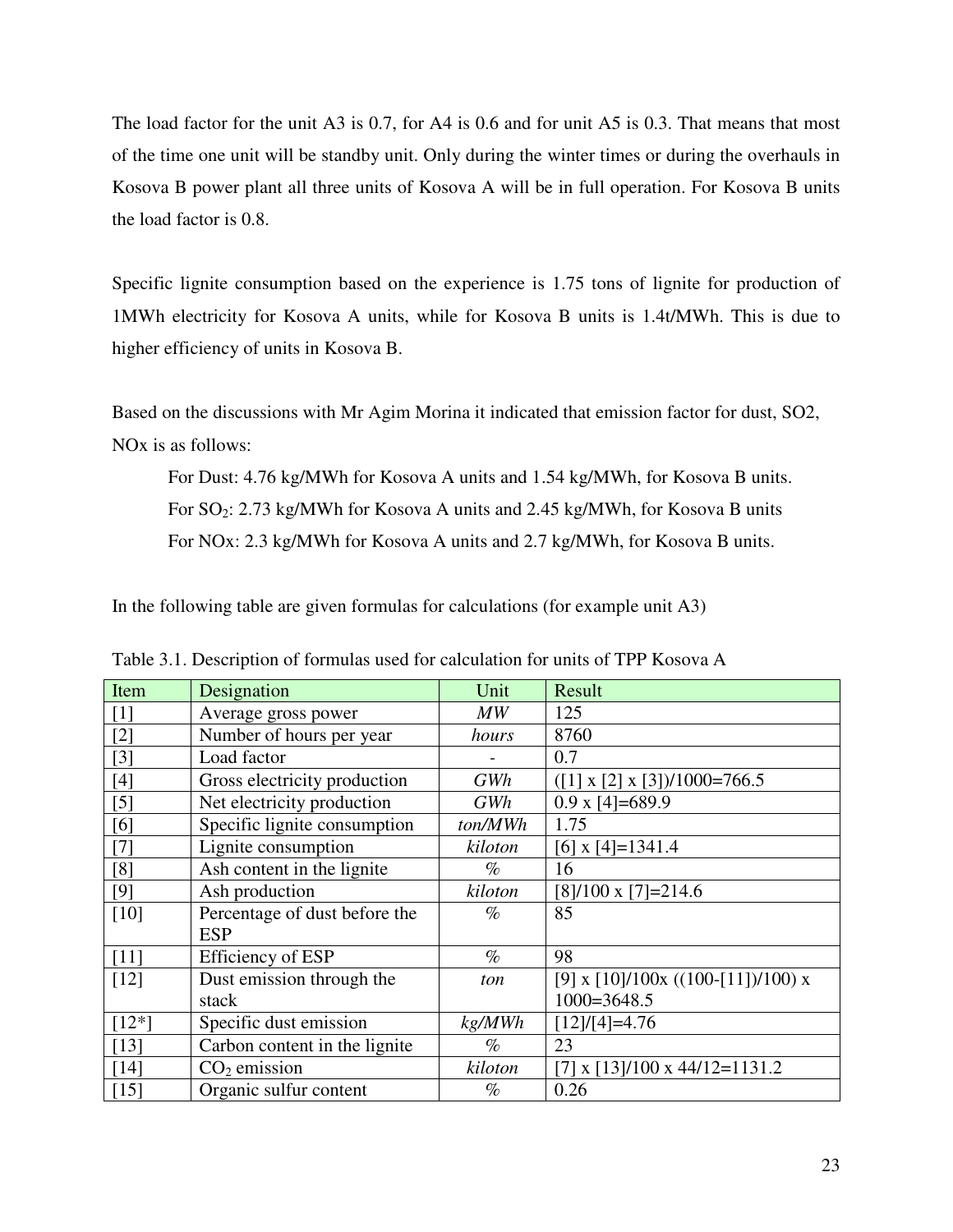| [16]   | $SO2$ production                      | ton             | [7] x $\left[15\right]/100 \times 2 \times 1000 = 6975.3$ |
|--------|---------------------------------------|-----------------|-----------------------------------------------------------|
| [17]   | Rate of self desulfurization          | $\mathcal{O}_D$ | 70                                                        |
| $[18]$ | $SO2$ emission                        | ton             | [17] x $(1-[17]/100)=2092.6$                              |
| [19]   | Specific emission for NO <sub>x</sub> | kg/MWh          | 2.3                                                       |
| [20]   | NO <sub>x</sub> emission              | ton             | $[7]$ x $[19] = 3085.2$                                   |

Same formulas are used for calculation of other units of Kosova A (the difference is only on the load factor)

For units in Kosova B (B1 or B2) the calculations are as follows

| Item    | Designation                           | Unit    | Result                                      |
|---------|---------------------------------------|---------|---------------------------------------------|
| $[1]$   | Average gross power                   | MW      | 270                                         |
| $[2]$   | Number of hours per year              | hours   | 8760                                        |
| $[3]$   | Load factor                           |         | 0.8                                         |
| $[4]$   | Gross electricity production          | GWh     | $([1] \times [2] \times [3])$ /1000=1892.2  |
| $[5]$   | Net electricity production            | GWh     | $0.9 \times 4 = 1702.9$                     |
| [6]     | Specific lignite consumption          | ton/MWh | 1.4                                         |
| $[7]$   | Lignite consumption                   | kiloton | $[6]$ x $[4] = 2649$                        |
| [8]     | Ash content in the lignite            | $\%$    | 16                                          |
| [9]     | Ash production                        | kiloton | $[8]/100 \times [7]=424$                    |
| $[10]$  | Percentage of dust before the         | $\%$    | 80                                          |
|         | <b>ESP</b>                            |         |                                             |
| $[11]$  | <b>Efficiency of ESP</b>              | $\%$    | 99.14                                       |
| $[12]$  | Dust emission through the             | ton     | [9] x $[10]/100x$ ((100-[11])/100) x        |
|         | stack                                 |         | $1000 = 2916$                               |
| $[12*]$ | Specific dust emission                | kg/MWh  | $[12]/[4] = 1.54$                           |
| $[13]$  | Carbon content in the lignite         | $\%$    | 23                                          |
| $[14]$  | $CO2$ emission                        | kiloton | $[7]$ x $[13]/100$ x 44/12=2234             |
| $[15]$  | Organic sulfur content                | $\%$    | 0.25                                        |
| $[16]$  | $SO2$ production                      | ton     | [7] x $[15]/100 \times 2 \times 1000=13245$ |
| $[17]$  | Rate of self desulfurization          | $\%$    | 65                                          |
| $[18]$  | $SO2$ emission                        | ton     | [17] x $(1-[17]/100)=4636$                  |
| $[19]$  | Specific emission for NO <sub>x</sub> | kg/MWh  | 2.7                                         |
| $[20]$  | NO <sub>x</sub> emission              | ton     | [7] $x$ [19]=7152                           |

Table 3.2. Description of formulas used for calculation for units of TPP Kosova B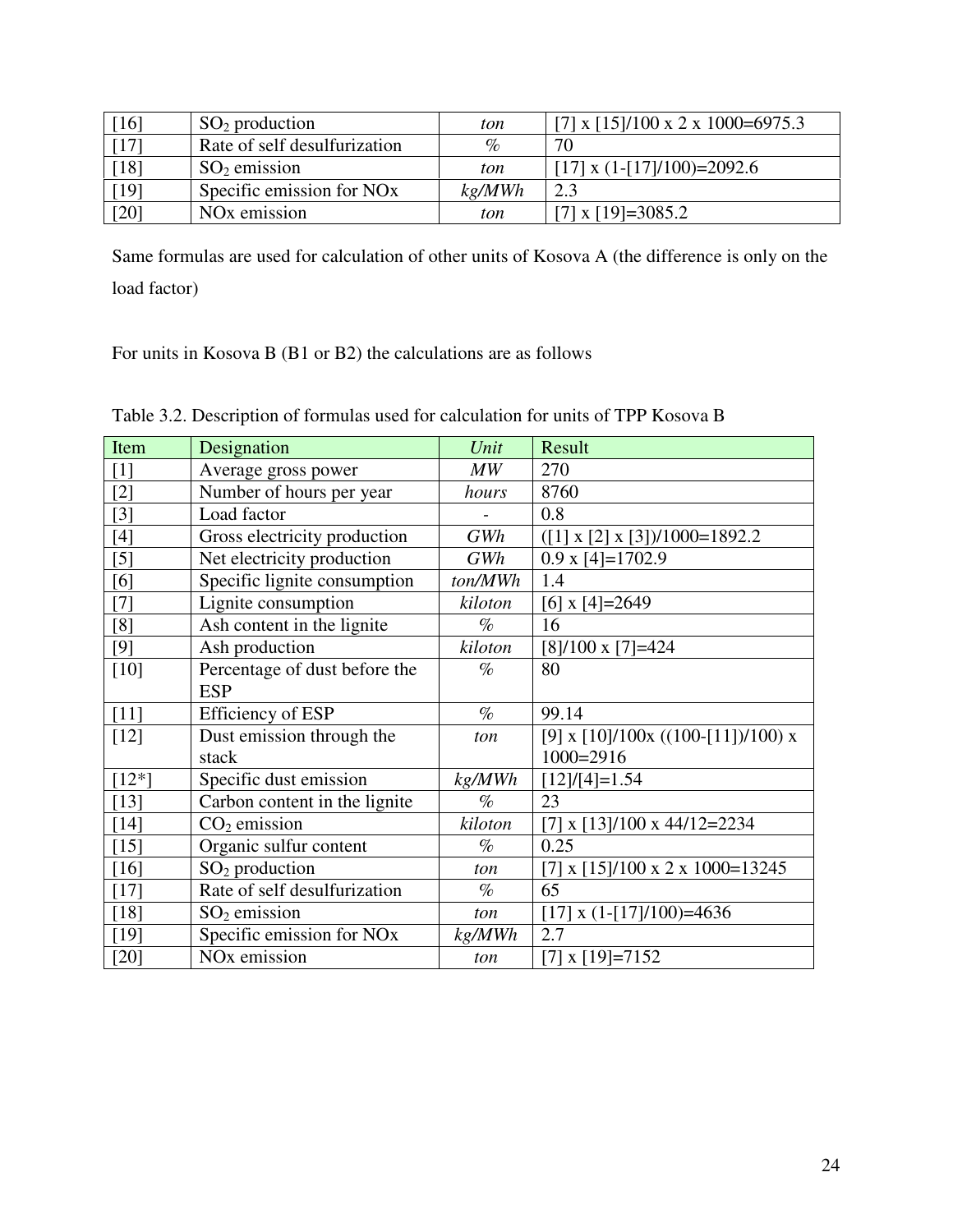#### **3.3. Third step - Combustion Technologies for New Power Plant Units in Kosova**

The new power plant units that are planned to be constructed in Kosova requires careful selection of technologies that will meet environmental criteria for emission described in earlier chapters, to be cost-effective, and technically acceptable for the type of lignite that Kosova has.

Available combustion technologies that are considered to be used for the future new power plant units are:

- pulverized firing with subcritical parameters
- pulverized firing with supercritical or ultra-supercritical steam parameters.
- circulating fluidized bed combustion, and
- integrated gasification combined cycle.

In order to be cost-effective, new plants should have high efficiencies, high availability and last but not least low emissions.

#### **3.3.1. Subcritical Pulverized Coal Combustion – PC**

Subcritical pulverized coal technology is one of the oldest technologies used worldwide for thermal power generation. The size of units can be up to 1000MWe. The steam pressure parameter is below critical values 221 bar. The boilers can be designed for one type of coal (lignite, hard coal or brown coal) but once they are designed for a specific coal they can't shift to other type of coal since they are very sensitive to changes of fuel quality. Pulverized coal technology requires installation of equipments for emission controls/reduction since the air emissions;  $SO_2$ , NOx and dust are considerably high. Therefore flue gas desulfurization, low NOx burners and ESP are necessary to be installed in this type of lignite fired power plants.

The efficiency of subcritical pulverized firing combustion is rather lower compared to other technologies. This type of boiler is fairly simple to operate and maintain, they have higher availability compared to other technologies and there is long and successful experience in designing and operating with this technology  $[10]$ .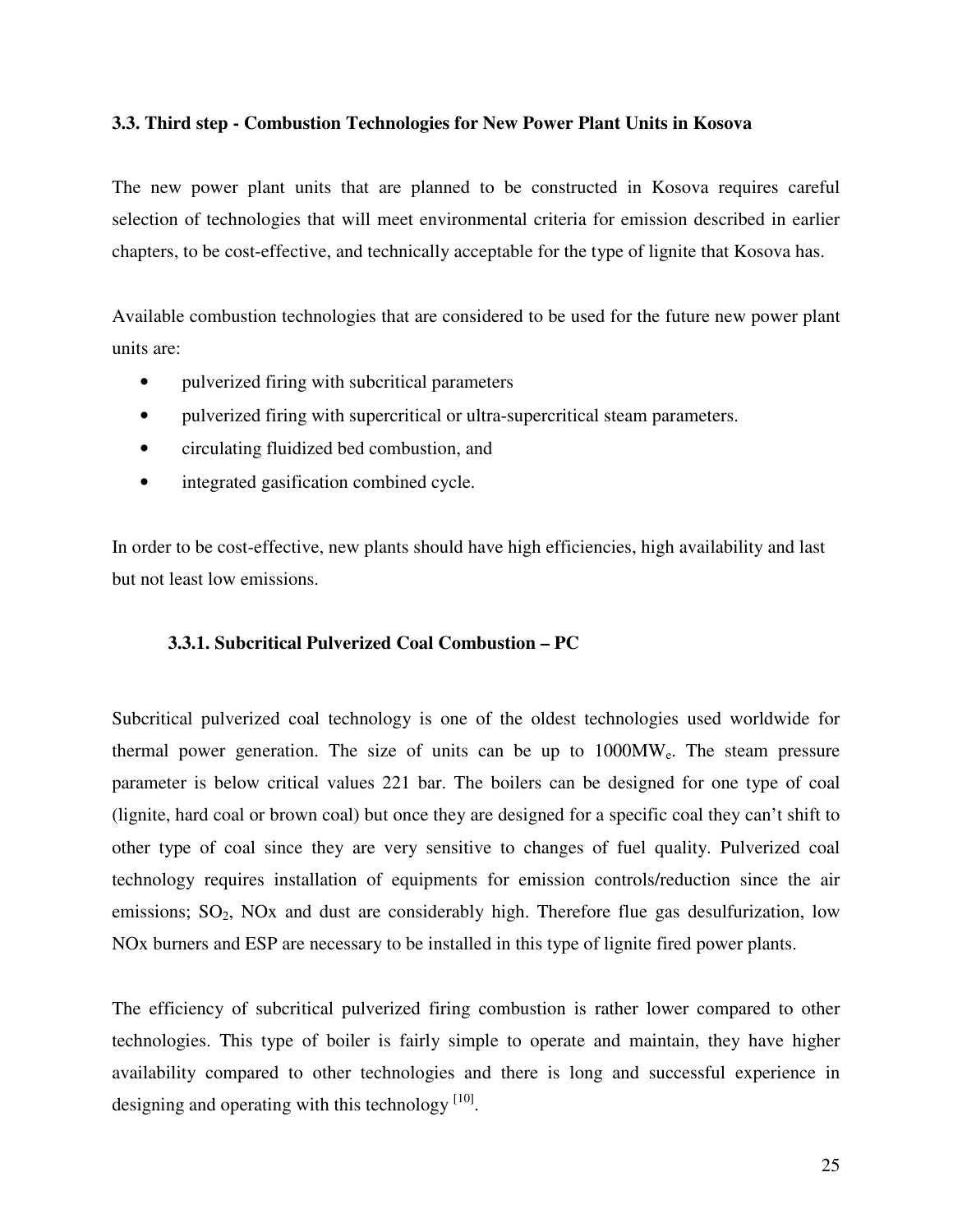#### **3.3.2. Supercritical Pulverized Coal Plant - SCPC**

Supercritical pulverized coal technology is newer technology than subcritical. In general subcritical and supercritical boilers are similar, but supercritical boilers are designed to operate for higher fresh steam pressure, from 230-250 bar, and fresh steam temperatures up to 600ºC. The technology is in commercial stage and there are many power plants in operation worldwide. The efficiencies of supercritical PC boilers plants are higher than those of subcritical.

Typical parameters plant design used presently and their steam parameters are given below<sup>[10]</sup>:

- $\circ$  subcritical: 16.7MPa/538°C/538°C
- o supercritical:  $24.2MPa/538^{\circ}C/565^{\circ}C$ , and
- o ultra-supercritical with double reheat: 31MPa/600°C/600°C/600°C.

The high steam pressures and temperatures require higher quality materials for the furnace water wall, superheat and reheat tubes, steam pipes between boiler and turbine, and blades of the first stages of high pressure and inter-medium pressure of turbine. Also the water chemistry (corrosion protection) is very important aspects of supercritical plant design and operation.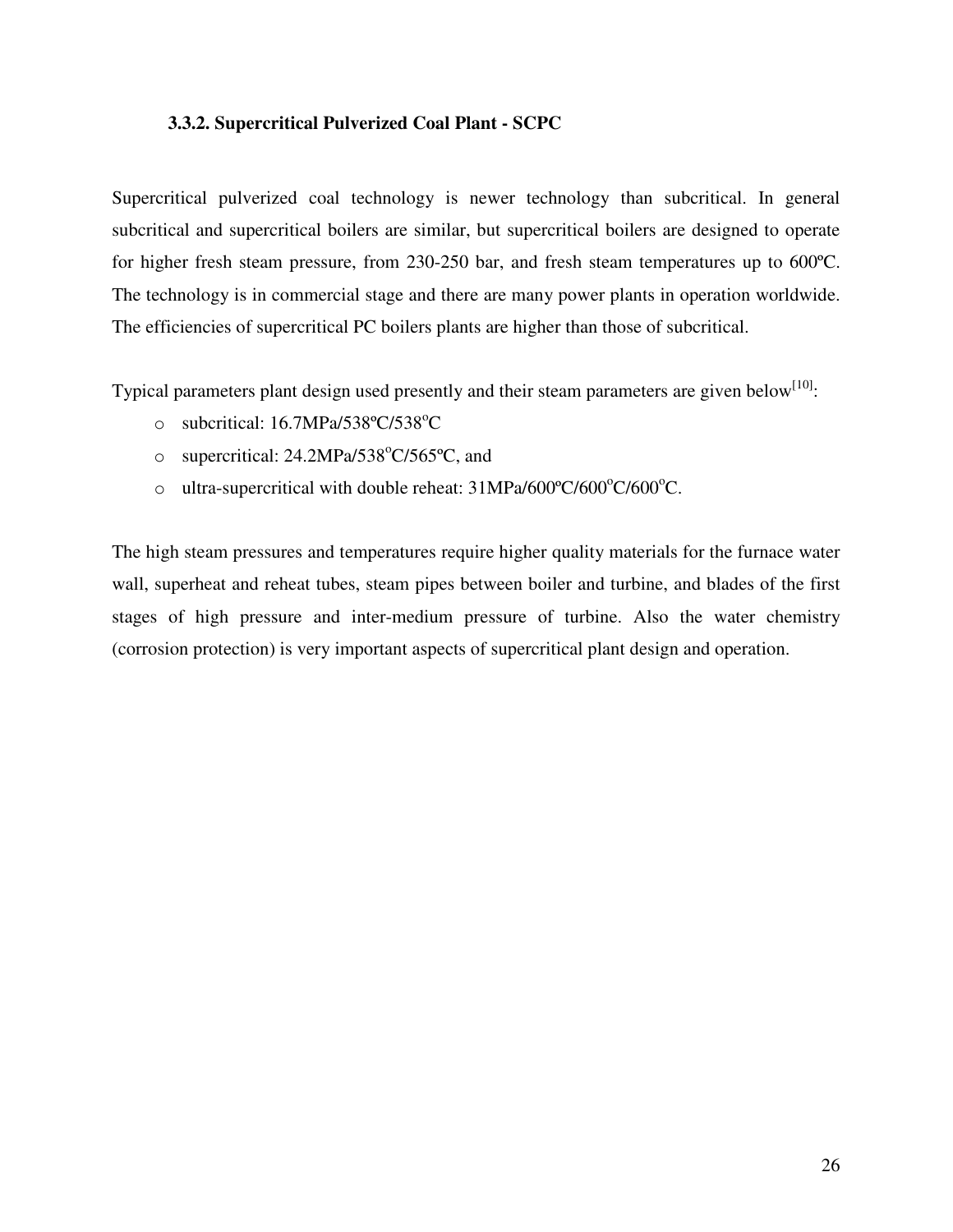



Supercritical plants are commercially available in many countries including Chine, Germany, Denmark, Italy, Japan, Russia, and US (about  $462$  units operating worldwide)<sup>[10]</sup>. Ultra supercritical units are in demonstration stage.

The higher efficiencies has major impact advantages as reduced coal consumption and reduced emissions of NOx,  $SO_2$ , particulates and  $CO_2$  per MWh produced.

The capital costs of a supercritical are equal to or up to 8 % higher than a similar size subcritical plant.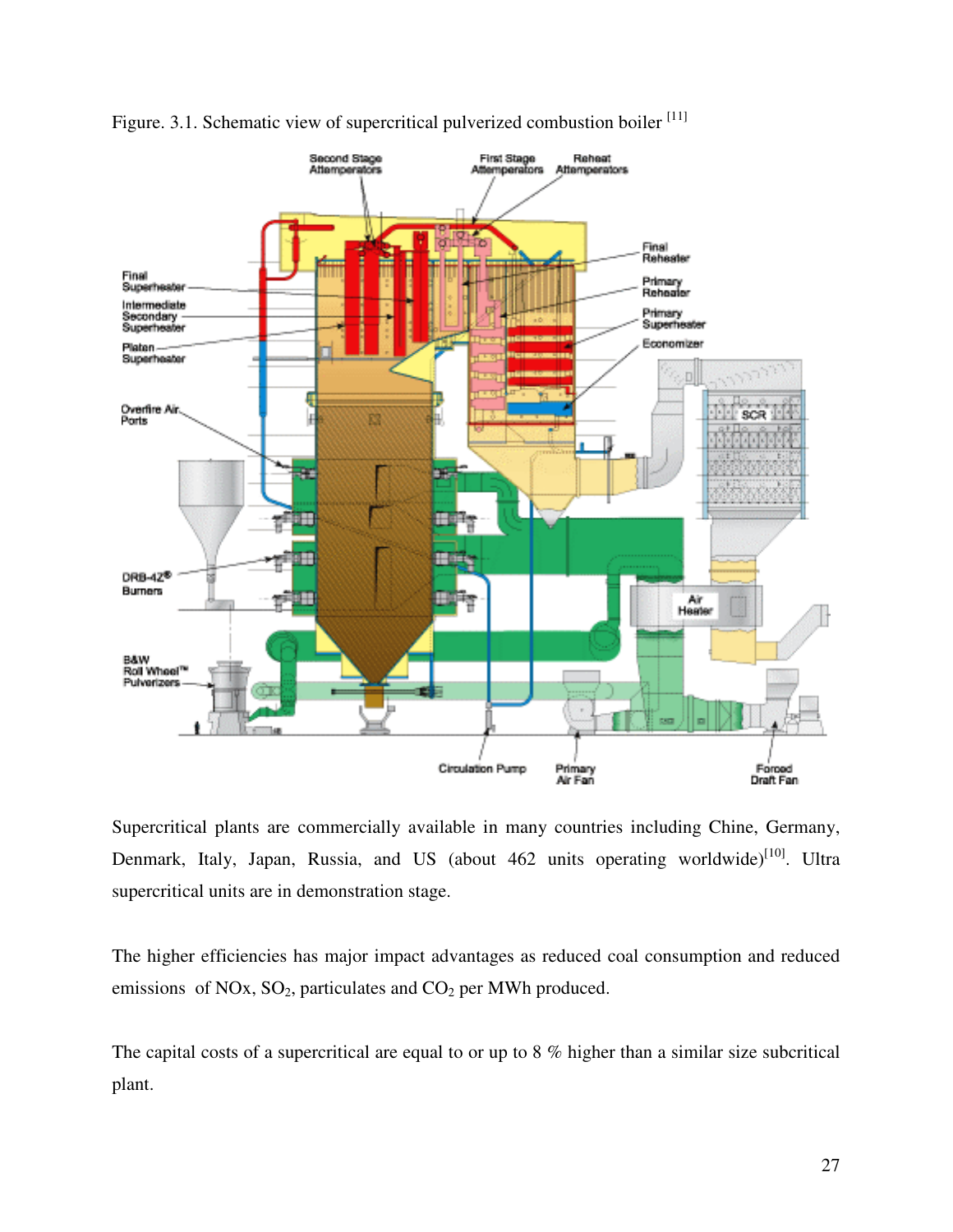#### **3.3.3. Circulating Fluidized Bed Technology – CFB** [10]

Circulating Fluidized Bed (CFB) combustion boilers (see figure 3.2) are very similar to conventional PC boilers in many respects. The majority of boiler components are similar. The difference of CFB relative to PC boiler stems from the lower operating temperature and the injection of limestone in the furnace to capture  $SO_2$  emissions. Typical maximum furnace temperature in CFB boiler are in the 820-870°C range, while PC boilers operate at 1200-1500°C. This low combustion temperature limits the formation of NOx and its optimum temperature range for  $SO_2$  capture. The injected limestone is converted in lime, a portion of which reacts with  $SO<sub>2</sub>$  to form calcium sulfate (CaSO<sub>4</sub>), a dry solid, which is removed in the particulate collection equipment.



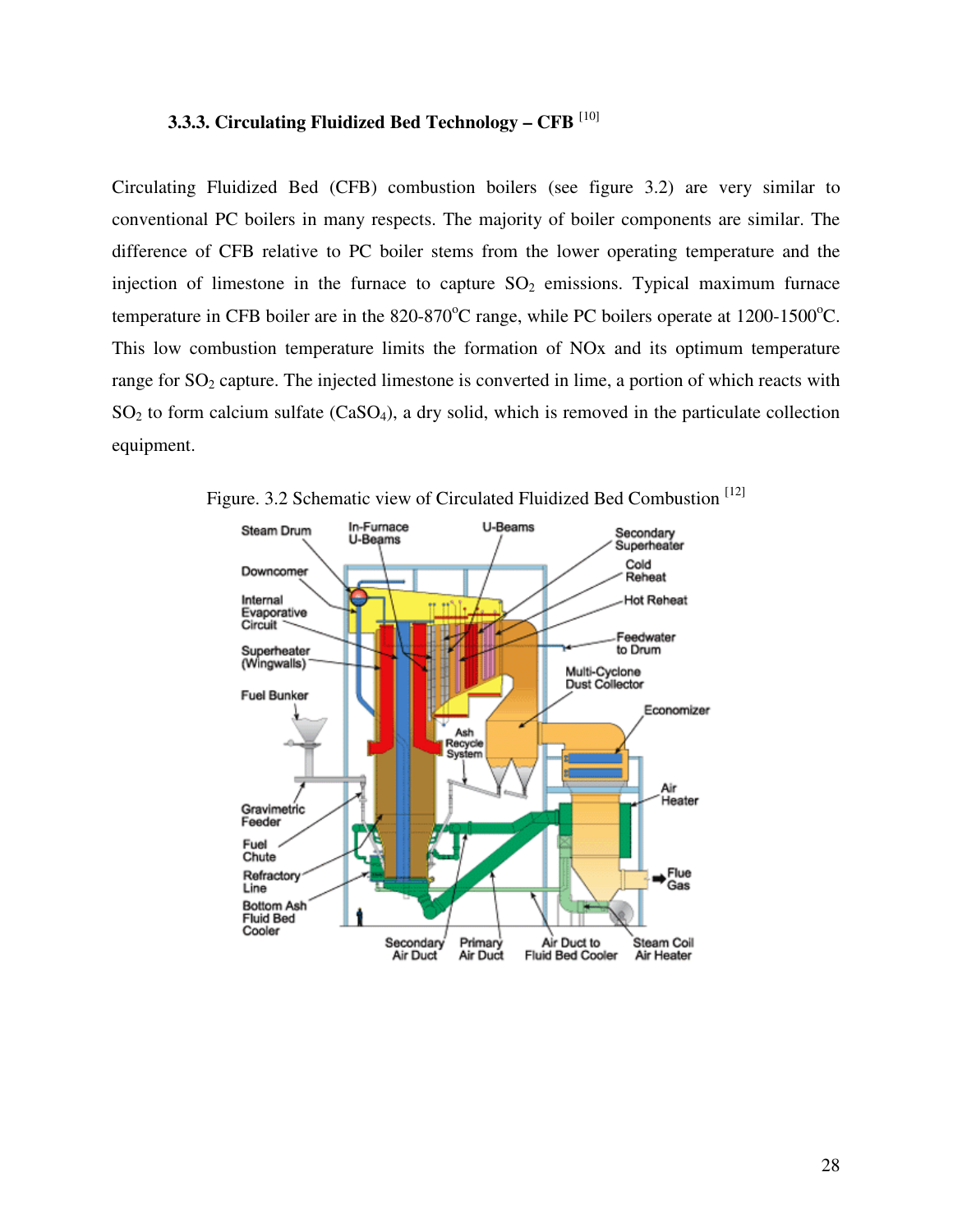#### **3.3.4. IGCC – Integrated Gasification Combined Cycle**

The Integrated gasification combined cycle IGCC involves gasification of coal, and producing syngas (synthetic gas) cooled, cleaned and fired to a gas turbine. The hot exhaust from the gas turbine passes to a heat recovery steam generator (HRSG) where produces steam that drives a steam turbine. Power is produced from both the gas and steam turbines (this is a reason that are called combined cycle-CC). In general IGCC technology has been demonstrated up to 500MW in size and offered commercially.

Regarding air emissions, this technology is very successful in meeting air emission standards. Sulfur emissions can be almost completely eliminated (they are expected to be  $40-115mg/Nm<sup>3</sup>$  at 6%  $O_2$ ). NOx emissions have been controlled to levels below 125mg/Nm<sup>3</sup> at 6%  $O_2$ . Typical  $CO<sub>2</sub>$  emissions will be 12-15% lower than a comparably-sized PC plant with FGD.



Figure. 3.3. Schematic view of Integrated Gasification Combined Cycle  $^{[13]}$ 

The IGCC presents one of the future technologies for carbon capture ready plants.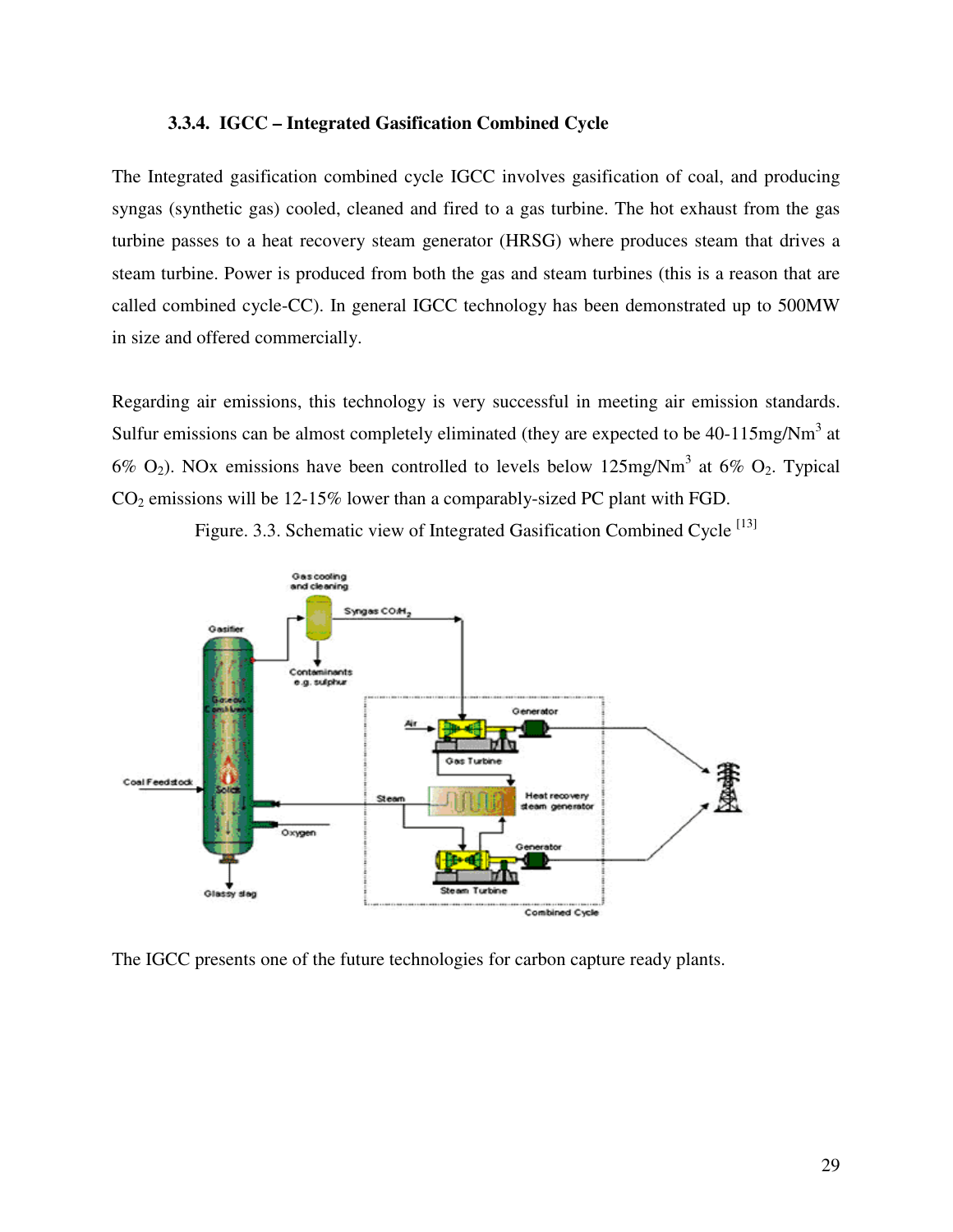#### **3.3.5. Construction cost for coal fired power plants**

.

Construction cost estimates for new coal-fired power plants are very uncertain and depends on many factors: type of coal, infrastructure, type of technology and the region where they are build. For the coal with lower heating value prices are higher because the boiler has to be bigger size to produce the same amount of steam compared to the coal with higher calorific value. When the infrastructure is already in place the construction costs are lower, compared to the greenfield projects. Similarly for the projects where the labor force wages for construction works are relatively low the project will cost lower compared to the regions where this rate is higher. The demand for construction of power plants in China and India has influenced in increasing the costs of construction. In recent years the costs of construction have increased significantly.

| Name of power                       | Type of power            | Place and year of construction                                                   | Capacity | Construction   |
|-------------------------------------|--------------------------|----------------------------------------------------------------------------------|----------|----------------|
| plant                               | plant                    |                                                                                  |          | costs          |
| RWE, Neurath <sup>[14]</sup>        | Supercritical            | Germany, start of construction in<br>2006                                        | 2x1100MW | €2.2 billion   |
| Boxberg<br>Saxony <sup>[15]</sup>   | Supercritical            | Germany, construction year<br>started in 2007, planned to be<br>finished in 2011 | 675MW    | €890 million   |
| Duke Energy,<br>Cliffside $^{[16]}$ | Ultra -<br>supercritical | North Caroline USA, construction<br>started 2008, planned to be<br>finished 2012 | 825MW    | \$1.8 billion  |
| Martiza East 1 <sup>[17]</sup>      | Subcritical              | Galabovo, Bulgaria, start of<br>construction in 2006                             | 2x335MW  | €723 million   |
| Kemper County <sup>[18]</sup>       | <b>IGCC</b>              | Mississippi, USA, not started                                                    | 600MW    | \$1.8billion   |
| Hempstead <sup>[18]</sup>           | Ultra -                  | Arkansas, USA, under                                                             | 600MW    | \$1.68 billion |
|                                     | supercritical            | construction                                                                     |          |                |
| Comanche 3                          | Supercritical            | Pueblo, Colorado, USA,                                                           | 750MW    | \$1.3 billion  |
| power station <sup>[19]</sup>       |                          | construction started 2006                                                        |          |                |

The following examples illustrate the construction costs experienced in the recent years.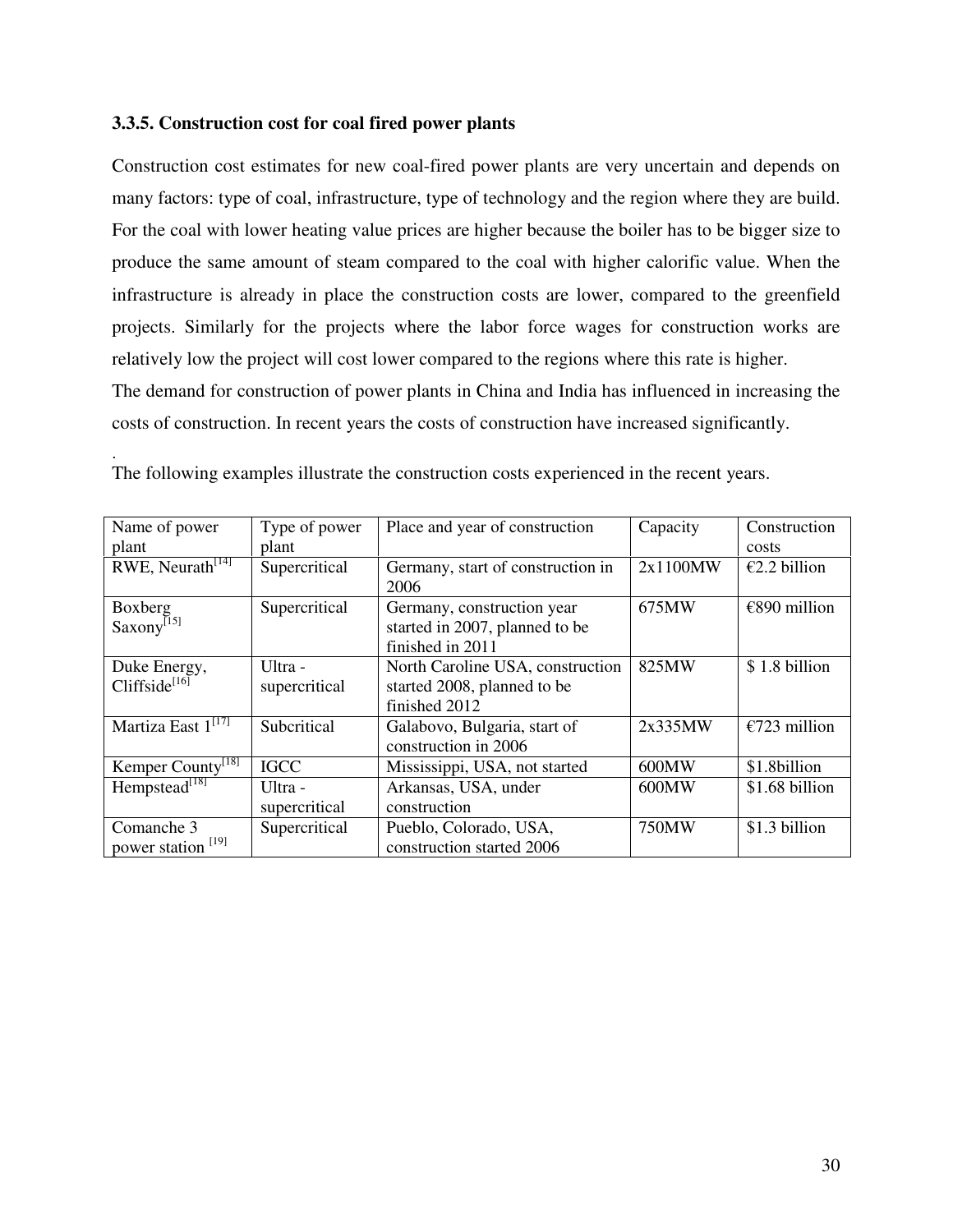|                                              | <b>Type of technology</b>                                                                                                                                                                                        |                                                                                                                     |                                                                                                            |  |
|----------------------------------------------|------------------------------------------------------------------------------------------------------------------------------------------------------------------------------------------------------------------|---------------------------------------------------------------------------------------------------------------------|------------------------------------------------------------------------------------------------------------|--|
|                                              | <b>Supercritical</b><br><b>Pulverized Coal Plant*</b>                                                                                                                                                            | <b>CFB</b> - Circulating<br><b>Fluidized Bed</b><br>Technology*                                                     | <b>IGCC-Integrated</b><br><b>Gasification</b><br><b>Combined Cycle</b>                                     |  |
| <b>Status</b><br>$SO2$ reduction in          | Supercritical:<br>commercial, ultra<br>supercritical: needs<br>demonstration<br>$4 - 12$                                                                                                                         | Commercial up to<br>250-300MW<br>$>95$                                                                              | Commercial up to<br>500MW<br>Fluidized bed: in<br>demonstration stage<br>Up to 99                          |  |
| $\%$<br>NO <sub>x</sub> reduction in<br>$\%$ | $4 - 12$                                                                                                                                                                                                         | $30 \div 70$ depending on<br>coal (90 with SNCR<br>(ammonia or urea))                                               | 80 - 90 (compared to<br>PC with low NO <sub>x</sub><br>burners)                                            |  |
| $CO2$ in %                                   | $4 - 12$                                                                                                                                                                                                         | Negligible                                                                                                          | 10 - 20% potential<br>reduction over<br>comparably - sized<br>PC plant with FGD                            |  |
| Efficiency in %                              | Supercritical $40 - 42\%$<br>Ultra-supercritical ~<br>48%                                                                                                                                                        | 36-38                                                                                                               | 40-44 %                                                                                                    |  |
| Capital costs                                | Supercritical: 1000-<br>1300€/kW;<br>ultra-supercritical: 1400-<br>2000€/kW                                                                                                                                      | $600 - 1100$ \$/kW <sup>[10]</sup> (for<br>new CFB plant in the<br>size 100-250MW range)                            | up to $3300$ \$/kW [20]                                                                                    |  |
| Fixed O&M<br>costs<br>(\$/kW/year)           | Supercritical: 25-32;<br>ultra-supercritical: 30-35                                                                                                                                                              | $30 - 70$                                                                                                           | 30-45                                                                                                      |  |
| <b>Issues</b>                                | Ultra-supercritical<br>requires further<br>demonstration.<br>Lignite with low ash<br>melting temperatures<br>(under $1000^{\circ}$ C) are not<br>suitable.<br>Lower reliability<br>compared to subcritical<br>PC | Successful scale up to<br>400-600MW while<br>maintaining its $cost$ –<br>effectiveness and<br>emissions performance | High costs are the<br>main barrier to<br>widespread<br>utilization of<br>entrained and moving<br>bed IGCC. |  |

Table. 3.3. Summary of Combustion Technologies<sup>[10]</sup>

*Note: Emissions reduction is based on comparison to this technology to a similar size subcritical pulverized coal boiler with low NOx burners, but without FGD*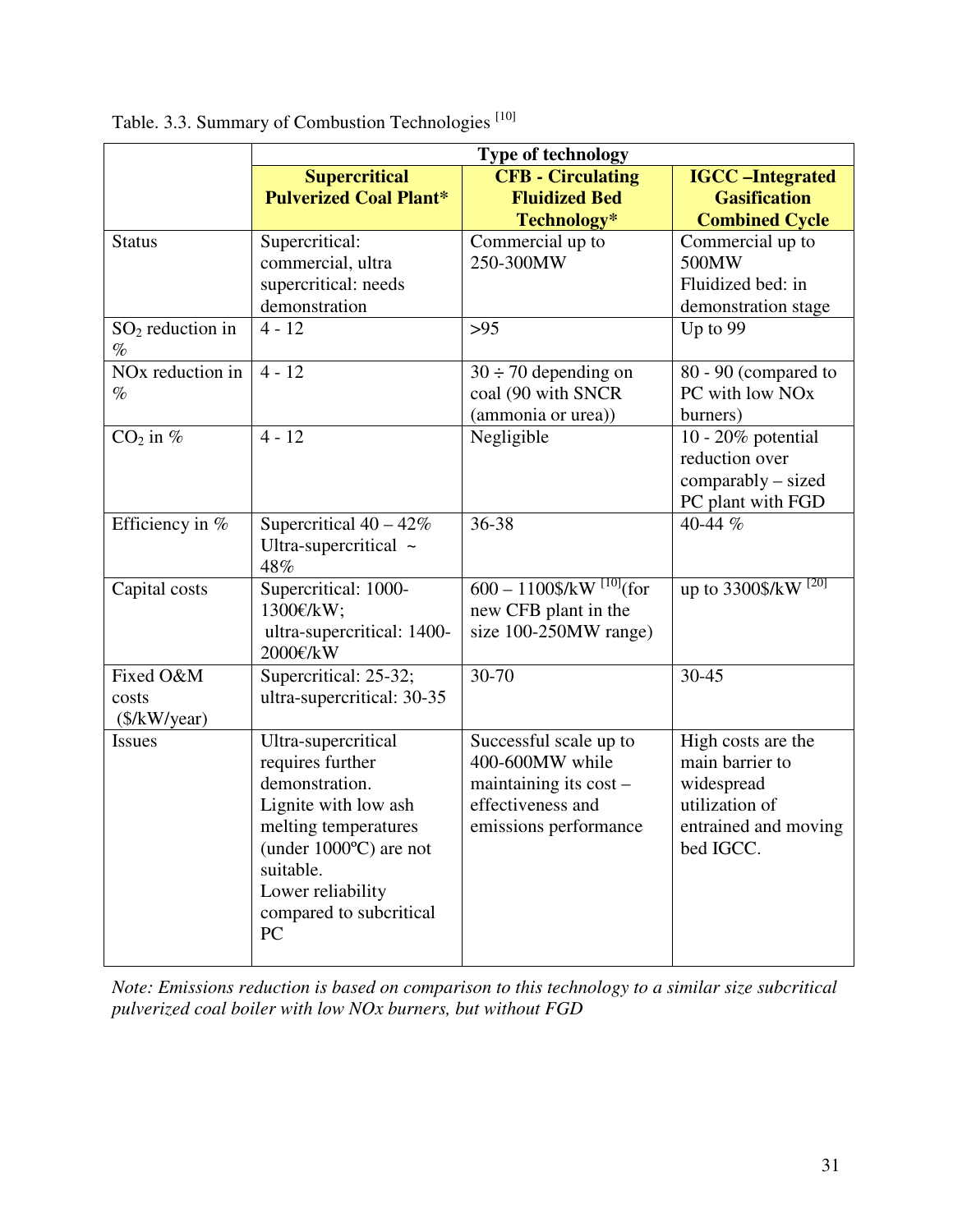# **CHAPTER 4**

# **CALCULATIONS OF ELECTRICITY GENERATIONS AND EMISSIONS ESTIMATES FOR ALL SCENARIOS**

Based on threes steps described above have been done the calculations for alls scenarios to find out electricity generations and emission estimates for all scenarios. For all scenarios the demand growth is 4%.

For new units of thermal power plant "New Kosova" are used the following assumptions:

| Item   | Designation                              | Unit    | Result                                  |
|--------|------------------------------------------|---------|-----------------------------------------|
| $[1]$  | Average gross power                      | MW      | 500                                     |
| $[2]$  | Number of hours per year                 | hours   | 8760                                    |
| $[3]$  | Load factor                              |         | 0.85                                    |
| $[4]$  | Gross electricity production             | GWh     | $([1] \times [2] \times [3])/1000=3723$ |
| $[5]$  | Net electricity production               | GWh     | $0.9 \times 4 = 3350.7$                 |
| [6]    | Specific lignite consumption             | ton/MWh | 1.1                                     |
| $[7]$  | Lignite consumption                      | kiloton | [6] x [4]=4095                          |
| [8]    | Specific dust emission*                  | kg/MWh  | 0.14                                    |
| [9]    | Dust emission through the stack          | ton     | $[4]$ x $[8] = 521$                     |
| [10]   | Specific emission of $CO_2$ <sup>*</sup> | t/MWh   | 0.85                                    |
| $[11]$ | CO <sub>2</sub> emission                 | kiloton | $[4]$ x $[10]=3481$                     |
| $[12]$ | Specific emission of $SO_2$ <sup>*</sup> | kg/MWh  | 0.5                                     |
| $[13]$ | SO <sub>2</sub> emission                 | ton     | $[4]$ x $[12] = 1852$                   |
| [14]   | Specific emission of NO <sub>x</sub> *   | kg/MWh  | 1.0                                     |
| [15]   | NO <sub>x</sub> emission                 | ton     | $[4]$ x $[14] = 3723$                   |

Table. 4.1. Description of formulas used for calculation for units of TPP "New Kosova"

\* - specific emissions for dust, CO2, SO2 and NOx are based on the report "*Strategic Environmental and Social Assessment"* [4] .

#### **4.1. Scenario 1**

The scenario one is based on electricity generation from the existing units of TPP Kosova A and Kosova B as well as from existing HPP Ujman. The calculations for electricity generation and emission estimates for Scenario 1 are based on the Table 3.1 and Table 3.2. The annual net electricity generation from HPP Ujman is 80GWh. For units A3 and A4 are planned the major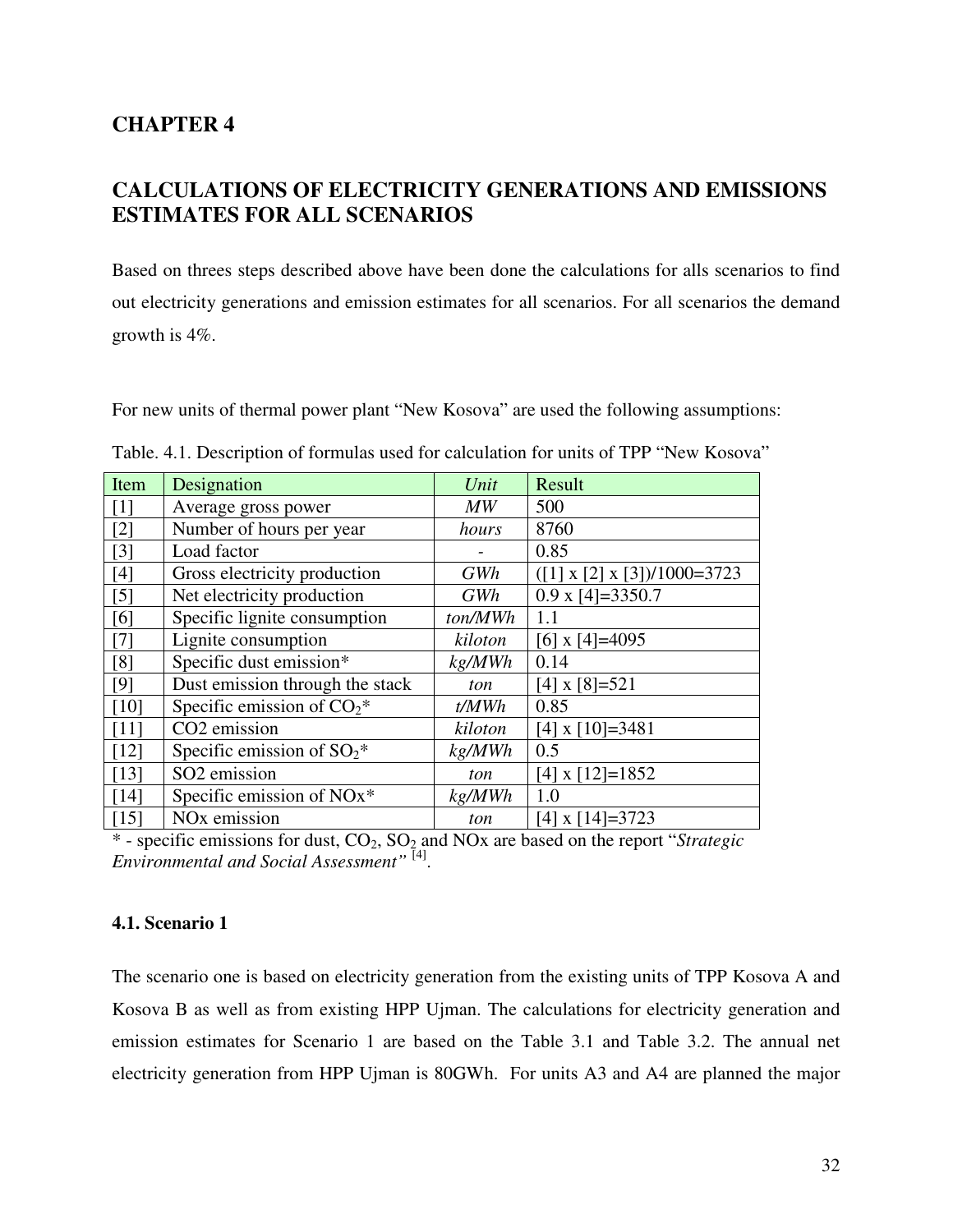overhauls in the year 2012 respectively 2013. Thus, during these years these two units will have less electricity generation

#### **4.2. Scenario 2**

The Scenario 2 takes into consideration the assumptions made in Scenario 1, with additional inputs. In this scenario it is foreseen that by 2017, to be put in the operation one new unit with capacity of 500MW of new Thermal Power Plant "New Kosova". The load factor for new unit is 0.85. Also it is foreseen that by 2018 it will be build new HPP Zhur with capacity 293MW and annual electricity generation of 400GWh.

For units of TPP Kosova B it is foreseen that in 2017 respectively in 2018 will be implemented project for refurbishment of units with the focus in upgrading the electrostatic precipitators and installing the new low NOx lignite burners with the goal of meeting the air emissions standards set by EU Directive 2001/80.

#### **4.3. Scenario 3**

For this scenario it is foreseen that it will be build another new unit of new TPP "New Kosova" by the year 2019, with the same capacity as the first one, 500MW. The other assumptions are same as in the Scenario 2.

#### **4.4. Scenario 4**

Scenario four have same assumptions like Scenario 3 with addition of two units on new TPP "New Kosova" that will be build on years 2021, and 2023

The summary of technical information of scenarios is presented in the Table 4.2. In Tables 4.3 till 4.6 are presented the calculations of gross and net electricity production, and emission calculations for each scenario.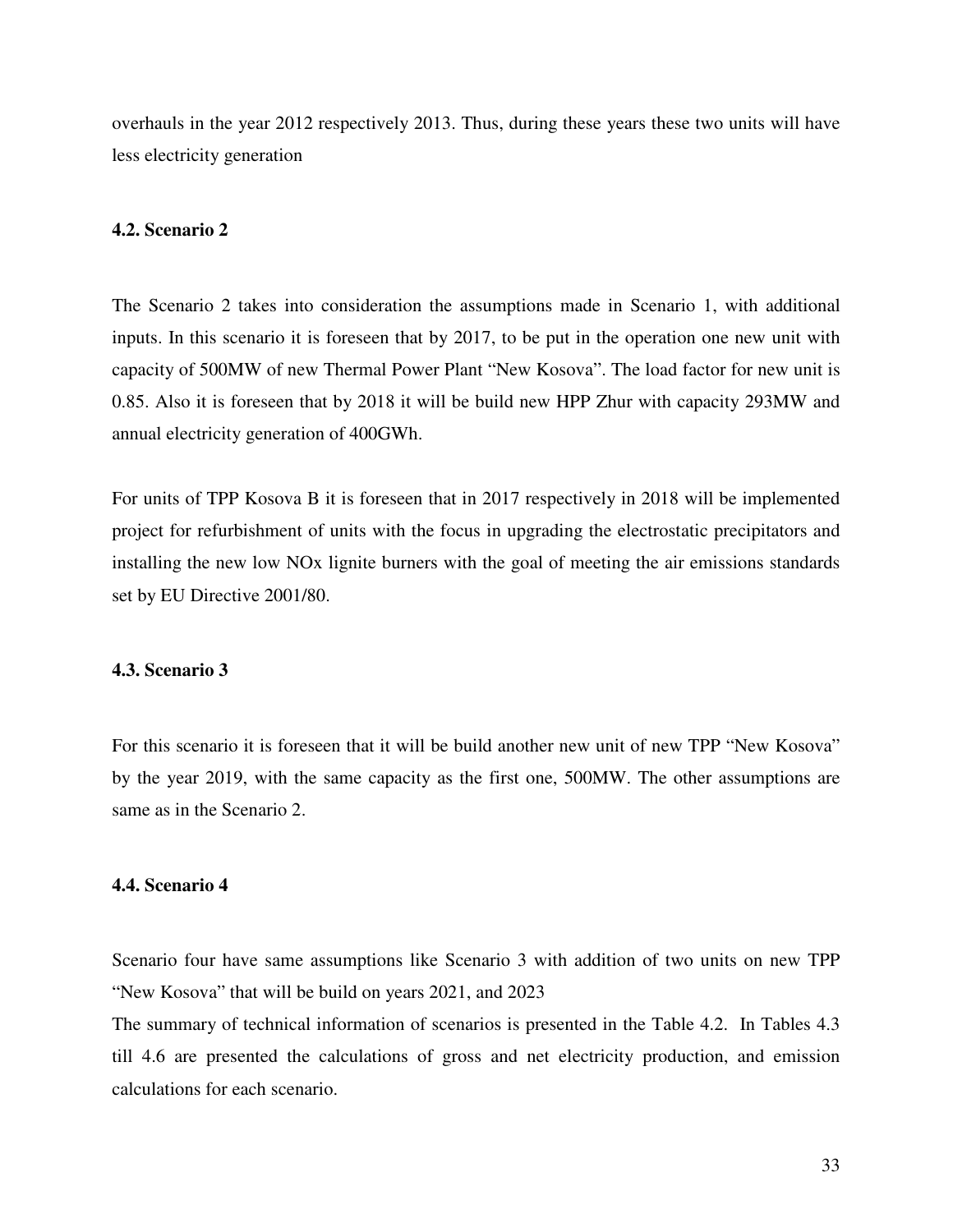|                   | <b>Existing capacity</b><br>2009                                                                                                                                                                                                                                                            | $2010 - 2015$                                                                                                                                                                                                     | $2016 - 2020$                                                                                                                                                                                                                                                                                           | $2021 - 2025$                                                                                                                                                                                                                                | $2026 - 2030$                                                                                                                                                                                                |
|-------------------|---------------------------------------------------------------------------------------------------------------------------------------------------------------------------------------------------------------------------------------------------------------------------------------------|-------------------------------------------------------------------------------------------------------------------------------------------------------------------------------------------------------------------|---------------------------------------------------------------------------------------------------------------------------------------------------------------------------------------------------------------------------------------------------------------------------------------------------------|----------------------------------------------------------------------------------------------------------------------------------------------------------------------------------------------------------------------------------------------|--------------------------------------------------------------------------------------------------------------------------------------------------------------------------------------------------------------|
| <b>Scenario 1</b> | TPP $A - two units$<br>$\bullet$<br>in operation A3 and<br>A5, with 125MW<br>each<br>unit A4 starts<br>$\bullet$<br>operation in<br>December after<br>overhaul 125MW<br>TPP $B - two units$<br>$\bullet$<br>in operation, B1<br>$(250MW)$ and B2<br>(280MW)<br>HPP Ujman, 35MW<br>$\bullet$ | TPP $A$ – three<br>$\bullet$<br>units in operation<br>A3, A4 and A5,<br>with 125MW each<br>TPP $B - two$ units<br>$\bullet$<br>in operation, B1<br>and B2, with<br>300MW each<br>Demand growth<br>$\bullet$<br>4% | $\bullet$ 2017 decommissioning<br>of TPP A<br>• TPP $B - two units in$<br>operation, B1 and B2,<br>with 300MW each<br>• Demand growth $4\%$                                                                                                                                                             | TPP $B$ – two units<br>$\bullet$<br>in operation, B1 and<br>B2, with 300MW<br>each<br>Demand growth 4%<br>$\bullet$                                                                                                                          | TPP $B$ – two units<br>$\bullet$<br>in operation, B1 and<br>B2, with 300MW<br>each<br>Demand growth 4%<br>$\bullet$                                                                                          |
| <b>Scenario 2</b> | Same as in scenario one                                                                                                                                                                                                                                                                     | Same as in scenario<br>one                                                                                                                                                                                        | $\bullet$ 2017 decommissioning<br>of TPP A<br>• TPP $B - two units in$<br>operation, B1 and B2,<br>with 300MW each<br>$\bullet$ In 2018 new HPP Zhur<br>in operation, 293MW<br>$(2000h$ per year)<br>$\bullet$ In 2017 in operation<br>one new unit of TPP C,<br>500MW<br>Demand growth 4%<br>$\bullet$ | TPP $B - two units$<br>$\bullet$<br>in operation, B1 and<br>B2, with 300MW<br>each<br>HPP Zhur in<br>$\bullet$<br>operation, 293MW<br>$(2000h$ per year)<br>In operation one<br>new unit of TPP C,<br>500MW<br>Demand growth 4%<br>$\bullet$ | • TPP $B - two units$<br>in operation, B1 and<br>B2, with 300MW<br>each<br>HPP Zhur in<br>operation, 293MW<br>$(2000h$ per year)<br>In operation one<br>new unit of TPP C,<br>500MW<br>Demand growth 4%<br>٠ |

| Table 4.2. Capacity of Power Plants for different Scenarios |  |  |  |  |  |  |
|-------------------------------------------------------------|--|--|--|--|--|--|
|-------------------------------------------------------------|--|--|--|--|--|--|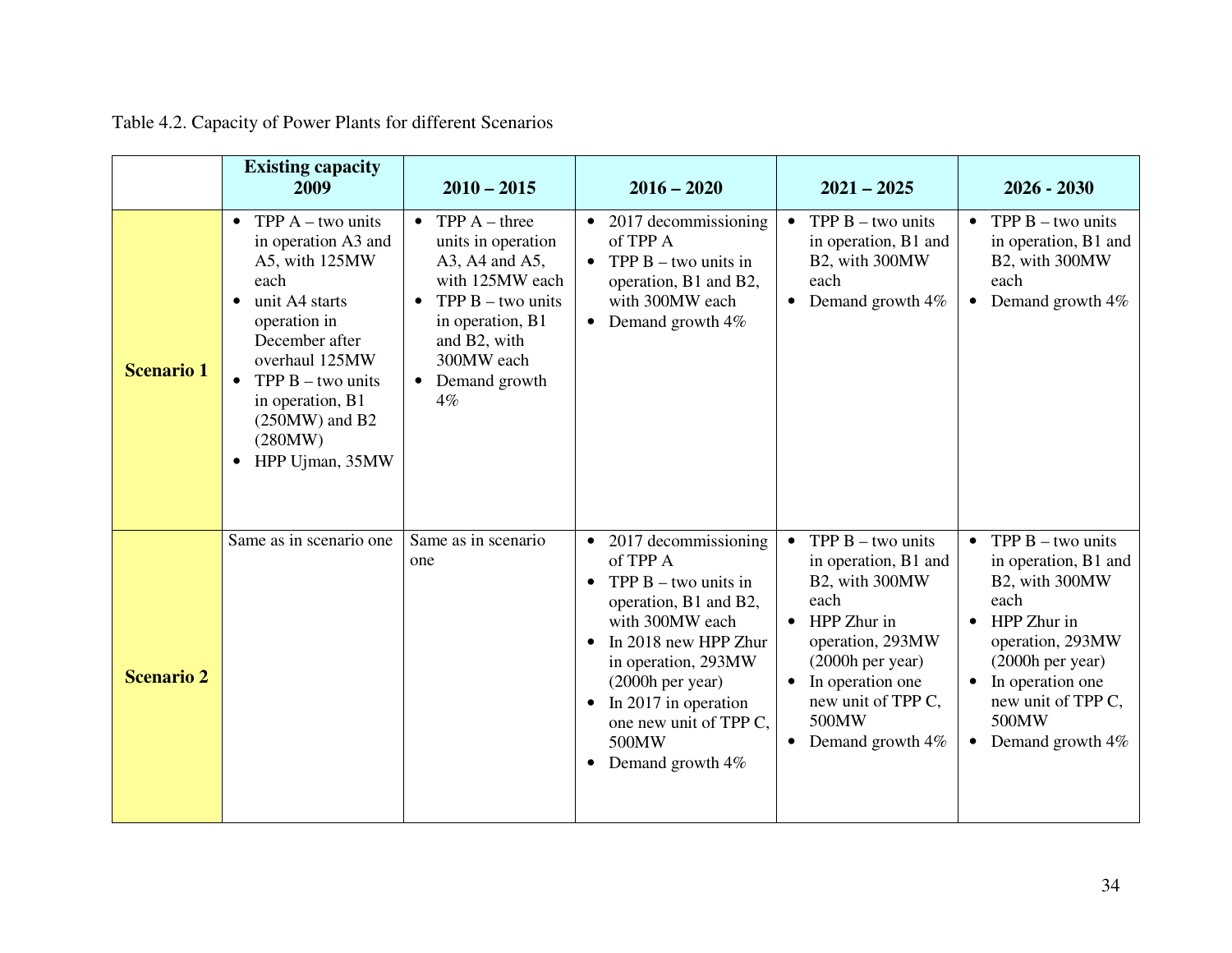| <b>Scenario 3</b> | Same as in scenario one  | Same as in scenario<br>one  | $\bullet$ 2017 decommissioning<br>of TPP A<br>TPP $B$ – two units in<br>$\bullet$<br>operation, B1 and B2,<br>with 300MW each<br>In 2018 new HPP Zhur<br>in operation, 293MW<br>(2000h per year)<br>In 2017 in operation<br>$\bullet$<br>one new unit of TPP C,<br>500MW<br>In 2019 second unit of<br>TPPC in operation<br>500MW<br>Demand growth 4% | TPP $B$ – two units<br>$\bullet$<br>in operation, B1 and<br>B2, with 300MW<br>each<br>HPP Zhur in<br>$\bullet$<br>operation, 293MW<br>$(2000h$ per year)<br>TPP C - two units<br>$\bullet$<br>in operation,<br>500MW each<br>Demand growth 4%                                                                                                                                           | TPP $B$ – two units<br>$\bullet$<br>in operation, B1 and<br>B2, with 300MW<br>each<br>HPP Zhur in<br>operation, 293MW<br>$(2000h \text{ per year})$<br>TPP C - two units<br>in operation,<br>500MW each<br>Demand growth 4%<br>$\bullet$ |
|-------------------|--------------------------|-----------------------------|------------------------------------------------------------------------------------------------------------------------------------------------------------------------------------------------------------------------------------------------------------------------------------------------------------------------------------------------------|-----------------------------------------------------------------------------------------------------------------------------------------------------------------------------------------------------------------------------------------------------------------------------------------------------------------------------------------------------------------------------------------|------------------------------------------------------------------------------------------------------------------------------------------------------------------------------------------------------------------------------------------|
| <b>Scenario 4</b> | Same as in scenario one. | Same as in scenario.<br>one | Same as in scenario three                                                                                                                                                                                                                                                                                                                            | TPP $B - two$ units<br>$\bullet$<br>in operation, B1 and<br>B2, with 300MW<br>each<br>HPP Zhur in<br>$\bullet$<br>operation, 293MW<br>$(2000h$ per year)<br>TPP C - two units<br>$\bullet$<br>in operation,<br>500MW each<br>In 2021 third unit<br>$\bullet$<br>of TPPC in<br>operation 500MW<br>In 2023 fourth unit<br>$\bullet$<br>of TPP C in<br>operation 500MW<br>Demand growth 4% | • TPP $B - two units$<br>in operation, B1 and<br>B2, with 300MW<br>each<br>HPP Zhur in<br>operation, 293MW<br>$(2000h$ per year)<br>TPP C - four units<br>in operation,<br>500MW each<br>Demand growth 4%<br>$\bullet$                   |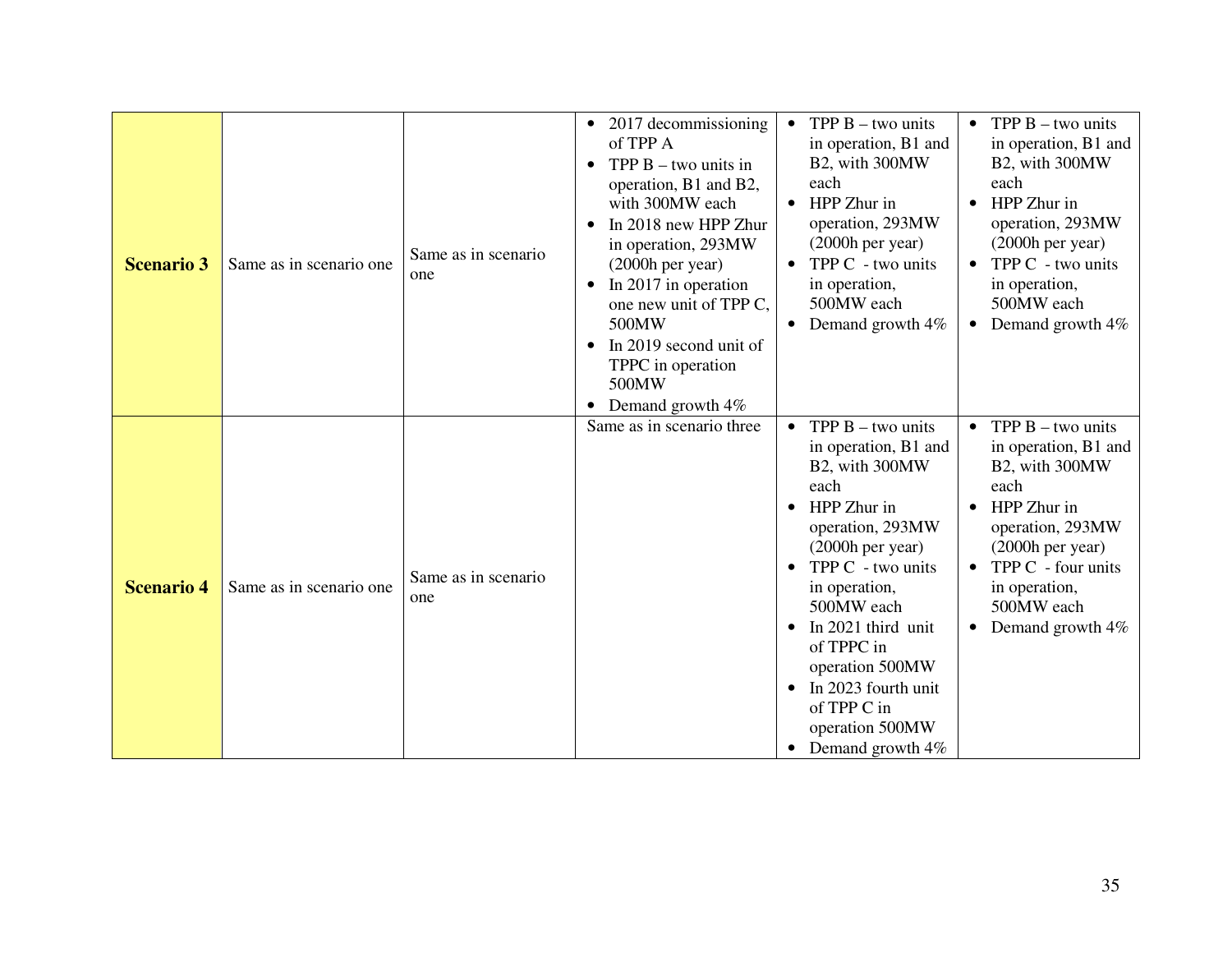|                                     |                | 2009                                                                                            |      |           |      |           |      |                                                       |                |      | 2010 2011 2012 2013 2014 2015 2016 2017 2018 2019 2020 2021 2022 2023 |      |      |              |                   |      | 2026         | 2030     |
|-------------------------------------|----------------|-------------------------------------------------------------------------------------------------|------|-----------|------|-----------|------|-------------------------------------------------------|----------------|------|-----------------------------------------------------------------------|------|------|--------------|-------------------|------|--------------|----------|
| <b>Gross Electricity production</b> |                |                                                                                                 |      |           |      |           |      |                                                       |                |      |                                                                       |      |      |              |                   |      |              |          |
| A <sub>3</sub>                      | GWh            | 765                                                                                             | 767  | 767       | 329  | 767       | 767  | 767                                                   | 767            | 767  |                                                                       |      |      |              |                   |      |              |          |
| A4                                  | GWh            | 59                                                                                              | 657  | 657       | 767  | 329       | 657  | 657                                                   | 657            | 657  |                                                                       |      |      |              |                   |      |              |          |
| A <sub>5</sub>                      | GWh            | 697                                                                                             | 329  | 329       | 548  | 548       | 329  | 329                                                   | 329            | 329  |                                                                       |      |      |              |                   |      |              |          |
| <b>TPP A</b>                        | <b>GWh</b>     | 1521                                                                                            | 1752 | 1752      | 1643 | 1643      | 1752 | 1752                                                  | 1752           | 1752 |                                                                       |      |      |              |                   |      |              |          |
| <b>B1</b>                           | GWh            | 1775                                                                                            | 1892 | 1656      | 1892 | 1892      | 1962 | 1962                                                  | 1962           | 1962 | 1962                                                                  | 1717 | 1962 | 1962         | 1962              | 1962 | 1962         | 1962     |
| B <sub>2</sub>                      | GWh            | 1934                                                                                            | 1892 | 1892      | 1656 | 1892      | 1962 | 1962                                                  | 1962           | 1962 | 1962                                                                  | 1962 | 1717 | 1962         | 1962              | 1962 | 1717         | 1962     |
| <b>TPPB</b>                         | GWh            | 3709                                                                                            | 3784 | 3548      | 3548 | 3784      | 3924 | 3924                                                  | 3924           | 3924 | 3924                                                                  | 3679 | 3679 | 3924         | 3924              | 3924 | 3679         | 3924     |
| <b>Existing TPP</b>                 |                | 5230                                                                                            | 5536 | 5300      | 5190 | 5427      | 5676 | 5676                                                  | 5676           | 5676 | 3924                                                                  | 3679 | 3679 | 3924         | 3924              | 3924 | 3679         | 3924     |
| <b>Net production HPP Ujman</b>     | <b>GWh</b>     | 80                                                                                              | 80   | 80        | 80   | 80        | 80   | 80                                                    | 80             | 80   | 80                                                                    | 80   | 80   | 80           | 80                | 80   | 80           | 80       |
| <b>Total gross energy</b>           |                |                                                                                                 |      |           |      |           |      |                                                       |                |      |                                                                       |      |      |              |                   |      |              |          |
| production from TPP                 | GWh            | 5230                                                                                            |      | 5536 5300 |      | 5190 5427 | 5676 |                                                       |                |      | 5676 5676 5676 3924 3679 3679                                         |      |      | 3924         | 3924              |      | 3924 3679    | 3924     |
|                                     |                |                                                                                                 |      |           |      |           |      |                                                       |                |      |                                                                       |      |      |              |                   |      |              |          |
| Coal consumption                    |                |                                                                                                 |      |           |      |           |      |                                                       |                |      |                                                                       |      |      |              |                   |      |              |          |
| TPP A                               | kiloton i      | 2738                                                                                            | 3066 | 3066      | 2874 | 2874      | 3066 | 3066                                                  | 3066           | 3066 | 0                                                                     | 0    | 0    | 0            | 0                 | 0    | $\Omega$     | 0        |
| <b>TPPB</b>                         | kiloton        | 5378                                                                                            | 5298 | 4967      | 4967 | 5298      | 5494 | 5494                                                  | 5494           | 5494 | 5494                                                                  | 5151 | 5151 | 5494         | 5494              | 5494 | 5151         | 5494     |
| <b>Total coal for existing TPP</b>  | <b>kiloton</b> | 8116                                                                                            | 8364 | 8033      | 7841 | 8172      | 8560 | 8560                                                  | 8560           | 8560 | 5494                                                                  | 5151 | 5151 | 5494         | 5494              | 5494 | 5151         | 5494     |
|                                     |                |                                                                                                 |      |           |      |           |      |                                                       |                |      |                                                                       |      |      |              |                   |      |              |          |
| <b>Emission calculations</b>        |                |                                                                                                 |      |           |      |           |      |                                                       |                |      |                                                                       |      |      |              |                   |      |              |          |
| SO2 emission TPPA                   | ton            | 4271                                                                                            | 4783 | 4783      | 4484 | 4484      | 4783 | 4783                                                  | 4783           | 4783 | 0                                                                     | 0    | O    | 0            | 0                 | 0    | $\Omega$     | $\Omega$ |
| SO2 emission TPPB                   | ton            | 9412                                                                                            | 9272 | 8692      | 8692 | 9272      | 9615 | 9615                                                  | 9615           | 9615 | 9615                                                                  | 9014 | 9014 | 9615         | 9615              | 9615 | 9014         | 9615     |
| <b>Total SO2</b>                    | ton            |                                                                                                 |      |           |      |           |      | 13683 14055 13475 13176 13756 14398 14398 14398 14398 |                |      | 9615                                                                  | 9014 | 9014 | 9615         | 9615              | 9615 | 9014         | 9615     |
| NO <sub>x</sub> emission TPPA       | ton            | 6297                                                                                            | 7052 | 7052      | 6611 | 6611      | 7052 |                                                       | 7052 7052 7052 |      | $\Omega$                                                              | 0    | 0    | $\Omega$     | 0                 | 0    | $\mathbf{0}$ | $\Omega$ |
| NO <sub>x</sub> emission TPPB       | ton            | 14521 14305 13411 13411 14305 14835 14835 14835 14835 14835 13907 13907 14835 14835 14835 13907 |      |           |      |           |      |                                                       |                |      |                                                                       |      |      |              |                   |      |              | 14835    |
| <b>Total NOx</b>                    | ton            | 20818 21357 20462 20022 20916 21886 21886 21886 21886 14835 13907 13907 14835                   |      |           |      |           |      |                                                       |                |      |                                                                       |      |      |              | 14835 14835 13907 |      |              | 14835    |
| CO2 emissions TPP A                 | kiloton i      | 2309                                                                                            | 2586 | 2586      | 2424 | 2424      | 2586 | 2586                                                  | 2586           | 2586 | $\Omega$                                                              | 0    | 0    | $\Omega$     | 0                 | 0    | $\Omega$     | $\Omega$ |
| CO2 emissions TPP B                 | kiloton        | 4536                                                                                            | 4468 | 4189      | 4189 | 4468      | 4634 | 4634                                                  | 4634           | 4634 | 4634                                                                  | 4344 | 4344 | 4634         | 4634              | 4634 | 4344         | 4634     |
| <b>Total CO2</b>                    | kiloton        | 6845                                                                                            | 7054 | 6774      | 6613 | 6892      | 7219 | 7219                                                  | 7219           | 7219 | 4634                                                                  | 4344 | 4344 | 4634         | 4634              | 4634 | 4344         | 4634     |
| Dust emissions TPP A                | ton            | 7447                                                                                            | 8340 | 8340      | 7818 | 7818      | 8340 | 8340                                                  | 8340           | 8340 | $\Omega$                                                              | 0    | 0    | $\mathbf{0}$ | $\Omega$          | 0    | 0            | $\Omega$ |
| Dust emissions TPP B                | ton            | 5920                                                                                            | 5832 | 5468      | 5468 | 5832      | 6048 | 6048                                                  | 6048           | 6048 | 6048                                                                  | 5670 | 5670 | 6048         | 6048              | 6048 | 5670         | 6048     |
| <b>Total Dust</b>                   | ton            | 13367                                                                                           |      |           |      |           |      | 4172 13807 13286 13650 14388 14388 14388 14388        |                |      | 6048                                                                  | 5670 | 5670 | 6048         | 6048              | 6048 | 5670         | 6048     |
|                                     |                |                                                                                                 |      |           |      |           |      |                                                       |                |      |                                                                       |      |      |              |                   |      |              |          |
| Total net electricity production    | GWh            | 4787                                                                                            | 5063 | 4850      | 4751 | 4964      | 5189 | 5189                                                  | 5189           | 5189 | 3612                                                                  | 3391 | 3391 | 3612         | 3612              | 3612 | 3391         | 3612     |
| Demand for electricity (available)  | GWh            |                                                                                                 |      |           |      |           |      |                                                       |                |      |                                                                       |      |      |              |                   |      |              |          |
| electricity)                        |                | 5118                                                                                            | 5323 | 5536      | 5757 | 5988      | 6227 | 6476                                                  | 6735           | 7005 | 7285                                                                  | 7576 | 7879 | 8194         | 8522              | 8863 | 9970         | 11663    |
| Net import (import - export)        | GWh            | 331                                                                                             | 260  | 686       | 1006 | 1023      | 1038 |                                                       | 1287 1546      | 1816 | 3673                                                                  | 4185 | 4488 | 4582         | 4910              | 5251 | 6578         | 8051     |

Table 4.3. **Scenario 1 –** Electricity production and emissions calculations of Power Plants units for the period 2009 till 2030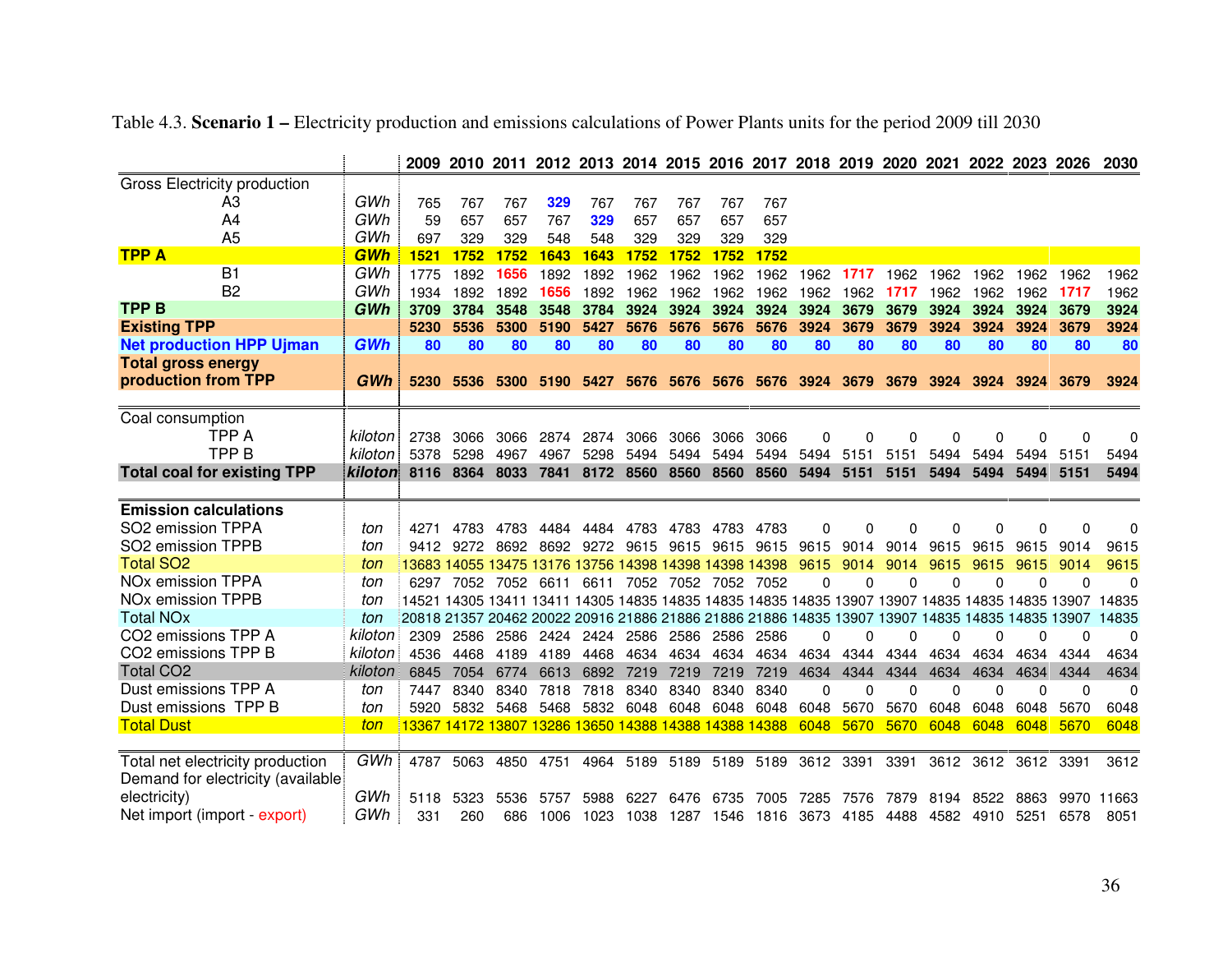|                                     |            |                                                                   |              |              |              | 2009 2010 2011 2012 2013 2014 2015 2016 2017 2018 2019 2020 2021 2022 2023 2026 2030 |          |           |           |              |                     |          |          |      |                |                                                |          |          |
|-------------------------------------|------------|-------------------------------------------------------------------|--------------|--------------|--------------|--------------------------------------------------------------------------------------|----------|-----------|-----------|--------------|---------------------|----------|----------|------|----------------|------------------------------------------------|----------|----------|
| Gross Electricity production        |            |                                                                   |              |              |              |                                                                                      |          |           |           |              |                     |          |          |      |                |                                                |          |          |
| A3                                  | GWh        | 765                                                               | 767          | 767          | 329          | 767                                                                                  | 767      | 767       | 767       | 767          |                     |          |          |      |                |                                                |          |          |
| A4                                  | GWh        | 59                                                                | 657          | 657          | 767          | 329                                                                                  | 657      | 657       | 657       | 657          |                     |          |          |      |                |                                                |          |          |
| A <sub>5</sub>                      | GWh        | 697                                                               | 329          | 329          | 548          | 548                                                                                  | 329      | 329       | 329       | 329          |                     |          |          |      |                |                                                |          |          |
| <b>TPP A</b>                        | GWh        | 1521                                                              | 1752         | 1752         | 1643         | 1643                                                                                 | 1752     | 1752      | 1752      | 1752         |                     |          |          |      |                |                                                |          |          |
| <b>B1</b>                           | GWh        | 1775                                                              | 1892         | 1656         | 1892         | 1892                                                                                 | 1962     | 1962      | 1962      | 1226         | 1962                | 1962     | 1962     | 1962 | 1962           | 1962                                           | 1962     | 1962     |
| B <sub>2</sub>                      | GWh        | 1934                                                              | 1892         | 1892         | 1656         | 1892                                                                                 | 1962     | 1962      | 1962      | 1962         | 1226                | 1962     | 1962     | 1962 | 1962           | 1962                                           | 1717     | 1962     |
| <b>TPPB</b>                         | GWh        | 3709                                                              | 3784         | 3548         | 3548         | 3784                                                                                 | 3924     | 3924      | 3924      | 3189         | 3189                | 3924     | 3924     | 3924 | 3924           | 3924                                           | 3679     | 3924     |
| <b>Existing TPP</b>                 |            | 5230                                                              | 5536         | 5300         | 5190         | 5427                                                                                 | 5676     | 5676      | 5676      | 4941         | 3189                | 3924     | 3924     | 3924 | 3924           | 3924                                           | 3679     | 3924     |
| <b>Net production HPP Ujman</b>     | GWh        | 80                                                                | 80           | 80           | 80           | 80                                                                                   | 80       | 80        | 80        | 80           | 80                  | 80       | 80       | 80   | 80             | 80                                             | 80       | 80       |
| Net elec. produc HPP Zhur           | <b>GWh</b> |                                                                   |              |              |              |                                                                                      |          |           |           | $\mathbf{0}$ | 400                 | 400      | 400      | 400  | 400            | 400                                            | 400      | 400      |
| First new unit 500MW of TPPC        | GWh        | 0                                                                 | $\Omega$     | 0            | 0            | 0                                                                                    | 0        | 0         | 0         | 3723         | 3723                | 3723     | 3723     | 3723 | 3723           | 3723                                           | 3723     | 3723     |
| <b>Total from TPP C</b>             | GWh        | $\bf{0}$                                                          | $\mathbf{0}$ | $\mathbf{0}$ | $\mathbf{0}$ | $\mathbf{0}$                                                                         | $\bf{0}$ | $\bf{0}$  | 0         | 3723         | 3723                | 3723     | 3723     | 3723 | 3723           | 3723                                           | 3723     | 3723     |
| <b>Total gross energy</b>           |            |                                                                   |              |              |              |                                                                                      |          |           |           |              |                     |          |          |      |                |                                                |          |          |
| production from TPP                 | GWh        | 5230                                                              | 5536         | 5300         | 5190         | 5427                                                                                 |          | 5676 5676 |           |              | 5676 8664 6912      | 7647     | 7647     | 7647 | 7647           | 7647                                           | 7402     | 7647     |
|                                     |            |                                                                   |              |              |              |                                                                                      |          |           |           |              |                     |          |          |      |                |                                                |          |          |
| Coal consumption                    |            |                                                                   |              |              |              |                                                                                      |          |           |           |              |                     |          |          |      |                |                                                |          |          |
| <b>TPP A</b>                        | kiloton    | 2738                                                              | 3066         | 3066         | 2874         | 2874                                                                                 | 3066     | 3066      | 3066      | 3066         | 0                   | $\Omega$ | 0        | 0    | 0              | $\Omega$                                       | 0        | 0        |
| TPP <sub>B1</sub>                   | kiloton    | 2485                                                              | 2649         | 2318         | 2649         | 2649                                                                                 | 2747     | 2747      | 2747      | 1656         | 2649                | 2649     | 2649     | 2649 | 2649           | 2649                                           | 2649     | 2649     |
| TPP <sub>B2</sub>                   | kiloton    | 2708                                                              | 2649         | 2649         | 2318         | 2649                                                                                 | 2747     | 2747      | 2747      | 2747         | 1656                | 2649     | 2649     | 2649 | 2649           | 2649                                           | 2318     | 2649     |
| TPP <sub>C</sub>                    | kiloton    |                                                                   |              |              |              |                                                                                      |          |           | ∩         | 4095         | 4095                | 4095     | 4095     | 4095 | 4095           | 4095                                           | 4095     | 4095     |
| <b>Total coal</b>                   | kiloton    | 7931                                                              | 8364         |              | 8033 7841    | 8172                                                                                 | 8560     | 8560      |           | 8560 11564   | 8400                | 9393     | 9393     | 9393 | 9393           | 9393                                           | 9062     | 9393     |
| <b>Emission calculations</b>        |            |                                                                   |              |              |              |                                                                                      |          |           |           |              |                     |          |          |      |                |                                                |          |          |
| SO2 emission TPPA                   | ton        | 4271                                                              | 4783         | 4783         | 4484         | 4484                                                                                 | 4783     | 4783      | 4783      | 4783         | 0                   | $\Omega$ | $\Omega$ | 0    | $\mathbf 0$    | 0                                              | 0        | 0        |
| SO2 emission TPPB                   | ton        | 9087                                                              | 9272         | 8692         | 8692         | 9272                                                                                 | 9615     | 9615      | 9615      | 7705         | 7533                | 9272     | 9272     | 9272 | 9272           | 9272                                           | 8692     | 9272     |
| SO2 emission TPPC                   | ton        | $\Omega$                                                          | $\Omega$     | 0            | $\Omega$     | $\Omega$                                                                             | 0        | $\Omega$  | U         | 1862         | 1862                | 1862     | 1862     | 1862 | 1862           | 1862                                           | 1862     | 1862     |
| <b>Total SO2</b>                    | ton        | 13358 14055 13475 13176 13756 14398 14398 14398 14349             |              |              |              |                                                                                      |          |           |           |              |                     |          |          |      |                | 9395 11133 11133 11133 11133 11133 10554 11133 |          |          |
| <b>NO<sub>x</sub></b> emission TPPA | ton        | 6297                                                              |              | 7052 7052    | 6611         | 6611                                                                                 | 7052     | 7052      | 7052 7052 |              | 0                   | $\Omega$ | 0        | 0    | $\Omega$       | ი                                              | Ω        | 0        |
| NO <sub>x</sub> emission TPPB       | ton        | 14020 14305 13411 13411 14305 14835 14835 14835 10066             |              |              |              |                                                                                      |          |           |           |              | 6887                | 8477     | 8477     | 8477 | 8477           | 8477                                           | 7947     | 8477     |
| <b>NO<sub>x</sub></b> emission TPPC | ton        | 0                                                                 | $\Omega$     | 0            | $\Omega$     | 0                                                                                    | 0        | $\Omega$  | 0         | 3723         | 3723                | 3723     | 3723     | 3723 | 3723           | 3723                                           | 3723     | 3723     |
| <b>Total NOx</b>                    | ton        | 20318 21357 20462 20022 20916 21886 21886 21886 20841 10610 12200 |              |              |              |                                                                                      |          |           |           |              |                     |          |          |      |                | 12200 12200 12200 12200 11670 12200            |          |          |
| CO2 emissions TPP A                 | kiloton    | 2309                                                              | 2586         | 2586         | 2424         | 2424                                                                                 | 2586     | 2586      | 2586      | 2586         | O                   | $\Omega$ | $\Omega$ | 0    | $\Omega$       | O                                              | $\Omega$ | $\Omega$ |
| CO <sub>2</sub> emissions TPP B     | kiloton    | 4379                                                              |              | 4468 4189    | 4189         | 4468                                                                                 | 4634     | 4634      |           |              | 4634 3713 3630 4468 |          |          |      | 4468 4468 4468 | 4468                                           | 4189     | 4468     |

Table 4.4. **Scenario 2 -** Electricity production and emissions calculations of Power Plants units for the period 2009 till 2030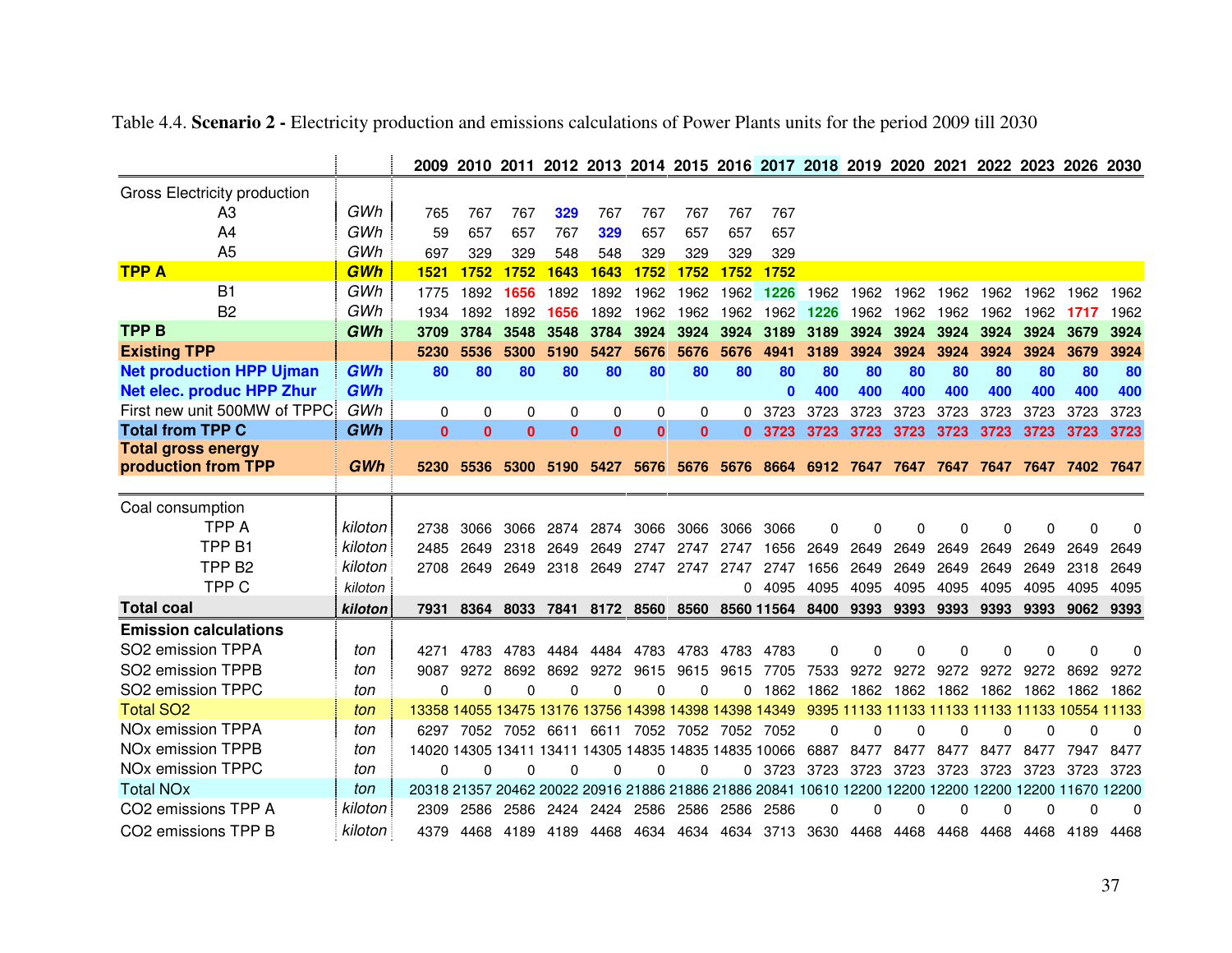Continuation of table 4.4.

| CO2 emissions TPP C              | kiloton |                                                 |      |           |      |      |      |      |      | 0 3481 | 3481        | 3481 | 3481          | 3481        | 3481        | 3481 | 3481       | 3481        |
|----------------------------------|---------|-------------------------------------------------|------|-----------|------|------|------|------|------|--------|-------------|------|---------------|-------------|-------------|------|------------|-------------|
| Total CO <sub>2</sub>            | kiloton | 6688                                            | 7054 | 6774      | 6613 | 6892 | 7219 | 7219 | 7219 | 9780   | 7111        | 7949 | 7949          | 7949        | 7949        | 7949 | 7670       | 7949        |
| Dust emissions TPP A             | ton     | 7447                                            | 8340 | 8340      | 7818 | 7818 | 8340 | 8340 | 8340 | 8340   | 0           |      | <sup>0</sup>  |             |             |      |            | 0           |
| Dust emissions TPP B             | ton     | 5716                                            |      | 5832 5468 | 5468 | 5832 | 6048 | 6048 | 6048 | 687    | 1099        | 1099 | 1099          | 1099        | 1099        | 1099 | 1099       | 1099        |
| Dust emissions TPP C             | ton     |                                                 |      |           |      |      |      |      |      | 521    | 521         | 521  | 521           | 521         | 521         | 521  | 521        | 521         |
| <b>Total Dust</b>                | ton     | 13163 14172 13807 13286 13650 14388 14388 14388 |      |           |      |      |      |      |      | 9548   | <b>1620</b> | 1620 | <u> 620 l</u> | <b>1620</b> | <b>1620</b> | 1620 | 1620       | <b>1620</b> |
|                                  |         |                                                 |      |           |      |      |      |      |      |        |             |      |               |             |             |      |            |             |
| Total net electricity production | GWh     | 4787                                            | 5063 | 4850      | 4751 | 4964 | 5189 | 5189 | 5189 | 7877   | 6700        | 7363 | 7363          | 7363        | 7363        | 7363 | 7142 7363  |             |
| Demand for electricity           |         |                                                 |      |           |      |      |      |      |      |        |             |      |               |             |             |      |            |             |
| (available electricity)          | GWh     | 5118                                            | 5323 | 5536      | 5757 | 5988 | 6227 | 6476 | 6735 | 7005   | 7285        | 7576 | 7879.         | 8194        | 8522        | 8863 | 9970 11663 |             |
| Net import (import - export)     | GWh     | 331                                             | 260  | 686       | 1006 | 1023 | 1038 | 1287 | 1546 | -873   | 584         | 213  | 516           | 832         | 1159        | 1500 | 2828       | 4300        |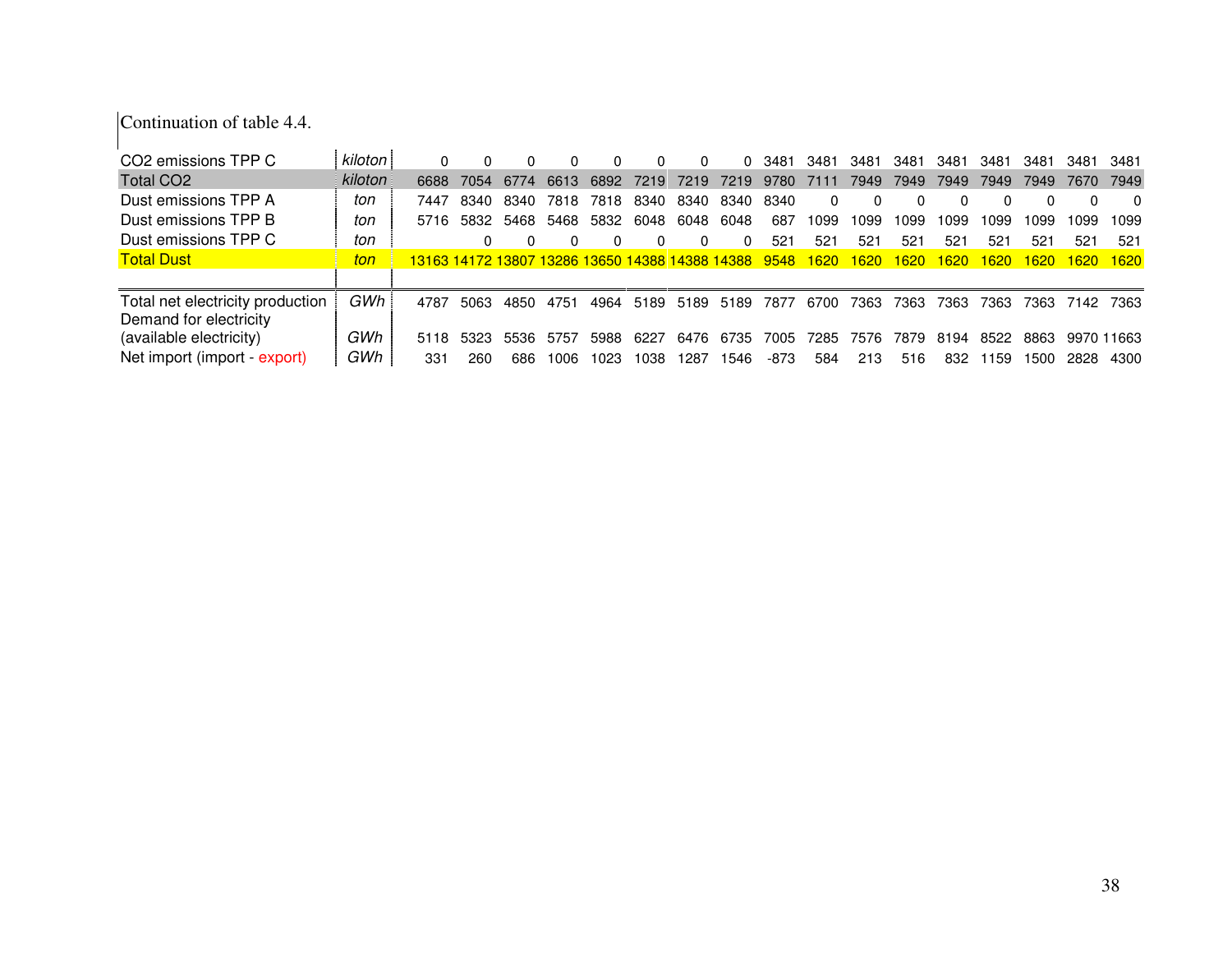|                                     |            | 2009         | 2010         | 2011         | 2012         | 2013         | 2014         | 2015         | 2016         | 2017     | 2018         | 2019  | 2020         | 2021     | 2022         | 2023     | 2026                                           | 2030         |
|-------------------------------------|------------|--------------|--------------|--------------|--------------|--------------|--------------|--------------|--------------|----------|--------------|-------|--------------|----------|--------------|----------|------------------------------------------------|--------------|
| Gross Electricity production        |            |              |              |              |              |              |              |              |              |          |              |       |              |          |              |          |                                                |              |
| A3                                  | GWh        | 765          | 767          | 767          | 329          | 767          | 767          | 767          | 767          | 767      |              |       |              |          |              |          |                                                |              |
| A4                                  | GWh        | 59           | 657          | 657          | 767          | 329          | 657          | 657          | 657          | 657      |              |       |              |          |              |          |                                                |              |
| A <sub>5</sub>                      | GWh        | 697          | 329          | 329          | 548          | 548          | 329          | 329          | 329          | 329      |              |       |              |          |              |          |                                                |              |
| <b>TPP A</b>                        | GWh        | 1521         | 1752         | 1752         | 1643         | 1643         | 1752         | 1752         | 1752         | 1752     |              |       |              |          |              |          |                                                |              |
| <b>B1</b>                           | GWh        | 1775         | 1892         | 1656         | 1892         | 1892         | 1962         | 1962         | 1962         | 1226     | 1962         | 1962  | 1962         | 1962     | 1962         | 1962     | 1962                                           | 1962         |
| B <sub>2</sub>                      | GWh        | 1934         | 1892         | 1892         | 1656         | 1892         | 1962         | 1962         | 1962         | 1962     | 1226         | 1962  | 1962         | 1962     | 1962         | 1962     | 1717                                           | 1962         |
| <b>TPPB</b>                         | GWh        | 3709         | 3784         | 3548         | 3548         | 3784         | 3924         | 3924         | 3924         | 3189     | 3189         | 3924  | 3924         | 3924     | 3924         | 3924     | 3679                                           | 3924         |
| <b>Existing TPP</b>                 |            | 5230         | 5536         | 5300         | 5190         | 5427         | 5676         | 5676         | 5676         | 4941     | 3189         | 3924  | 3924         | 3924     | 3924         | 3924     | 3679                                           | 3924         |
| <b>Net production HPP Ujman</b>     | <b>GWh</b> | 80           | 80           | 80           | 80           | 80           | 80           | 80           | 80           | 80       | 80           | 80    | 80           | 80       | 80           | 80       | 80                                             | 80           |
| <b>Net elec. produc HPP Zhur</b>    | GWh        |              |              |              |              |              |              |              |              | $\bf{0}$ | 400          | 400   | 400          | 400      | 400          | 400      | 400                                            | 400          |
| First unit 500MW TPPC               | GWh        | 0            | 0            | $\Omega$     | 0            | 0            | 0            | 0            | $\Omega$     | 3723     | 3723         | 3723  | 3723         | 3723     | 3723         | 3723     | 3723                                           | 3723         |
| Second unit 500MW TPPC              | GWh        | $\Omega$     | 0            | 0            | $\Omega$     | 0            | 0            | 0            | $\Omega$     | 0        | 0            | 3723  | 3723         | 3723     | 3723         | 3723     | 3723                                           | 3723         |
| <b>Total from TPP C</b>             | GWh        | $\mathbf{0}$ | $\mathbf{0}$ | $\mathbf{0}$ | $\mathbf{0}$ | $\mathbf{0}$ | $\mathbf{0}$ | $\mathbf{0}$ | $\mathbf{0}$ | 3723     | 3723         | 7446  | 7446         | 7446     | 7446         | 7446     | 7446                                           | 7446         |
| <b>Total gross electric.</b>        |            |              |              |              |              |              |              |              |              |          |              |       |              |          |              |          |                                                |              |
| production from TPP                 | GWh        | 5230         | 5536         | 5300         | 5190         | 5427         | 5676         | 5676         | 5676         | 8664     |              |       |              |          |              |          | 6912 11370 11370 11370 11370 11370 11125 11370 |              |
| Coal consumption                    |            |              |              |              |              |              |              |              |              |          |              |       |              |          |              |          |                                                |              |
| <b>TPP A</b>                        | kiloton    | 2738         | 3066         | 3066         | 2874         | 2874         | 3066         | 3066         | 3066         | 3066     | $\mathbf{0}$ | 0     | $\Omega$     | $\Omega$ | $\mathbf{0}$ | $\Omega$ | $\mathbf 0$                                    | $\Omega$     |
| TPP <sub>B1</sub>                   | kiloton    | 2485         | 2649         | 2318         | 2649         | 2649         | 2747         | 2747         | 2747         | 1656     | 2649         | 2649  | 2649         | 2649     | 2649         | 2649     | 2649                                           | 2649         |
| TPP <sub>B2</sub>                   | kiloton    | 2708         | 2649         | 2649         | 2318         | 2649         | 2747         | 2747         | 2747         | 2747     | 1656         | 2649  | 2649         | 2649     | 2649         | 2649     | 2318                                           | 2649         |
| TPP <sub>C</sub>                    | kiloton    |              |              |              |              |              |              |              | 0            | 4095     | 4095         | 8191  | 8191         | 8191     | 8191         | 8191     | 8191                                           | 8191         |
| <b>Total coal</b>                   |            | 7931         | 8364         | 8033         | 7841         | 8172         | 8560         | 8560         | 8560         | 11564    | 8400         | 13489 | 13489        | 13489    | 13489        | 13489    | 13158                                          | 13489        |
| <b>Emission calculations</b>        |            |              |              |              |              |              |              |              |              |          |              |       |              |          |              |          |                                                |              |
| SO <sub>2</sub> emission TPPA       | ton        | 4271         | 4783         | 4783         | 4484         | 4484         | 4783         | 4783         | 4783         | 4783     | 0            | 0     | $\mathbf{0}$ | $\Omega$ | $\mathbf{0}$ | 0        | 0                                              | $\mathbf{0}$ |
| SO2 emission TPPB                   | ton        | 9087         | 9272         | 8692         | 8692         | 9272         | 9615         | 9615         | 9615         | 7705     | 7533         | 9272  | 9272         | 9272     | 9272         | 9272     | 8692                                           | 9272         |
| SO2 emission TPPC                   | ton        | 0            | $\Omega$     | $\Omega$     | $\Omega$     | 0            | 0            | $\Omega$     | 0            | 1862     | 1862         | 3723  | 3723         | 3723     | 3723         | 3723     | 3723                                           | 3723         |
| Total                               | ton        | 13358        | 14055        | 13475        | 13176        | 13756        | 14398        | 14398        | 14398        | 14349    | 9395         | 12995 | 2995         | 2995     | 12995        | 12995    | 12415                                          | 2995         |
| <b>NO<sub>x</sub></b> emission TPPA | ton        | 6297         | 7052         | 7052         | 6611         | 6611         | 7052         | 7052         | 7052         | 7052     | 0            | 0     | 0            | 0        | 0            | 0        | 0                                              | 0            |
| <b>NO<sub>x</sub></b> emission TPPB | ton        | 14020        | 14305        | 13411        | 13411        | 14305        | 14835        | 14835        | 14835        | 10066    | 6887         | 8477  | 8477         | 8477     | 8477         | 8477     | 7947                                           | 8477         |
| NO <sub>x</sub> emission TPPC       | ton        | 0            | $\Omega$     | 0            | $\Omega$     | O            | 0            | $\Omega$     | O            | 3723     | 3723         | 7446  | 7446         | 7446     | 7446         | 7446     | 7446                                           | 7446         |
| Total                               | ton        | 20318 21357  |              | 20462        | 20022        | 20916        | 21886        | 21886        | 21886        | 20841    | 10610        | 15923 | 15923        | 15923    | 15923        | 15923    | 15393                                          | 15923        |
| CO2 emissions TPP A                 | kiloton    | 2309         | 2586         | 2586         | 2424         | 2424         | 2586         | 2586         | 2586         | 2586     | 0            | 0     | 0            | 0        | 0            | 0        | 0                                              | 0            |

Table 4.5. **Scenario 3 -** Electricity production and emissions calculations of Power Plants units for the period 2009 till 2030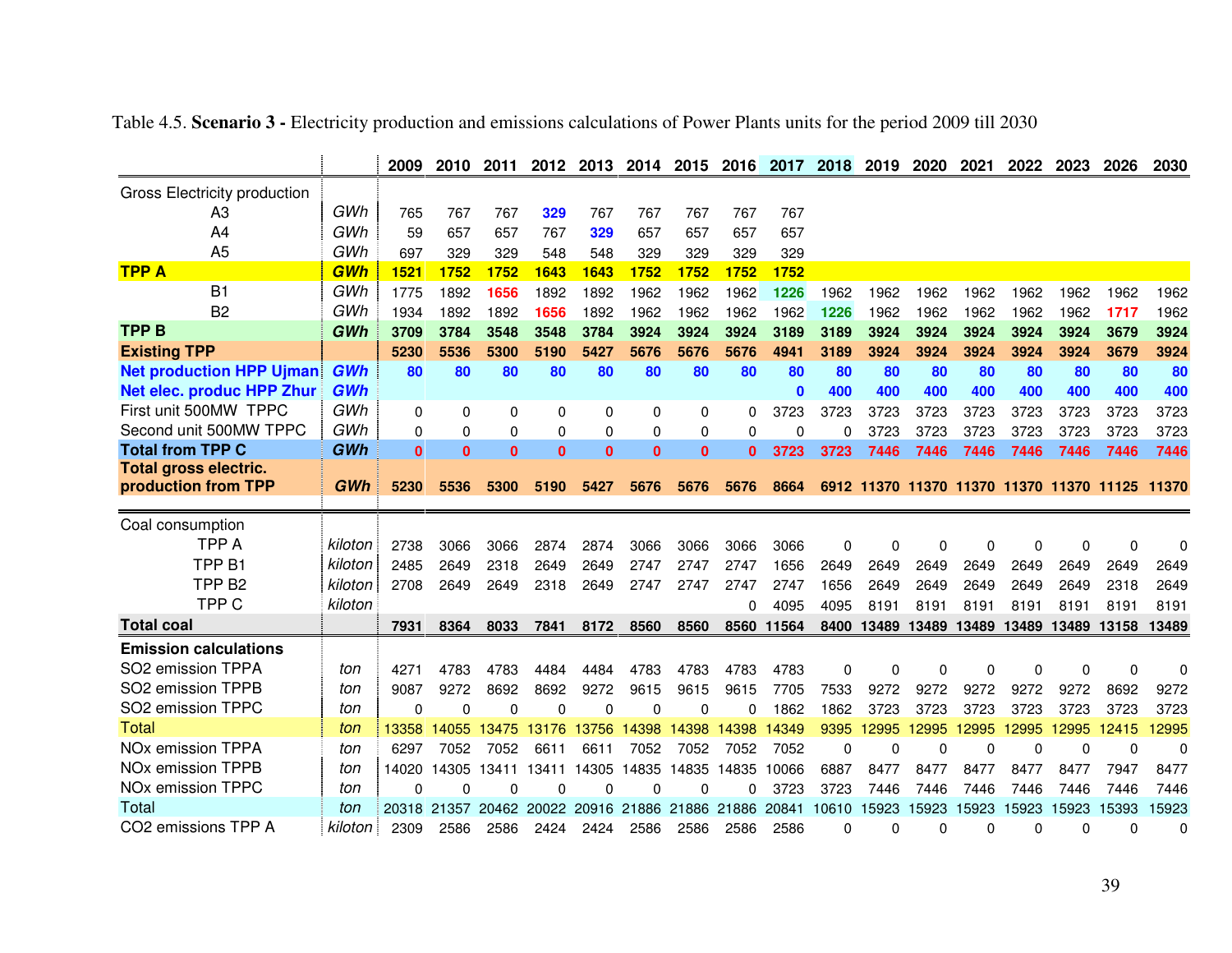# Continues of table 4.5.

| CO <sub>2</sub> emissions TPP B | kiloton | 4379 | 4468              | 4189 | 4189 | 4468          | 4634         | 4634     | 4634  | 3713         | 3630     | 4468  | 4468        | 4468    | 4468        | 4468  | 4189  | 4468     |
|---------------------------------|---------|------|-------------------|------|------|---------------|--------------|----------|-------|--------------|----------|-------|-------------|---------|-------------|-------|-------|----------|
| CO <sub>2</sub> emissions TPP C | kiloton |      |                   |      |      |               |              | $\Omega$ |       | 3481         | 3481     | 6962  | 6962        | 6962    | 6962        | 6962  | 6962  | 6962     |
| Total                           | kiloton | 6688 | 7054              | 6774 | 6613 | 6892          | 7219         | 7219     | 7219  | 9780         | 7111     | 11430 | 11430       |         | 11430 11430 | 11430 | 11151 | 11430    |
| Dust emissions TPP A            | ton     | 7447 | 8340              | 8340 | 7818 | 7818          | 8340         | 8340     | 8340  | 8340         | $\Omega$ |       |             |         |             |       | 0     | $\Omega$ |
| Dust emissions TPP B            | ton     | 5716 | 5832              | 5468 | 5468 | 5832          | 6048         | 6048     | 6048  | 687          | 1099     | 1099  | 1099        | 1099    | 1099        | 1099  | 1099  | 1099     |
| Dust emissions TPP C            | ton     |      |                   |      |      |               | <sup>0</sup> |          |       | $52^{\circ}$ | 521      | 042   | 1042        | 1042    | 1042        | 1042  | 1042  | 1042     |
| Total                           | ton     |      | 13163 14172 13807 |      |      | 13286 13650 l | 14388        | 14388    | 14388 | 9548         | 1620     | 2141  | 2141        | 2141    | 2141        | 2141  | 2141  | 2141     |
|                                 |         |      |                   |      |      |               |              |          |       |              |          |       |             |         |             |       |       |          |
| Total net electric. production  | GWh     | 4787 | 5063              | 4850 | 4751 | 4964          | 5189         | 5189     | 5189  | 7877         | 6700     |       | 10713 10713 | 10713   | 10713       | 10713 | 10493 | 10713    |
| Demand for electricity          |         |      |                   |      |      |               |              |          |       |              |          |       |             |         |             |       |       |          |
| (available electricity)         | GWh     | 5118 | 5323              | 5536 | 5757 | 5988          | 6227         | 6476     | 6735  | 7005         | 7285     | 7576  | 7879        | 8194    | 8522        | 8863  | 9970  | 11663    |
| Net import (import - export)    | GWh     | 331  | 260               | 686  | 1006 | 1023          | 1038         | 1287     | 546   | -873         | 584      | -3137 | -2834       | $-2519$ | $-2191$     | -1850 | -523  | 950      |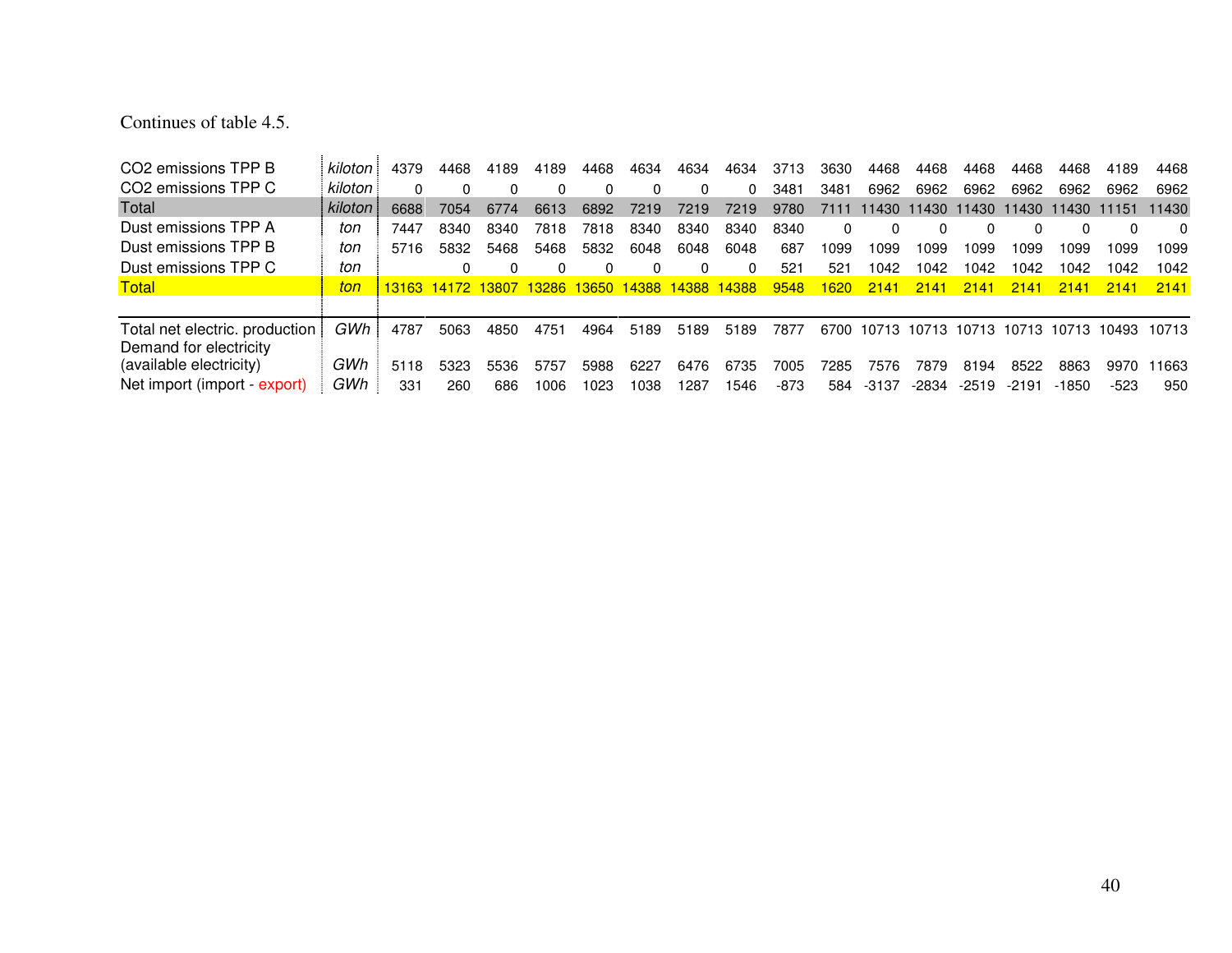|                                     |            | 2009         | 2010         | 2011     |                               | 2012 2013    |              | 2014 2015    | 2016                                                                                                  | 2017         | 2018     | 2019     | 2020        | 2021                                           | 2022         | 2023         | 2026         | 2030     |
|-------------------------------------|------------|--------------|--------------|----------|-------------------------------|--------------|--------------|--------------|-------------------------------------------------------------------------------------------------------|--------------|----------|----------|-------------|------------------------------------------------|--------------|--------------|--------------|----------|
| Gross Electricity production        |            |              |              |          |                               |              |              |              |                                                                                                       |              |          |          |             |                                                |              |              |              |          |
| A3                                  | GWh        | 765          | 767          | 767      | 329                           | 767          | 767          | 767          | 767                                                                                                   | 767          |          |          |             |                                                |              |              |              |          |
| A4                                  | GWh        | 59           | 657          | 657      | 767                           | 329          | 657          | 657          | 657                                                                                                   | 657          |          |          |             |                                                |              |              |              |          |
| A <sub>5</sub>                      | GWh        | 697          | 329          | 329      | 548                           | 548          | 329          | 329          | 329                                                                                                   | 329          |          |          |             |                                                |              |              |              |          |
| <b>TPP A</b>                        | GWh        | 1521         | 1752         | 1752     | 1643                          | 1643         | 1752         | 1752         | 1752                                                                                                  | 1752         |          |          |             |                                                |              |              |              |          |
| <b>B1</b>                           | GWh        | 1775         | 1892         | 1656     | 1892                          | 1892         | 1962         | 1962         | 1962                                                                                                  | 1226         | 1962     | 1962     | 1962        | 1962                                           | 1962         | 1962         | 1962         | 1962     |
| B <sub>2</sub>                      | GWh        | 1934         | 1892         | 1892     | 1656                          | 1892         | 1962         | 1962         | 1962                                                                                                  | 1962         | 1226     | 1962     | 1962        | 1962                                           | 1962         | 1962         | 1717         | 1962     |
| <b>TPP B</b>                        | GWh        | 3709         | 3784         | 3548     | 3548                          | 3784         | 3924         | 3924         | 3924                                                                                                  | 3189         | 3189     | 3924     | 3924        | 3924                                           | 3924         | 3924         | 3679         | 3924     |
| <b>Existing TPP</b>                 |            | 5230         | 5536         | 5300     | 5190                          | 5427         | 5676         | 5676         | 5676                                                                                                  | 4941         | 3189     | 3924     | 3924        | 3924                                           | 3924         | 3924         | 3679         | 3924     |
| <b>Net production HPP Ujman</b>     | GWh        | 80           | 80           | 80       | 80                            | 80           | 80           | 80           | 80                                                                                                    | 80           | 80       | 80       | 80          | 80                                             | 80           | 80           | 80           | 80       |
| <b>Net elec. produc HPP Zhur</b>    | <b>GWh</b> |              |              |          |                               |              |              |              |                                                                                                       | $\mathbf{0}$ | 400      | 400      | 400         | 400                                            | 400          | 400          | 400          | 400      |
| First unit 500MW TPPC               | GWh        | 0            | $\mathbf 0$  | 0        | 0                             | 0            | 0            | 0            | 0                                                                                                     | 3723         | 3723     | 3723     | 3723        | 3723                                           | 3723         | 3723         | 3723         | 3723     |
| Second unit 500MW TPPC              | GWh        | 0            | 0            | 0        | 0                             | 0            | $\Omega$     | 0            | 0                                                                                                     | $\Omega$     | 0        | 3723     | 3723        | 3723                                           | 3723         | 3723         | 3723         | 3723     |
| Third unit 500MW TPPC               | GWh        | 0            | $\Omega$     | 0        | 0                             | 0            | $\Omega$     | 0            | 0                                                                                                     | $\Omega$     | 0        | $\Omega$ | U           | 3723                                           | 3723         | 3723         | 3723         | 3723     |
| Fourth unit 500MW TPPC              | GWh        | 0            | 0            | 0        | 0                             | 0            | $\Omega$     | 0            | 0                                                                                                     | $\Omega$     | $\Omega$ | $\Omega$ | 0           | $\mathbf{0}$                                   | 0            | 3723         | 3723         | 3723     |
| <b>Total from TPP C</b>             | <b>GWh</b> | $\mathbf{0}$ | $\mathbf{0}$ | $\bf{0}$ | $\bf{0}$                      | $\mathbf{0}$ | $\mathbf{0}$ | $\mathbf{0}$ | $\mathbf{0}$                                                                                          | 3723         | 3723     | 7446     | 7446        | 11169                                          | 11169        | 14892        | 14892        | 14892    |
| <b>Total gross energy</b>           |            |              |              |          |                               |              |              |              |                                                                                                       |              |          |          |             |                                                |              |              |              |          |
| production from TPP                 | GWh        | 5230         | 5536         | 5300     | 5190                          | 5427         | 5676         | 5676         | 5676                                                                                                  | 8664         |          |          |             | 6912 11370 11370 15093 15093 18816 18571 18816 |              |              |              |          |
|                                     |            |              |              |          |                               |              |              |              |                                                                                                       |              |          |          |             |                                                |              |              |              |          |
| Coal consumption                    |            |              |              |          |                               |              |              |              |                                                                                                       |              |          |          |             |                                                |              |              |              |          |
| <b>TPP A</b>                        | kiloton    | 2738         | 3066         | 3066     | 2874                          | 2874         | 3066         | 3066         | 3066                                                                                                  | 3066         | 0        | $\Omega$ | 0           | $\mathbf{0}$                                   | $\Omega$     | $\mathbf{0}$ | 0            | $\Omega$ |
| TPP <sub>B1</sub>                   | kiloton    | 2485         | 2649         | 2318     | 2649                          | 2649         | 2747         | 2747         | 2747                                                                                                  | 1656         | 2649     | 2649     | 2649        | 2649                                           | 2649         | 2649         | 2649         | 2649     |
| TPP <sub>B2</sub>                   | kiloton    | 2708         | 2649         | 2649     | 2318                          | 2649         | 2747         | 2747         | 2747                                                                                                  | 2747         | 1656     | 2649     | 2649        | 2649                                           | 2649         | 2649         | 2318         | 2649     |
| TPP <sub>C</sub>                    | kiloton    |              |              |          |                               |              |              |              | 0                                                                                                     | 4095         | 4095     | 8191     |             | 8191 12286                                     | 12286        | 16381 16381  |              | 16381    |
| <b>Total coal</b>                   | kiloton    | 7931         | 8364         | 8033     | 7841                          | 8172         | 8560         | 8560         |                                                                                                       | 8560 11564   | 8400     | 13489    | 13489 17584 |                                                | 17584 21679  |              | 21348 21679  |          |
| SO2 emission TPPA                   | ton        | 4271         | 4783         | 4783     | 4484                          | 4484         | 4783         | 4783         | 4783                                                                                                  | 4783         | $\Omega$ | $\Omega$ | O           | $\Omega$                                       | $\mathbf{0}$ | $\Omega$     | $\mathbf{0}$ | $\Omega$ |
| SO2 emission TPPB                   | ton        | 9087         | 9272         | 8692     | 8692                          | 9272         | 9615         | 9615         | 9615                                                                                                  | 7705         | 7533     | 9272     | 9272        | 9272                                           | 9272         | 9272         | 8692         | 9272     |
| SO2 emission TPPC                   | ton        | 0            | $\mathbf{0}$ | $\Omega$ | 0                             | O            | 0            | 0            | 0                                                                                                     | 1862         | 1862     | 3723     | 3723        | 5585                                           | 5585         | 7446         | 7446         | 7446     |
| <b>Total SO2</b>                    | ton        | 13358        | 14055        | 13475    | 13176                         | 13756        | 4398<br>п    | 14398        | 14398                                                                                                 | 14349        | 9395     | 12995    | 2995<br>-1  | 14856                                          | 14856        | 16718        | 16138        | 16718    |
| NO <sub>x</sub> emission TPPA       | ton        | 6297         | 7052         | 7052     | 6611                          | 6611         | 7052         | 7052         | 7052                                                                                                  | 7052         | 0        | $\Omega$ | 0           | $\Omega$                                       | $\Omega$     | $\Omega$     | $\Omega$     | $\Omega$ |
| <b>NO<sub>x</sub></b> emission TPPB | ton        |              |              |          | 14020 14305 13411 13411 14305 |              |              |              | 14835 14835 14835 10066                                                                               |              | 6887     | 8477     | 8477        | 8477                                           | 8477         | 8477         | 7947         | 8477     |
| NO <sub>x</sub> emission TPPC       | ton        | 0            | 0            | n        | U                             |              | 0            |              | 0                                                                                                     | 3723         | 3723     | 7446     | 7446        | 11169                                          | 11169        | 14892        | 14892        | 14892    |
| <b>Total NOx</b>                    | ton        |              |              |          |                               |              |              |              | 20318 21357 20462 20022 20916 21886 21886 21886 20841 10610 15923 15923 19646 19646 23369 22839 23369 |              |          |          |             |                                                |              |              |              |          |

Table 4.6. **Scenario 4 -** Electricity production and emissions calculations of Power Plants units for the period 2009 till 2030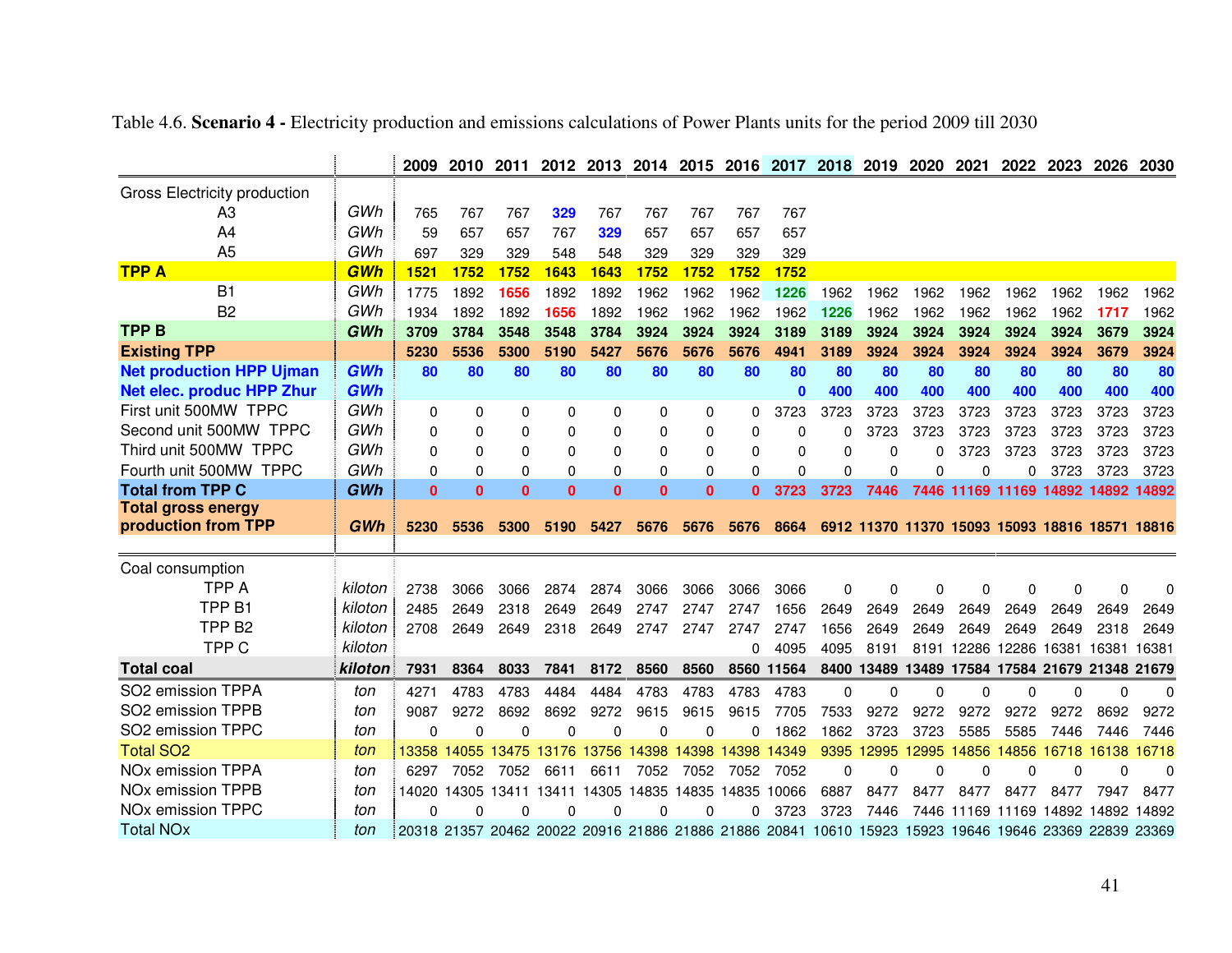# Continues of table 4.6

| CO <sub>2</sub> emissions TPP A  | kiloton | 2309                                            | 2586 | 2586     | 2424 | 2424 | 2586 | 2586         | 2586     | 2586 | <sup>0</sup> | $\Omega$    |       |                   |       | <sup>0</sup>                       | <sup>0</sup> | 0          |
|----------------------------------|---------|-------------------------------------------------|------|----------|------|------|------|--------------|----------|------|--------------|-------------|-------|-------------------|-------|------------------------------------|--------------|------------|
| CO <sub>2</sub> emissions TPP B  | kiloton | 4379                                            | 4468 | 4189     | 4189 | 4468 | 4634 | 4634         | 4634     | 3713 | 3630         | 4468        | 4468  | 4468              | 4468  | 4468                               | 4189         | 4468       |
| CO <sub>2</sub> emissions TPP C  | kiloton |                                                 |      | $\Omega$ |      |      |      | <sup>0</sup> | $\Omega$ | 3481 | 3481         | 6962        |       |                   |       | 6962 10443 10443 13924 13924 13924 |              |            |
| Total CO <sub>2</sub>            | kiloton | 6688                                            | 7054 | 6774     | 6613 | 6892 | 7219 | 7219         | 7219     | 9780 | 7111         | 11430       |       | 11430 14911 14911 |       | 18392 18113 18392                  |              |            |
| Dust emissions TPP A             | ton     | 7447                                            | 8340 | 8340     | 7818 | 7818 | 8340 | 8340         | 8340     | 8340 | 0            | $\Omega$    |       |                   | 0     | <sup>0</sup>                       |              | 0          |
| Dust emissions TPP B             | ton     | 5716                                            | 5832 | 5468     | 5468 | 5832 | 6048 | 6048         | 6048     | 687  | 1099         | 1099        | 1099  | 1099              | 1099  | 1099                               | 1099         | 1099       |
| Dust emissions TPP C             | ton     |                                                 | 0    | 0        |      |      |      |              | $\Omega$ | 521  | 521          | 1042        | 1042  | 1564              | 1564  | 2085                               | 2085         | 2085       |
| <b>Total Dust</b>                | ton     | 13163 14172 13807 13286 13650 14388 14388 14388 |      |          |      |      |      |              |          | 9548 | 1620         | 2141        | 2141  | 2663              | 2663  | <b>3184</b>                        | 3184         | 3184       |
|                                  |         |                                                 |      |          |      |      |      |              |          |      |              |             |       |                   |       |                                    |              |            |
| Total net electricity production | GWh     | 4787                                            | 5063 | 4850     | 4751 | 4964 | 5189 | 5189         | 5189     | 7877 | 6700         | 10713 10713 |       |                   |       | 14064 14064 17415 17194 17415      |              |            |
| Demand for electricity           |         |                                                 |      |          |      |      |      |              |          |      |              |             |       |                   |       |                                    |              |            |
| (available electricity)          | GWh     | 5118                                            | 5323 | 5536     | 5757 | 5988 | 6227 | 6476         | 6735     | 7005 | 7285         | 7576        | 7879  | 8194              | 8522  | 8863                               |              | 9970 11663 |
| Net import (import - export)     | GWh     | 331                                             | 260  | 686      | 1006 | 1023 | 1038 | 1287         | 1546     | -873 | 584          | $-3137$     | -2834 | -5870             | -5542 | -8552                              | -7224        | -5752      |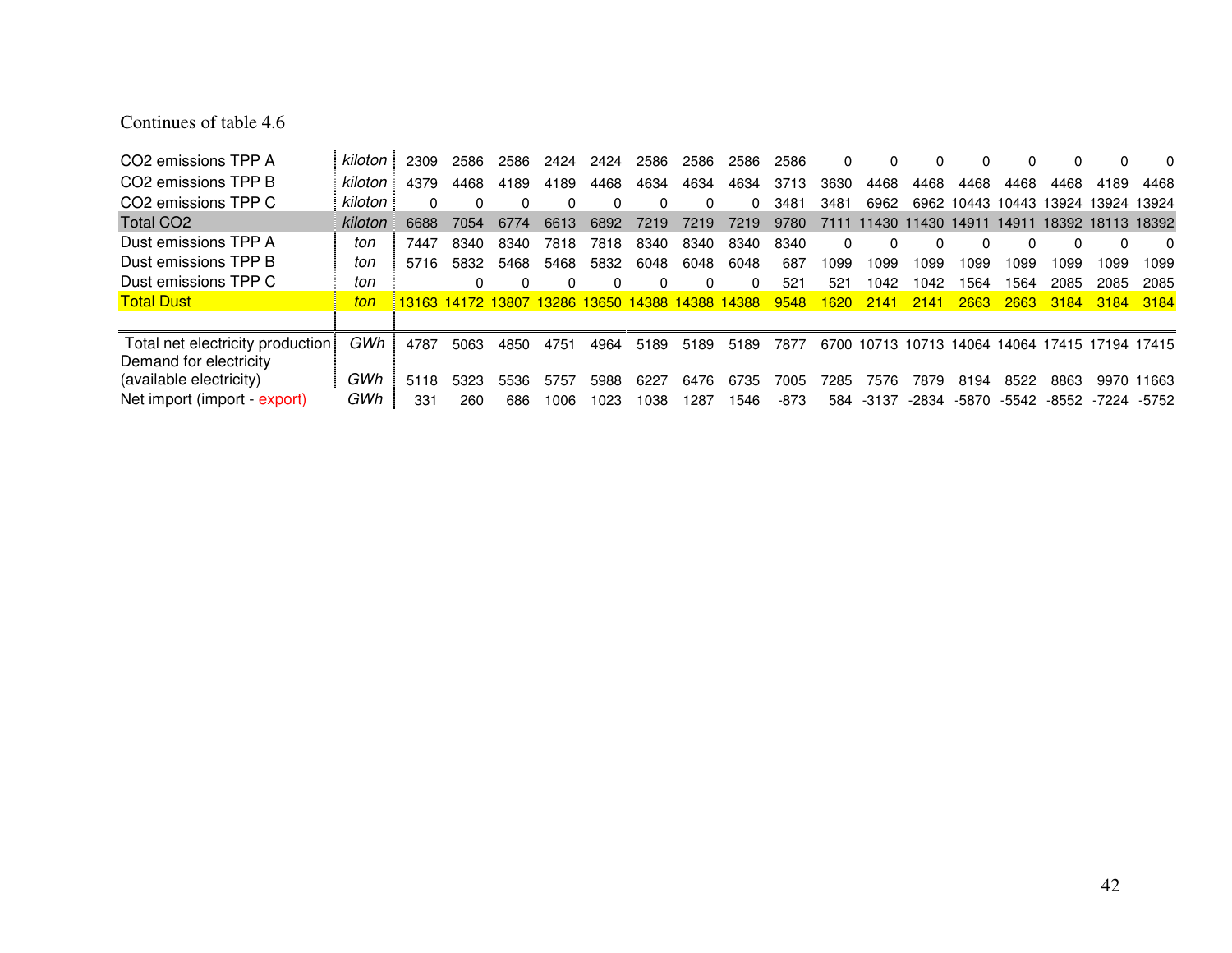### **CHAPTER 5**

# **PROJECT FINDINGS**

#### **5.1. Electricity production and demand for all scenarios**

In Scenario 1 the demand for electricity can't be followed by domestic production therefore for the whole period of study the electricity sector will be depended on import of electricity. After the 2017 when the Kosova A will be decommissioned the need for import will grow faster. The units of Kosova B will cover only the half of the demand for electricity for the year 2017. By the year 2030 the demand is three times higher than generation from Kosova B power plant.



Figure. 5.1. Electricity production and gross demand for Scenario 1

 *Available electricity = domestic production + import - export* 

In Scenario 2 the period from 2010 till 2017 is the same as in Scenario 1. By this scenario the construction of HPP Zhur with 293MW, in 2018 and the first unit of "New Kosova" with power capacity 500MW the demand for electricity is going to be lower compared to the scenario 1. Thus, in the year 2017 it will be possible to export electricity in amount of 873GWh. From the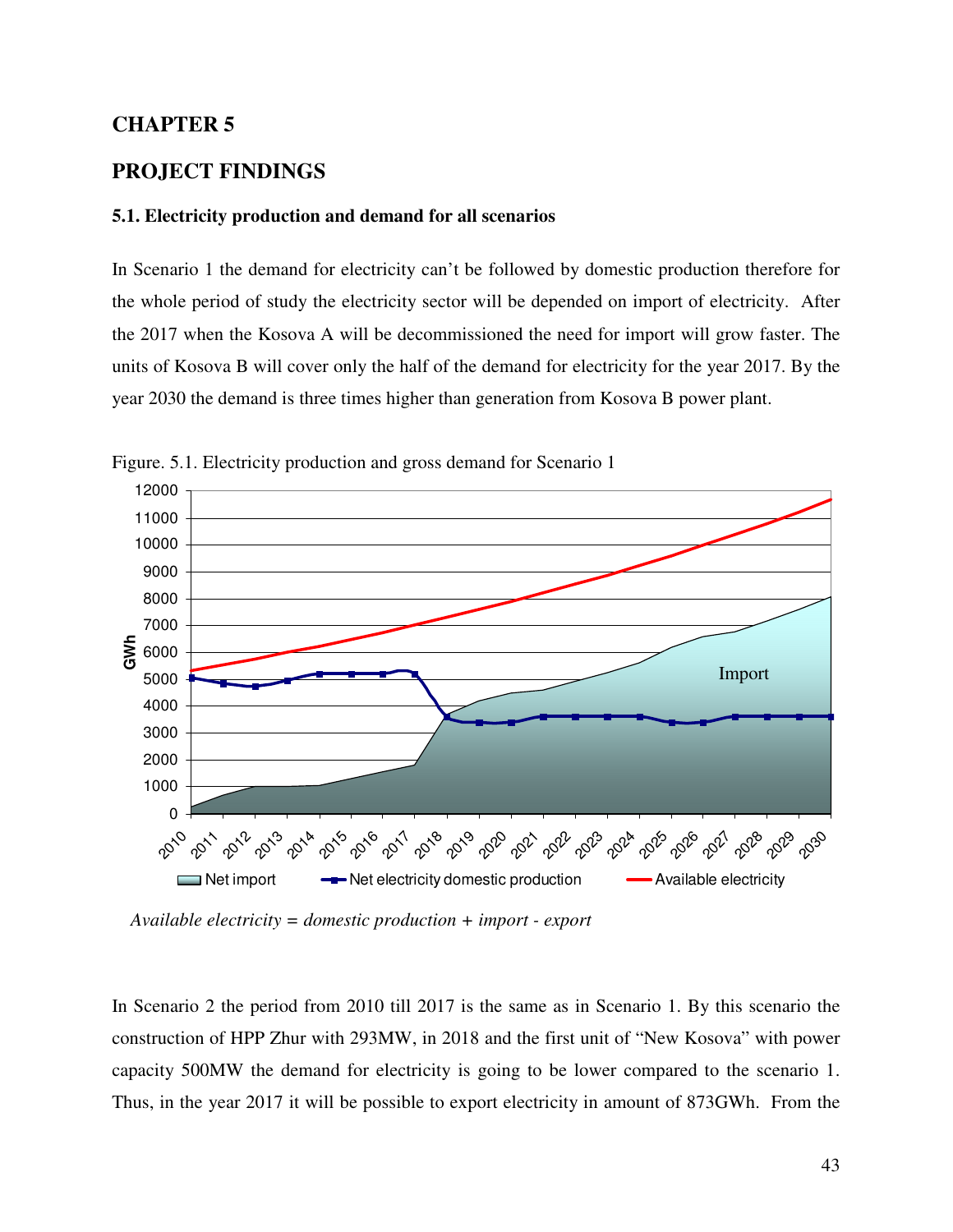year 2024 till 2030, the demand will be nearly 20-30% higher than the electricity production. Therefore the need for electricity import will be present (see figure 5.2).



Figure. 5.2. Electricity production and gross demand for Scenario 2

 *Available electricity = domestic production + import - export* 

Scenario 3 shows the better situation for exporting the electricity compared to the scenario 2. Again, same as in previous two scenarios the period 2010 till 2017 is categorized with moderate net import. The construction of two new units of new thermal power plant "New Kosova" and HPP Zhur, The period from 2017 till 2029 will be very favorable for exporting the electricity. This can generate considerable income. In 2030 demand starts to increase and by this time it will be necessary to introduce new units. It has to be taken in consideration that units of Kosova B will need to be decommissioned from 2030, since they are going to reach the end of their life time.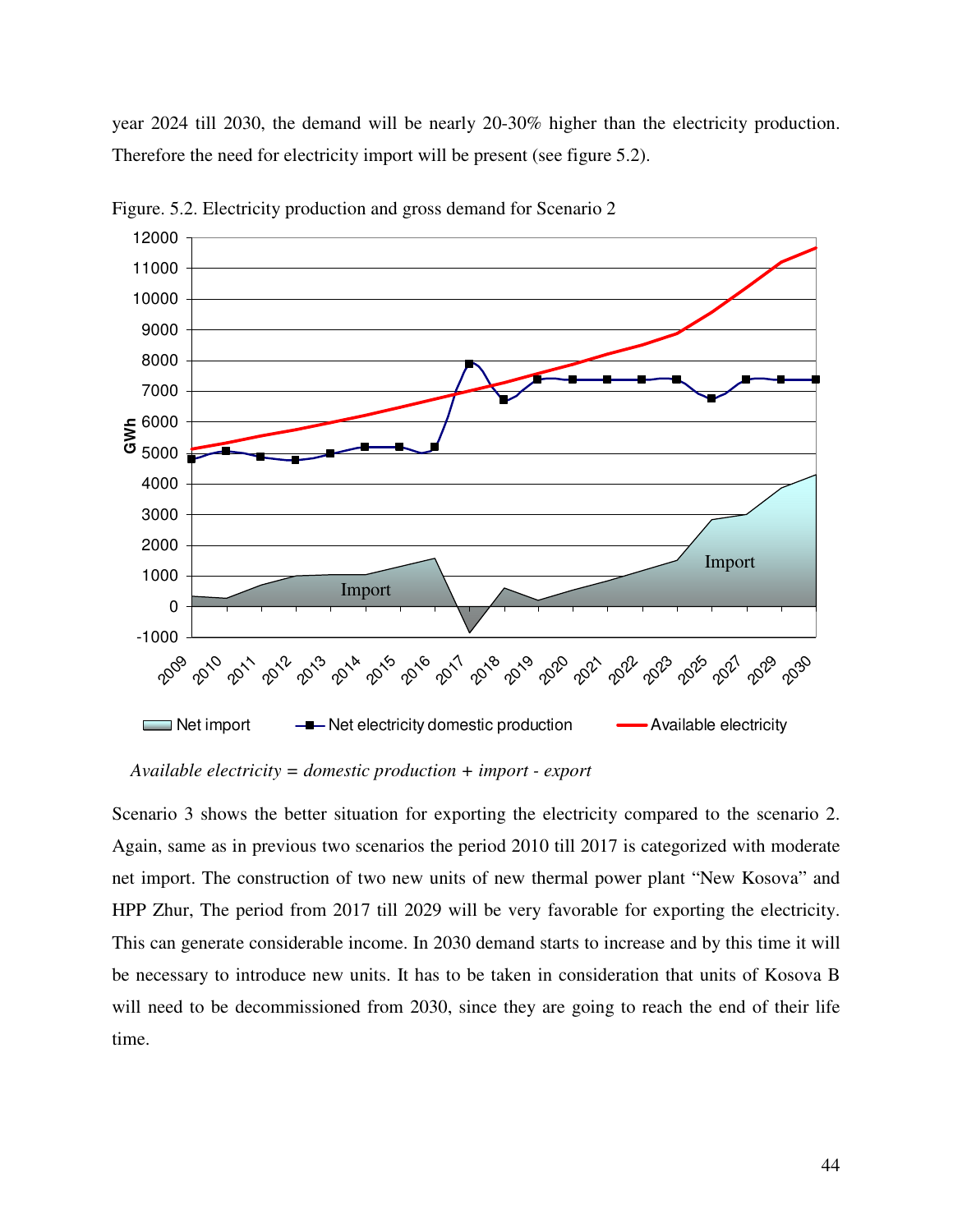The share of electricity production from thermal power plants compared to electricity produced by hydro power plants is 95/5 %, which shows slight improvement compared to current situation which is 97/3 %.



Figure. 5.3. Electricity production and gross demand for Scenario 3

 *Available electricity = domestic production + import - export* 

The scenario 4 shows rapid growth of electricity generations, and precondition for Kosova to become one of the key players in the region for exporting of the electricity. The construction of 4 units with power capacity 500MW each, and new HPP Zhur, will triple the production of electricity compared to the year 2010 (see Figure 5.4).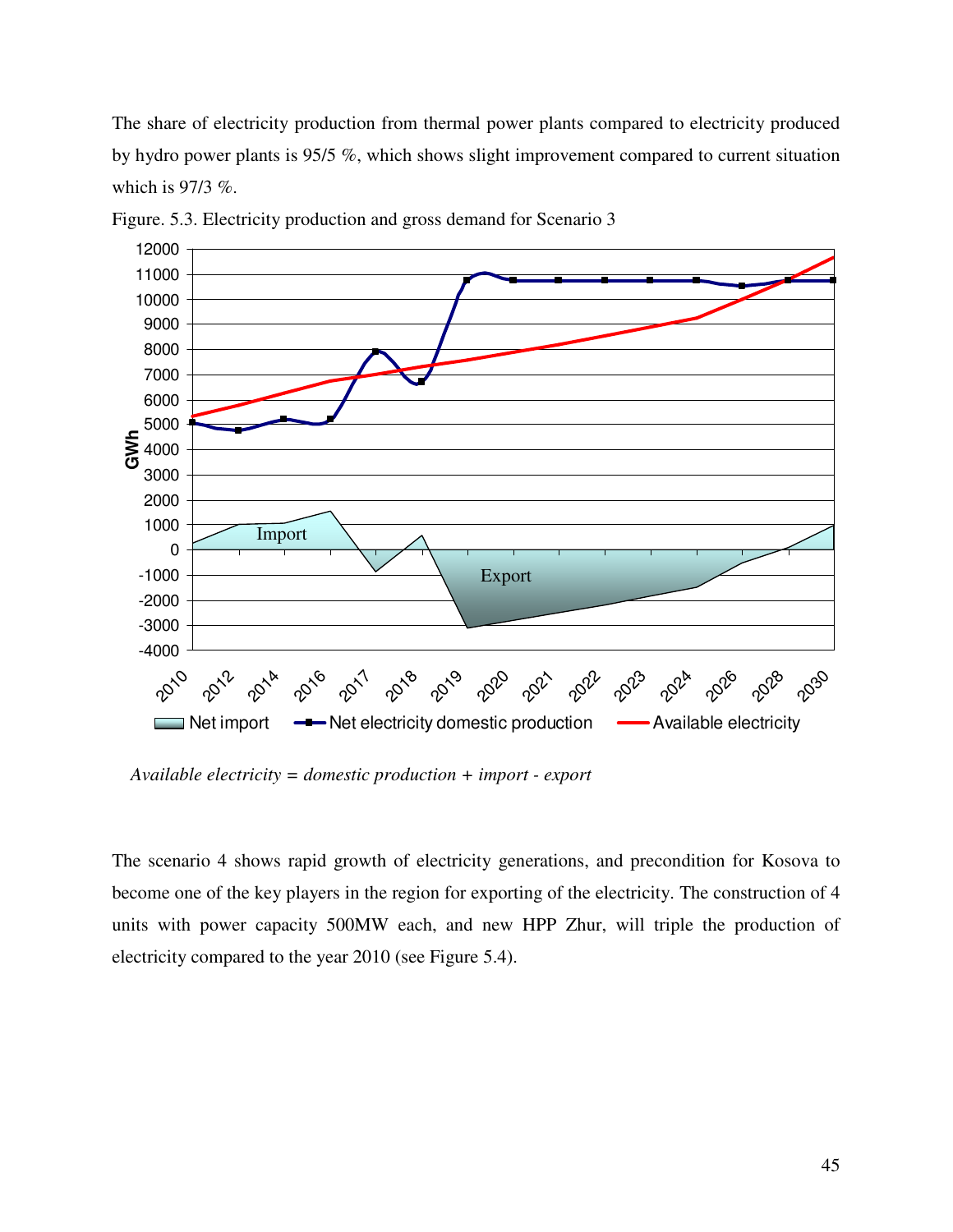

Figure. 5.4. Electricity production and gross demand for Scenario 4

 *Available electricity = domestic production + import - export* 

The costs or revenues for electricity import or export are difficult to be foreseen for the wide period having in mind that the prices are not the same for export compared to prices for import of electricity. Another factor that causes differences on prices is that Kosova's electricity system is based more on thermal generation what causes that the main surplus of electricity will be during peak off hours (the period form 24:00 h till 06:00 h and 13:00 till 17:00h). The export for these periods of the day have lower prices compared the period of peak hours (from 18:00h till 23:00h).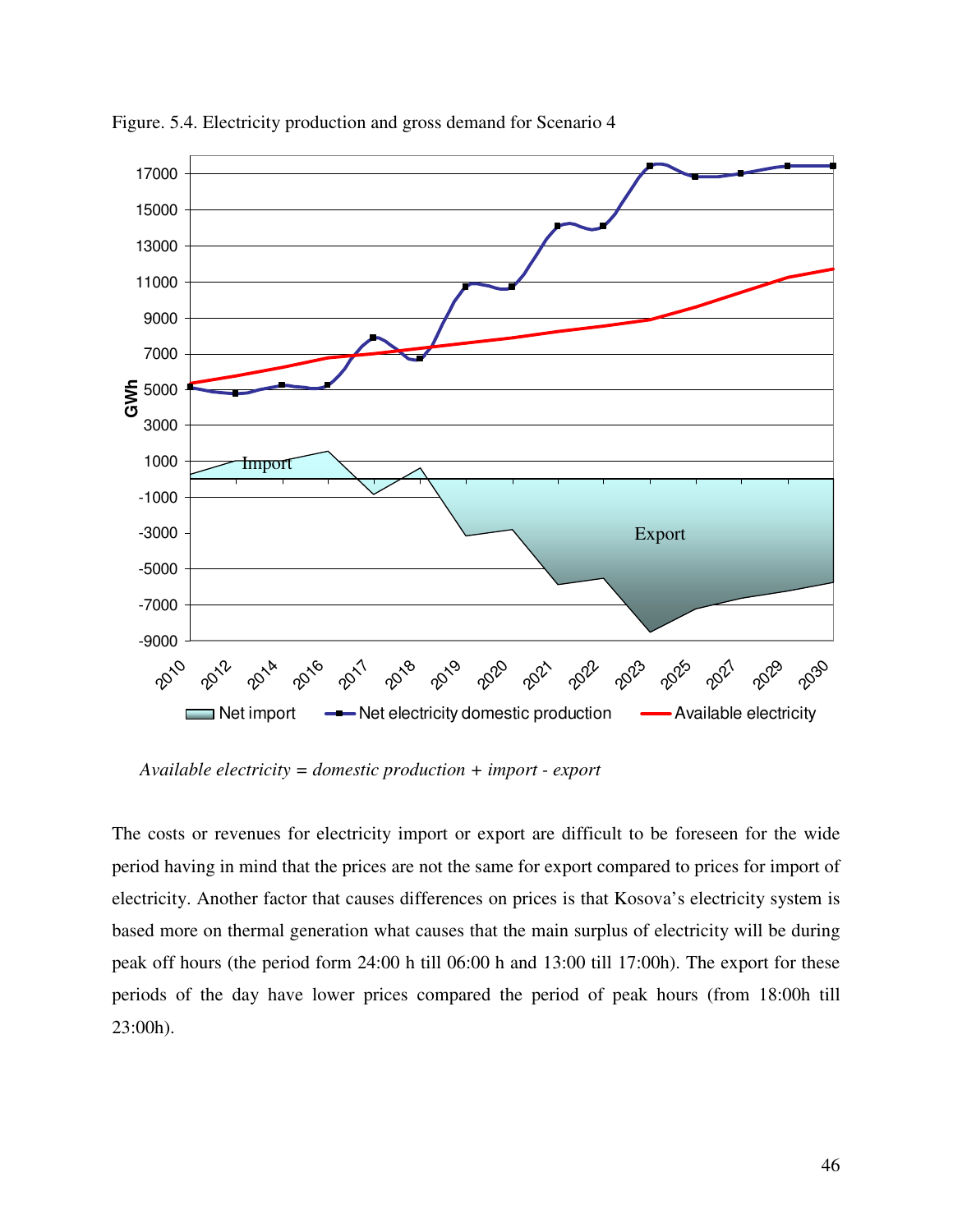The prices for importing of electricity during the previous years were not stabile. They were from 40Euro per MWh up to 100Euro per MWh depending of the type of import. Sometimes the price for import of emergency power and electricity was very high (more than 120Euro per MWh). In this Capstone the price for import and export of electricity for the whole period are foreseen to be in average 45Euro/MWh. In the table B.1 (see appendix B) it has been simulated the net import of electricity expressed in monetary values. This was taken to show how will different scenarios generate revenues or costs (see Figure 5.5).



Figure. 5.5. Costs or revenues from net import or net export of electricity for all scenarios

In Scenario 1 and 2 during all period of analysis, imports of electricity are present; therefore a considerable amount of money will be spent to cover the demand. The scenario 3 and 4 are favorable for generation of revenues due to preconditions for exports of electricity. These two scenarios can foster the economic development.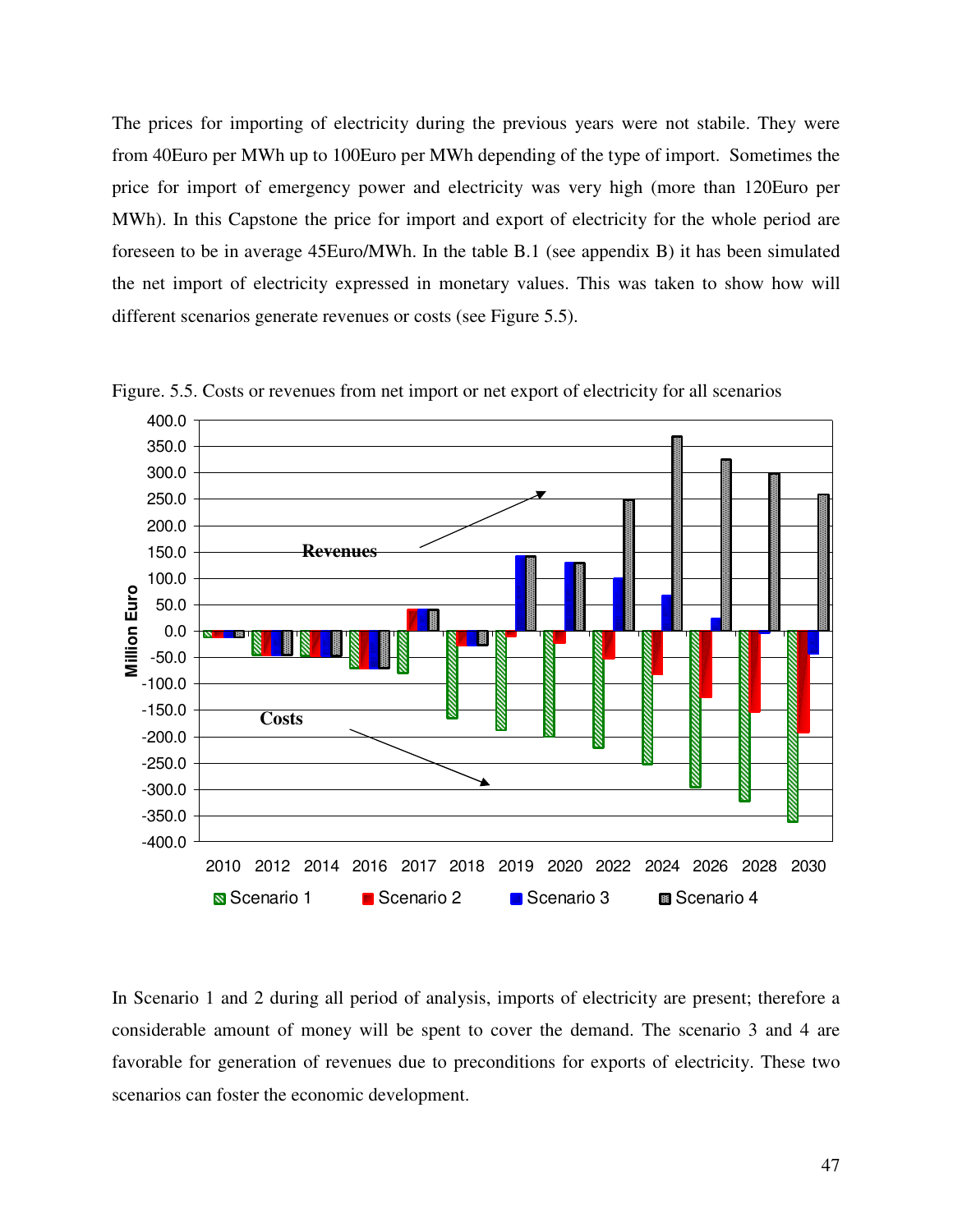#### **5.2. CO2 emission forecast for all scenarios**

CO2 emissions from existing units of Kosova A and B power plant for the Scenario 1 are presented in figure 5.6. The contribution of TPP B for  $CO<sub>2</sub>$  total emission is higher then in TPP A because of higher consumption of coal.

For the second scenario the emissions of  $CO<sub>2</sub>$  starting from 2017 are higher than in the first scenario but afterwards they are as much as the same as the period 2009 till 2016 but also this configuration of power plants nearly meets the demand for electricity.



Figure. 5.8.  $CO_2$  Emissions for Scenario 3 Figure. 5.9.  $CO_2$  Emissions for Scenario 4





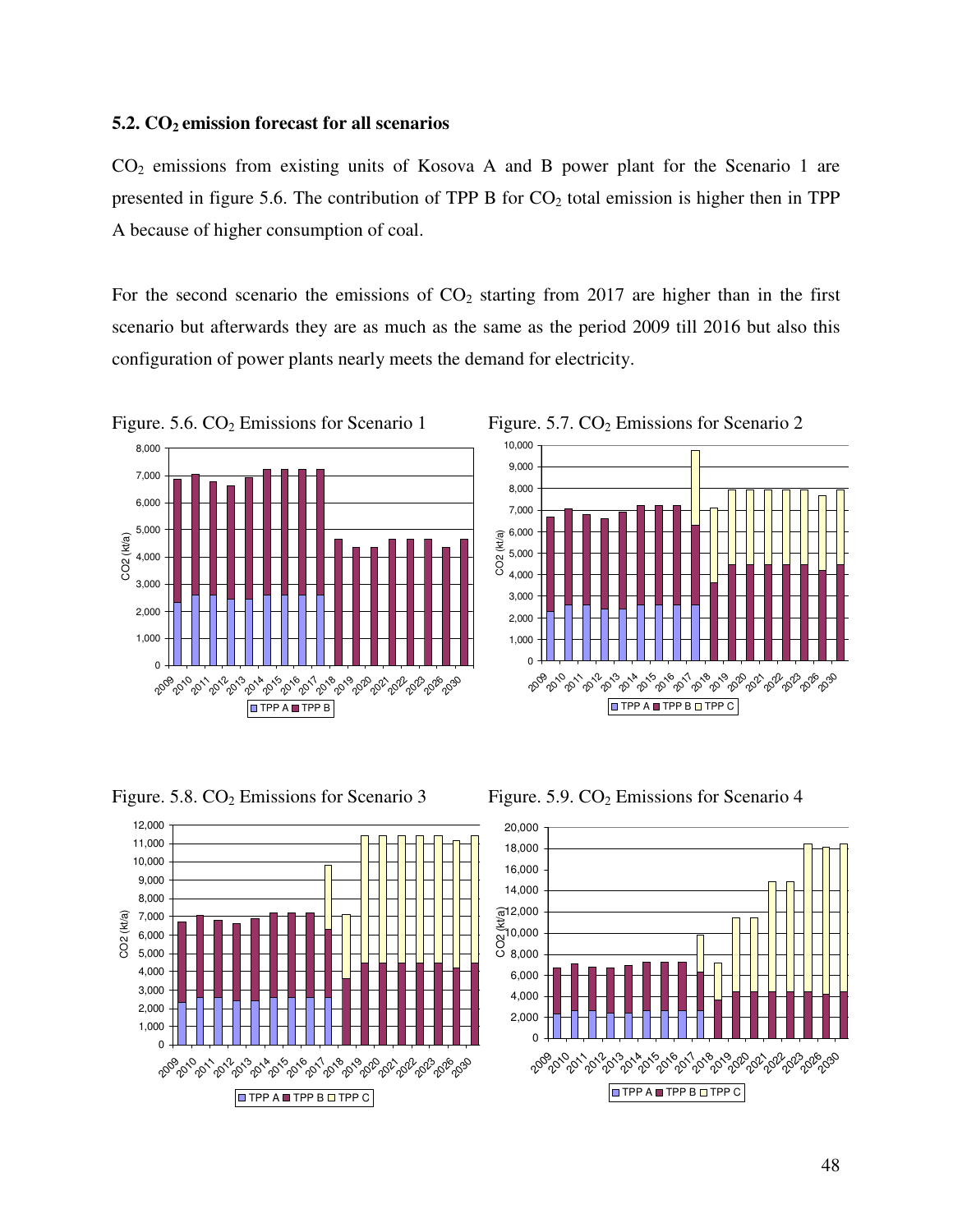The Scenario 3 shows increasing of  $CO<sub>2</sub>$  production starting from the year 2019 by nearly one third of the year 2016. The reason for this increase is starting of operation of second new unit of TPP C.

For the Scenario 4 the  $CO<sub>2</sub>$  emissions by the end of time period considered in this Capstone is more than doubled compared to the existing emissions.

The summary of total  $CO<sub>2</sub>$  emissions for all scenarios is presented in the figure 5.10.



Figure 5.10. Summary of total  $CO<sub>2</sub>$  emissions

The costs of CO2 emissions (presented in table B.1, see appendix B) are simulated based on three assumptions:

- 1) Kosova will join the European Union by 2017 and will comply with environmental standards or regulations for  $CO<sub>2</sub>$
- 2) the cap of  $CO_2$  emission will be 11 million tons (only of power generation)
- 3) the cost of  $CO<sub>2</sub>$  will be 25Euro/ton<sup>[21]</sup>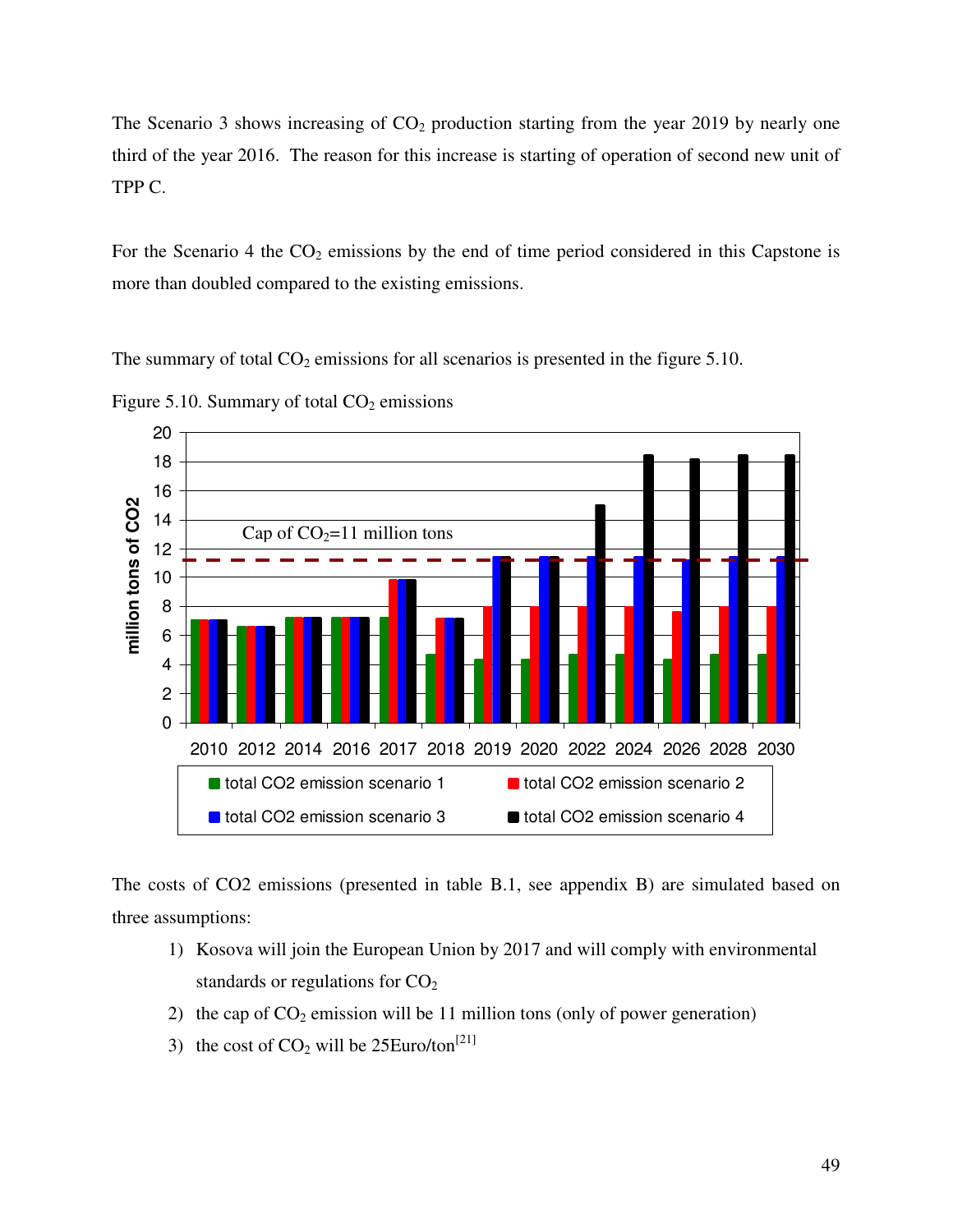The result of this simulation is presented in the figure 5.11. In the figure are presented only scenario 3 and 4 as representative scenarios where the  $CO<sub>2</sub>$  emissions are higher than 11 million.



Figure 5.11. Cost of  $CO<sub>2</sub>$  allowances

For the scenario 4, TPP "New Kosova" will need to by credits in amount of more than 150 million to be allowed to emit  $CO<sub>2</sub>$  or will have to reduce the electricity generation down the limit. According to the Emissions Trading System  $^{[22]}$  the prices for  $CO_2$  credits, during 2007, were nearly 20Euros per ton emitted.

The prices of  $CO<sub>2</sub>$  credits should be set on that level that will increase the incentive for improvement of old technologies.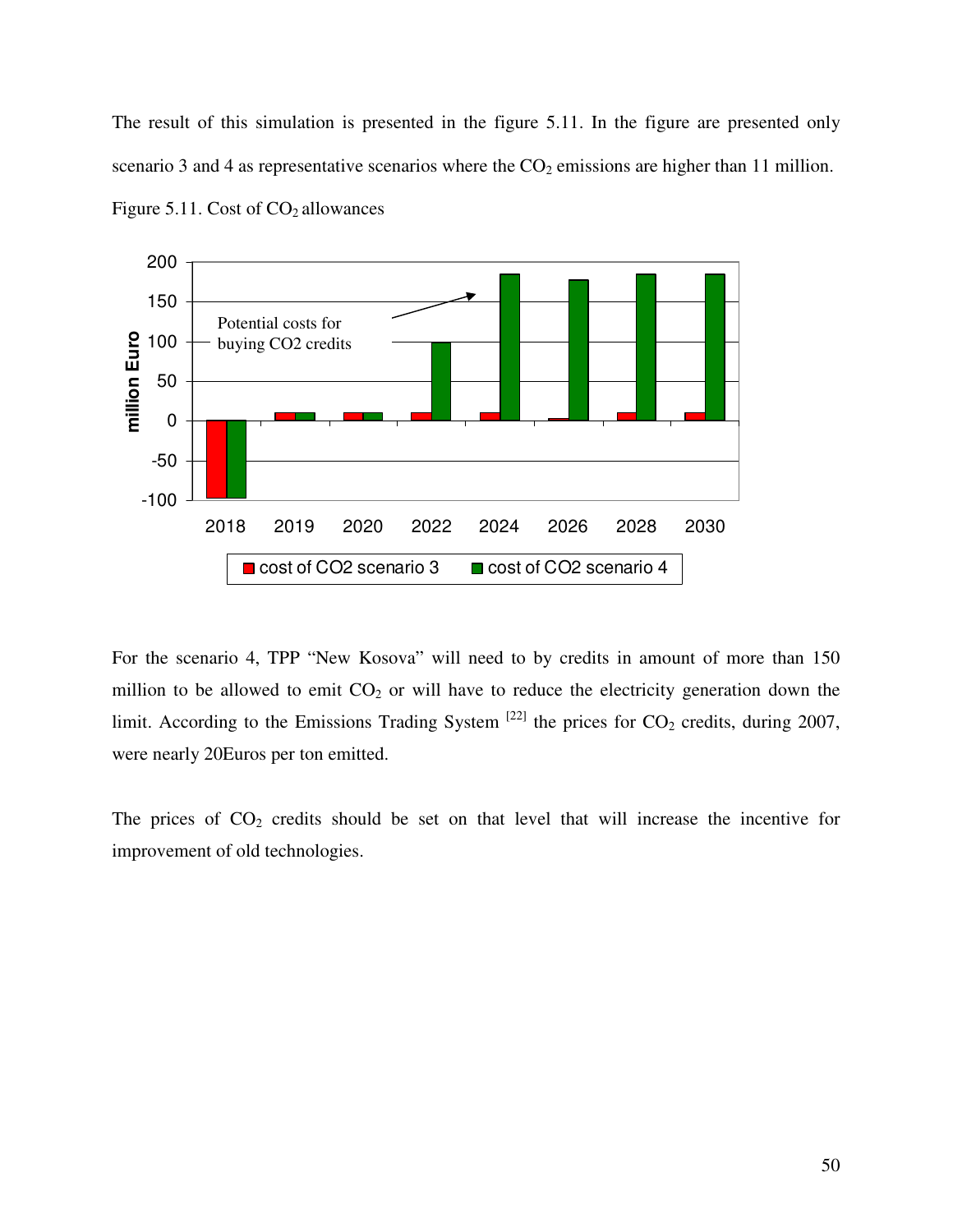#### **5.3. SO2 emission forecast for all scenarios**

The  $SO_2$  emission for all scenarios is quite moderate and does not excide the existing level of total emission. This is due to modern technologies that are gong to be applied for new unit of poker plant "New Kosova"







Figure. 5.14.  $SO_2$  Emissions for Scenario 3 Figure. 5.15.  $SO_2$  Emissions for Scenario 4



 $\Box$  TPP A  $\Box$  TPP B  $\Box$  TPP C

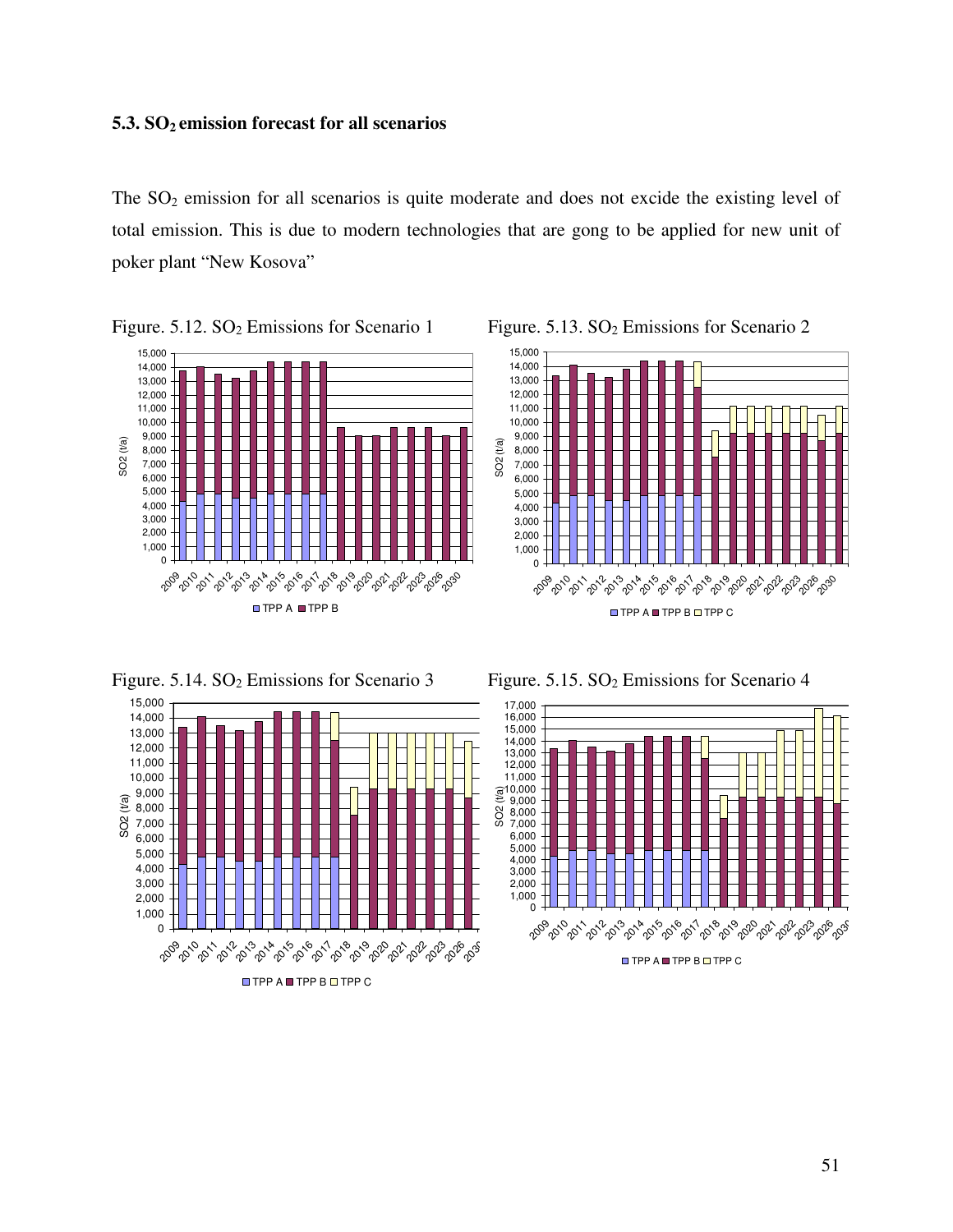### **5.4. NOx emission forecast for all scenarios**

The level of NOx emission for all scenarios is lower than emissions in 2009. Again this is due to modern technologies that are going to be applied in new units of "New Kosova". Regarding the NOx emissions scenario 2 and 3 are more favorable that scenario 4, where the emission level comes to the existing level.



Figure. 5.16. NOx Emissions for Scenario 1 Figure. 5.17. NOx Emissions for Scenario 2

Figure. 5.18. NOx Emissions for Scenario 3 Figure. 5.19. NOx Emissions for Scenario 4





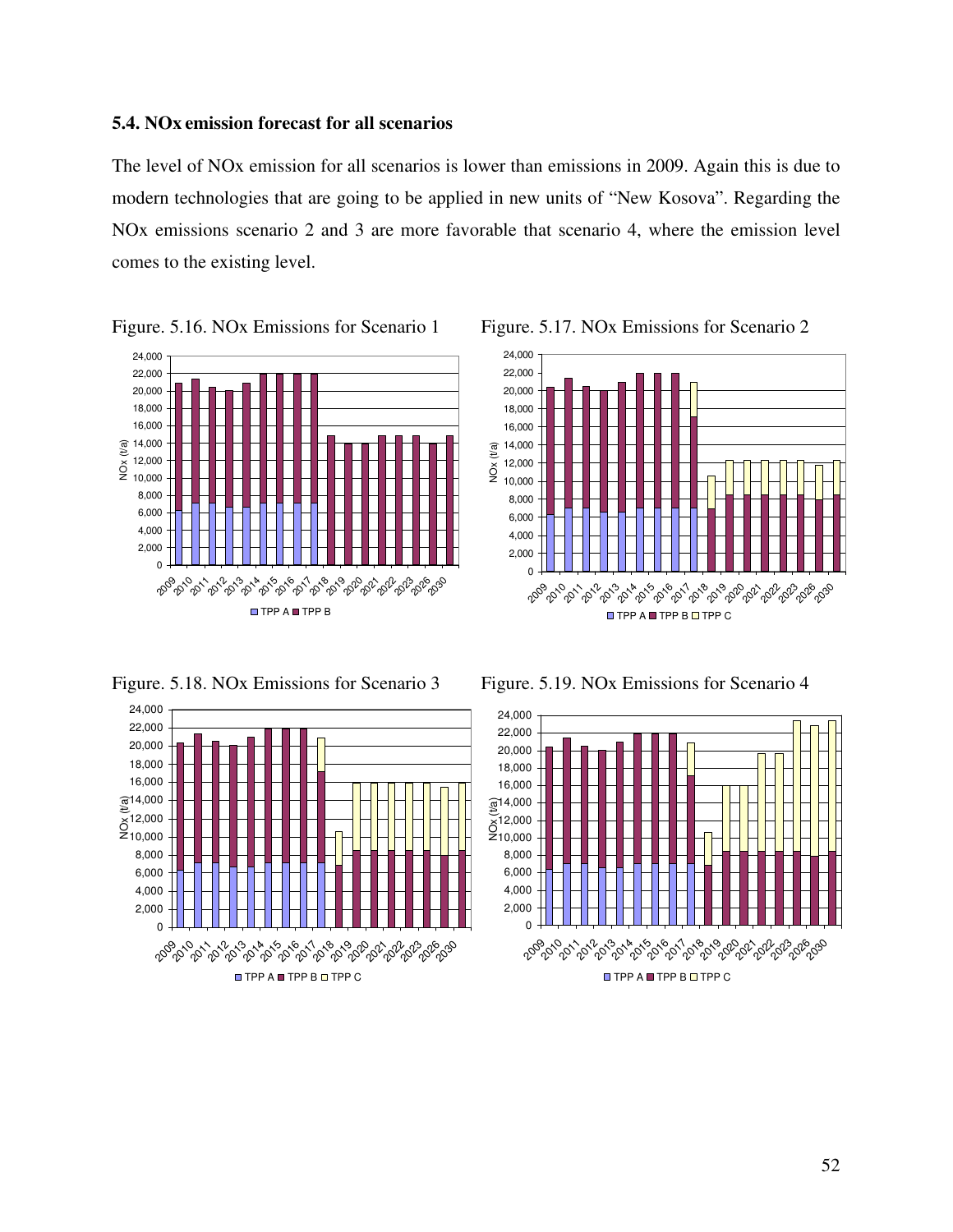#### **5.5. Dust emission forecast for all scenarios**

The best effort in reducing air emission is shown with the dust emission. From the figure presented below it can be shown that the dust emission will be reduced more than six times compared to the existing situation. Regarding the dust emission scenarios 2, 3 and 4 are acceptable.





Figure. 5.20. Dust Emissions for Scenario 1 Figure. 5.21. Dust Emissions for Scenario 2



Figure. 5.22. Dust Emissions for Scenario 3 Figure. 5.23. Dust Emissions for Scenario 4

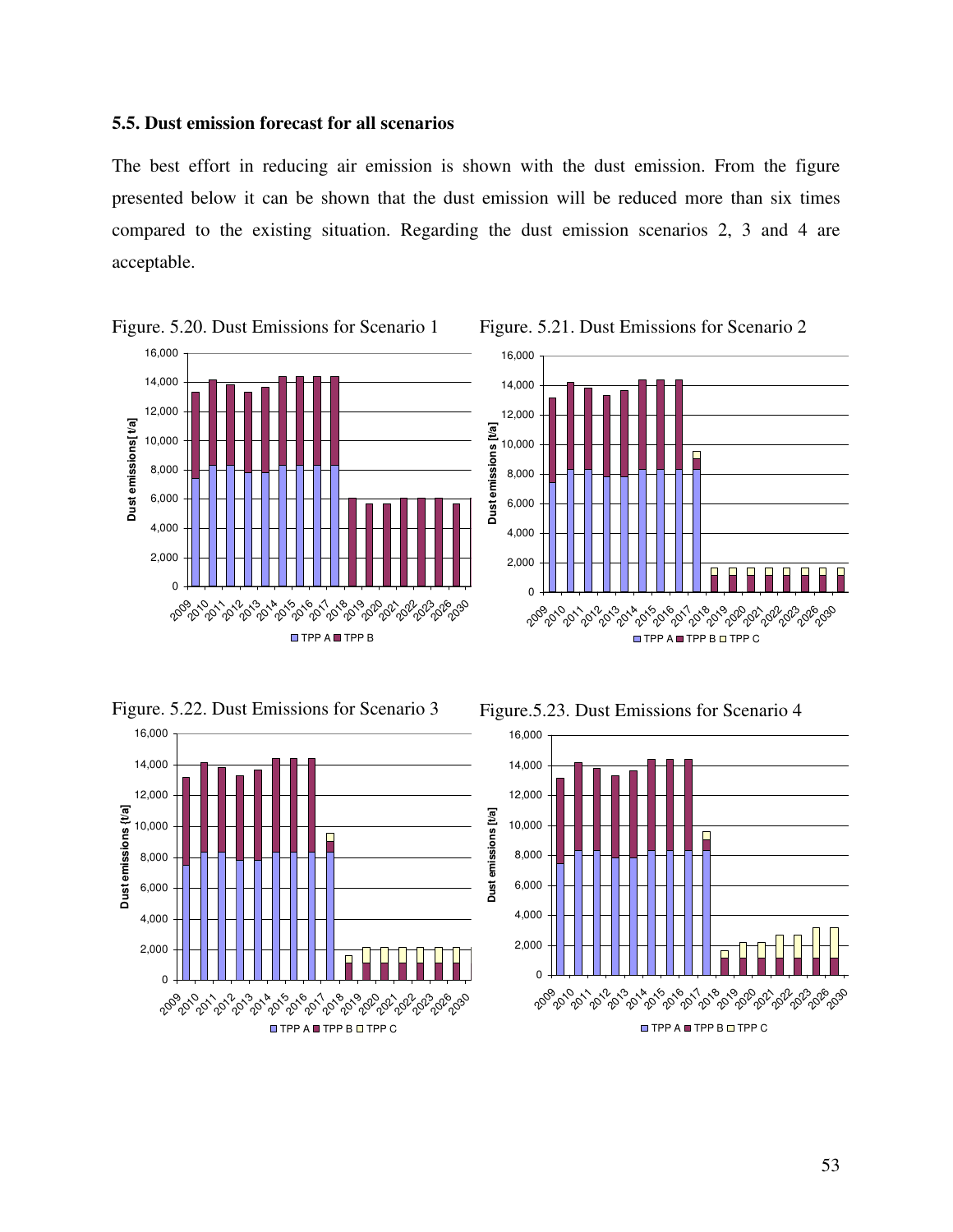#### **CHAPTER 6**

#### **CONCLUSIONS**

This capstone project has presented the current emissions from thermal power plants as well as from the other countries of EU. Even that total emissions of  $CO<sub>2</sub>$ , dust and NOx in Kosova are small compared to EU countries, the specific emissions are considerable, and therefore the importance of reducing these emissions is essential especially after 2017. In summary the conclusions from this Capstone are:

• The emission of  $CO<sub>2</sub>$  from the combustion process of lignite is considerably high in TPP Kosova A due to lower efficiency, which is  $20 - 27\%$ . In units of TPP Kosova B the  $CO<sub>2</sub>$ emissions are much lower because the efficiency is higher, nearly 36%. The planned power plant "New Kosova" represent the one of largest contributors of  $CO<sub>2</sub>$  in the country, but havening in mind that specific emission are 75% lower than TPP Kosova A or 39% lower than TPP Kosova B, this power plant plays essential role in reduction of  $CO<sub>2</sub>$  looking globally. The modern technology also allows much more efficient coal combustion, which reduces emissions per unit of electricity.

The scenarios elaborated in the capstone shows that increase of  $CO<sub>2</sub>$  depends on the installed power of TPP New Kosova. The scenario 1, considering the  $CO<sub>2</sub>$  presents cut down of emissions especially after 2017. The scenario 2 is moderate scenario; the emission will be increased by 20% more than are today. The scenario 3 will have 80% higher emissions compared to these years, while for the scenario 4 the emission of  $CO<sub>2</sub>$  will be three times more than today.

The simulation with the  $CO<sub>2</sub>$  trading allowance, even that the price of emission credits assumed to be 25 $\epsilon$ /t or the cap of CO<sub>2</sub> that is supposed to be 11 million tons might be biased, the importance of not exceeding the limits will be essential for every power plant to reduce their emissions in order to generate electricity in more reasonable prices. This will foster the need for introducing the future technologies for carbon capture and storage.

• The NOx emissions are generated in a combustion process mainly by two mechanisms. The "thermal NOx" is produced in the flame by oxidizing the nitrogen in combustion air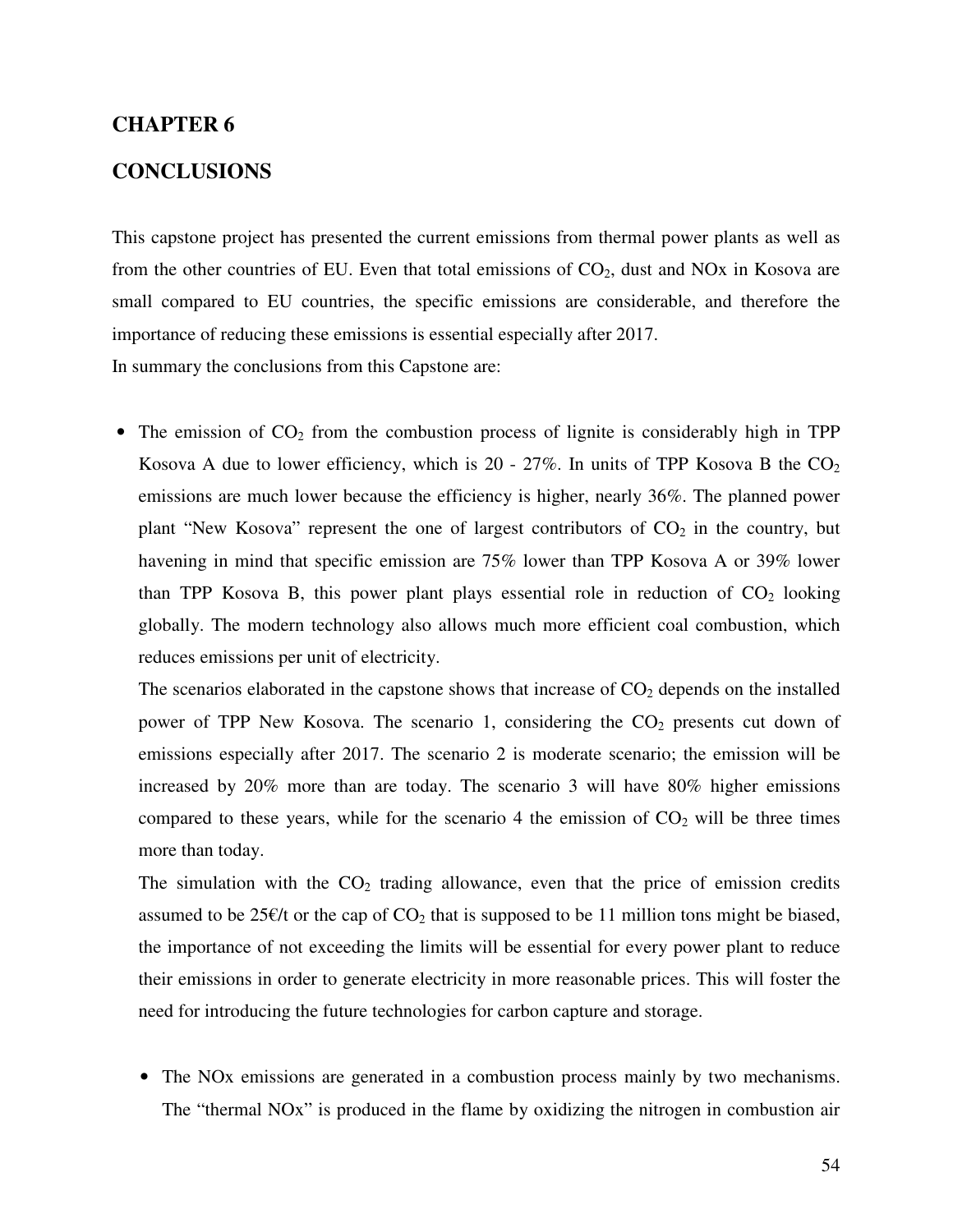in high temperature and creating NOx. The "fuel NOx" is generated by oxidizing the organic nitrogen in the fuel and creating NOx. The main measures to minimize the formation of NOx emissions are to decrease the combustion temperature and to decrease the excess air in primary flame. Having in consideration the temperatures in boilers of TPP Kosova B that are lower than  $910^{\circ}$ C, the mechanism of thermal NOx have little effect on NOx formation.

NOx emissions are contributors to ozone depletion and their higher specific emissions from units of TPP Kosova B have to be taken in consideration in coming years. Installation of low NOx burners will reduce the NOx emissions. The "New Kosova" power plant have low specific NOx emission, 1 kg/MWh. Scenario 2 and 3 shows reduction by 40% respectively by 30% of total NOx emissions compared with current emission.

• The  $SO_2$  emissions are more close to the requirements of EU Directive. The organic sulfur (portion of sulfur that is burned in boiler) content in the lignite is low. Also the content of calcium in the lignite contributes in the process of self-desulfurization. Due to the small percentage of deviation of existing emission to the required emission limit value there were not taken into the consideration any measures for  $SO<sub>2</sub>$  reduction for the existing units of TPP Kosova B.

The construction of new thermal power pant will have to construct desulfurization equipments. The specific emissions of  $SO<sub>2</sub>$  are foreseen to be 0.5kg/MWh, respectively lower than  $200$ mg/Nm<sup>3</sup>.

• The dust emission from power plants depend on the boiler firing configuration, boiler operation, efficiency of equipments for emission controls and fuel ash content. The power plant Kosova A has low boiler efficiency, and the designed characteristics of equipments for dust collection – ESP doesn't meet the requirements of EU Directive for LCP. The Kosova B is in better situation compared to the Kosova A power plant, since the ESP has higher efficiency for collection of dust. Having in regard that units of Kosova B will be in operation for more than 20 years, the ESP will be refurbished to increase the efficiency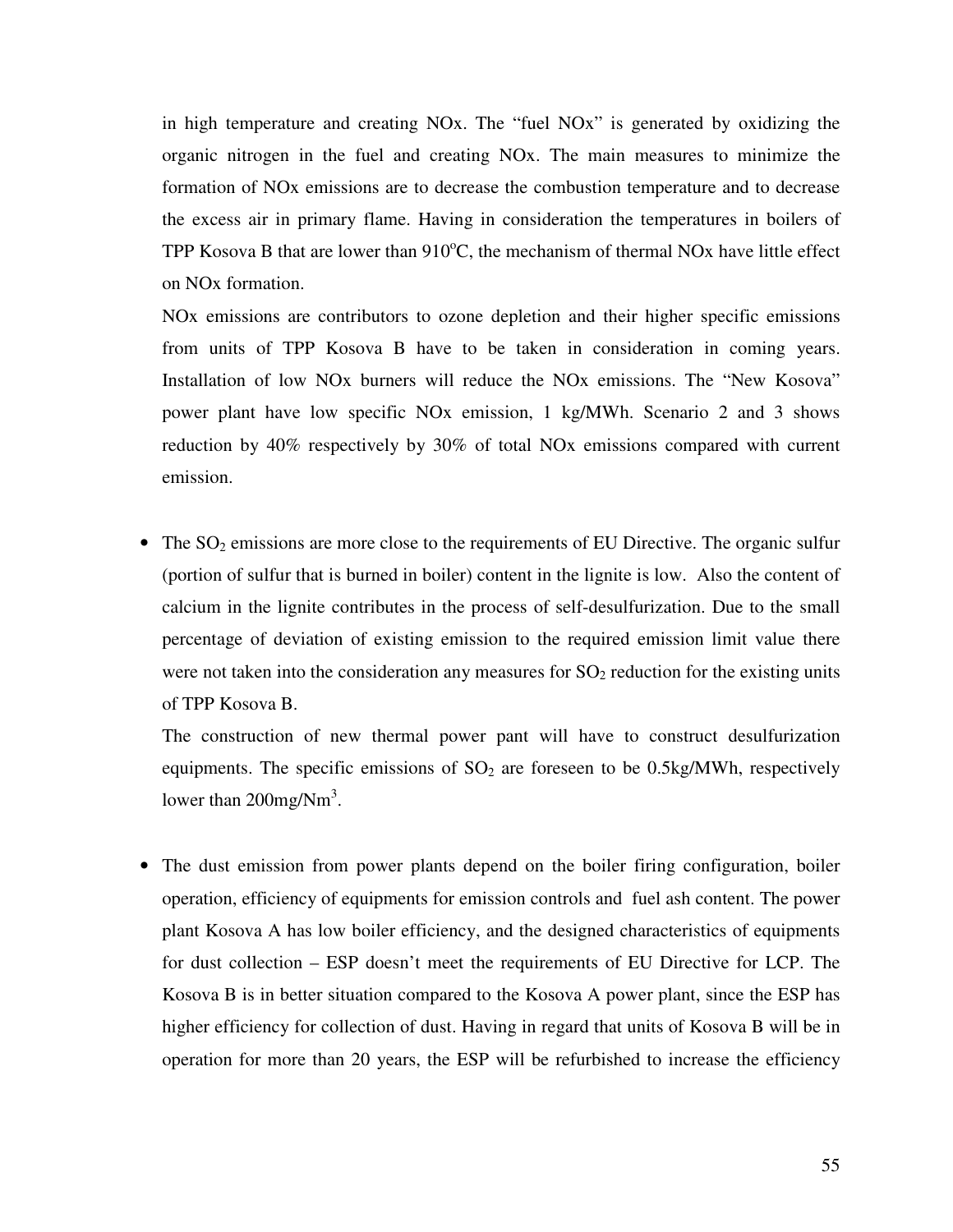and to meet the required emission limit value,  $50$ mg/Nm<sup>3</sup> which will be 5 times lower than existing design.

The new power plant regarding the dust emission is very modern type with specific dust emission of 0.14kg/MWh. The total dust emission in scenario 2, 3 and scenario 4 are considerably low compared to the existing situation. The abetment measures in TPP Kosova B and modern technology that is planned for "New Kosova" improves the dust emissions. The decrease of emissions in all scenarios is by 6 or 7 times compared to the existing situation.

Electricity consumption and generation with existing power capacities is unstable. The generation doesn't meet the demand therefore import of electricity is always present as well as electricity reductions. In order to have reliable and sufficient supply of electricity to the all costumers and even to export electricity, the construction of new power plants is inevitable. Even that the electricity and demand is not direct problem that is assessed in this Capstone, the conclusions that can be drawn in this context are as follows:

- Demand increase by 4% every year is a moderate projection that requires either intensive import of electricity or construction of new power plants. In this consideration for the scenario 2, 3 and 4 are projected different patterns of new power capabilities. For the scenario 2 with new HPP Zhur, 293MW and one new unit of TPP "New Kosova" with 500MW power capacity, improvement of electricity supply is improved for two or three years than again starts the situation where the demand will need to by covered by import of electricity.
- The scenario 3 with introduction of higher scale of power capacity 1000MW (2 new units of TPP "New Kosova") and 293 MW from HPP Zhur, and existing capacity from TPP Kosova B will bring better situation for reliable and sufficient supply with electricity of Kosova and the condition for export of electricity for the period from 2017 till 2028.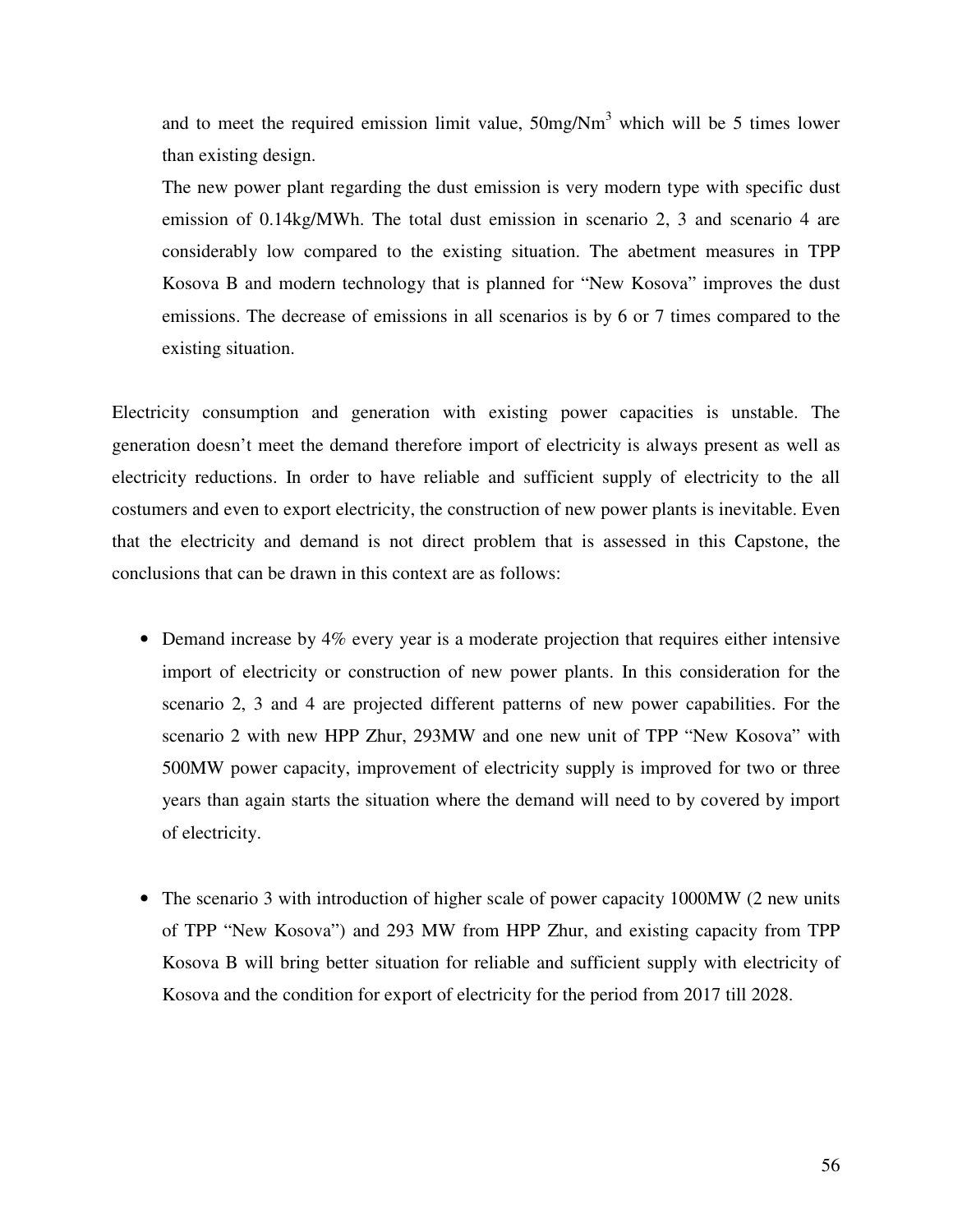- The most extensive scenario for export of electricity is scenario 4. It includes full scale of new TPP with 2000MW power capacity, HPP Zhur and existing TPP Kosova B. More than 40% of generated electricity can be exported. This can generate huge revenues.
- Form the scenarios assessed the most favorable combination is the phased construction of new power facilities. The first phase should include the construction of 2 new units with 500MW each by 2017 respectively 2019 and the second phase to start the operation of 2 other new units with 500MW each by 2030 and 2032. This is because that TPP Kosova B by this period has to get out of operation and the need for electricity after 2030 again starts to become a problem.

The assessment of technologies for new thermal power plant was based on their status, emission reduction criteria, and their investment, operation and maintenance costs. The new technology has to take into consideration the characteristics of lignite. The existing transmission grid limits the maximum size units to be 500MW.

- The subcritical and supercritical pulverized firing boilers are in operation worldwide the world and their status is in commercial stage. The size of units fits the requirements of the grid. The higher efficiency is for the supercritical boilers by 4 to 5% compared to the subcritical boilers, but in the other point of view the construction material for piping system is more costly. Also the investment costs and fixed operation and maintenance costs are higher compared to the subcritical boilers. With high efficiency both technologies represents reduction of emissions into the atmosphere.
- The CFB are in commercial status but the size of units cant be higher than 300MW. This technology is ore advanced regarding the lower emissions of  $SO<sub>2</sub>$  and NOx. But  $CO<sub>2</sub>$ emissions compared to the pulverized firing are not showing any improvements. The investment costs and fixed O%M costs are higher compared to the pulverized firing technology.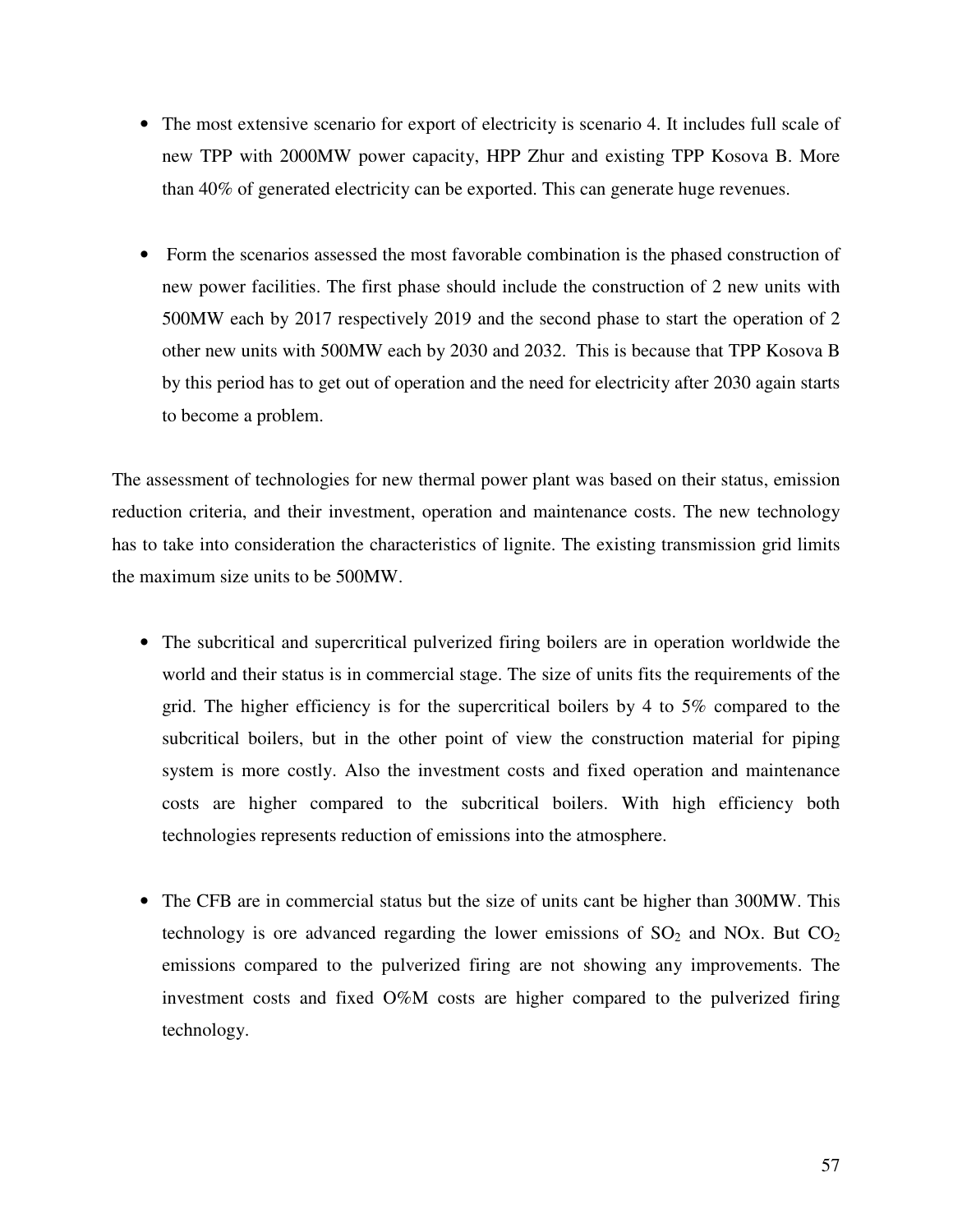• The IGCC technology is commercially developed for the sizes of units up to 500MW. Regarding the emission control this technology is one of the bests, but the costs for construction and fixed costs for O&M are higher compared to the pulverized firing. Strategic importance of IGCC is that this design can be carbon capture ready plant.

#### **RECOMMENDATIONS**

:

Based on the findings and conclusions of this capstone project are provided the information and analysis to help the decision makers for future power capacities to evaluate and determinate the optimal size of new units and to identify the most favorable scenario for future emission projections. The main recommendations are:

- To implement the scenario 3 (the existing units of TPP Kosova A and Kosova B with abatement measures, upgraded ESP for TPP B, new HPP Zhur 293MW and new TPP "New Kosova" with capacity 2x500MW) as the best scenario regarding the reduction of emissions and fulfilling the demand of electricity and crating the condition to induce the electricity export for considerable period of time. The average earnings from electricity export with this scenario, for each year, are nearly 100million Euro for the period of eight years
- By the year 2017 respectively 2018 in units B1 and B2 of TPP Kosova B the investment for improvements of environmental emissions has to be implemented by replacing the lignite burners with low NOx burners and refurbishment of existing ESP to comply with EU standards. A detailed project for these measures needs to be prepared.
- The technology for the new power plant is recommended to be subcritical or supercritical boilers with regard to the characteristics of lignite. Thus, the technology has to fulfill the requirements for emission reduction and high efficiency more than 42%, and the size of units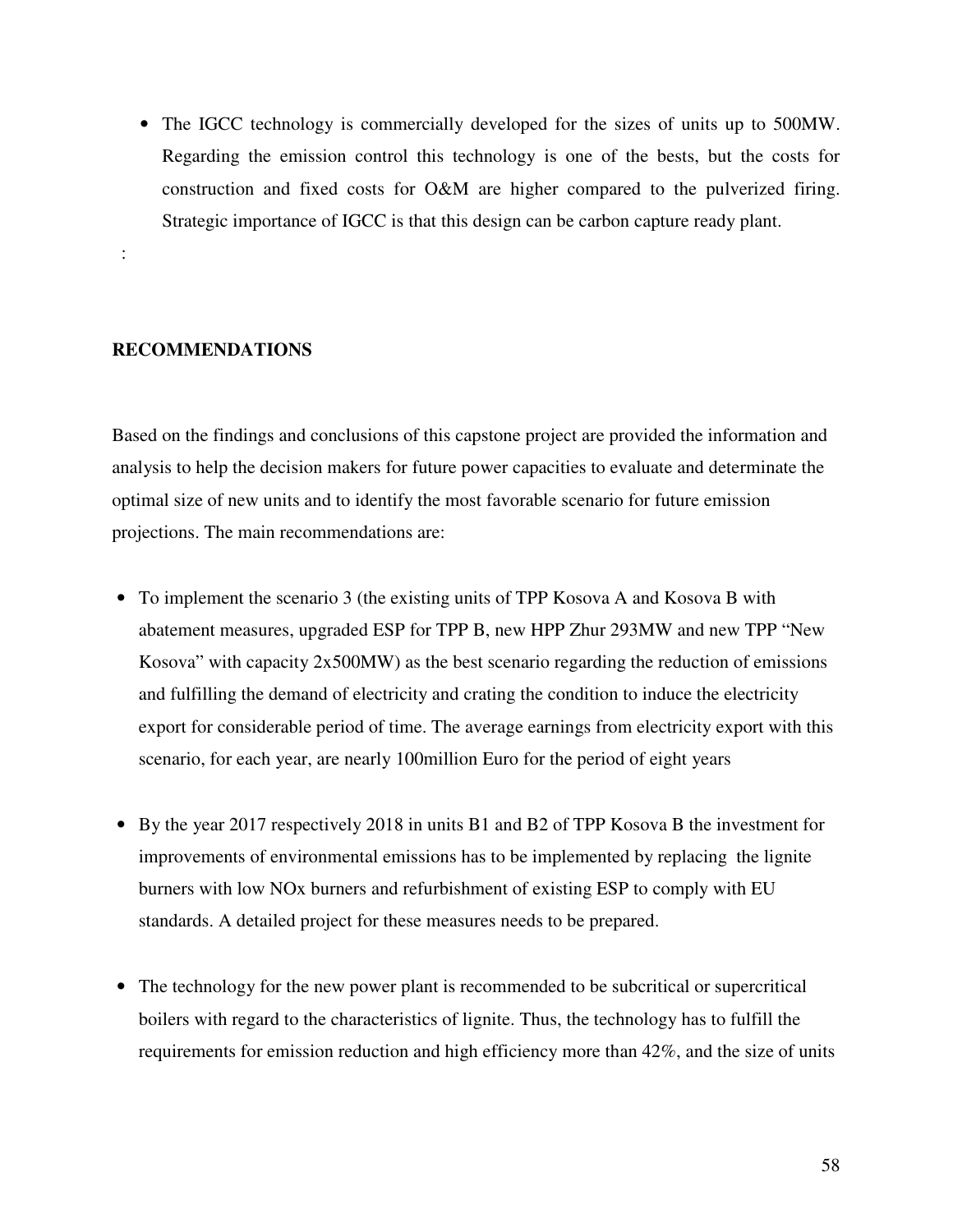to be 500MW. The higher efficiency of units will reduce the specific consumption of lignite and this will directly influence in lower  $CO<sub>2</sub>$  emissions.

- The new units should have installed modern equipments for dust collection efficient ESP, low NOx burners, and desulfurization equipments.
- The decommissioning of units in TPP Kosova A should take place after the new units of TPP "New Kosova" will start the operation, this is foreseen by 2017.
- Installation of continuous measurement of air emissions  $NOx$ ,  $SO<sub>2</sub>$  and dust on unit B1 and B2 of TPP Kosova B are required by the EU Directive for LCP. This monitoring system will allow to have a precise data for emissions and to determine the level of investments and technologies for emissions reduction.
- By conduction of HPP Zhur the share of electricity produced by renewable resources will increase by 3 to 4 % compared to existing situation.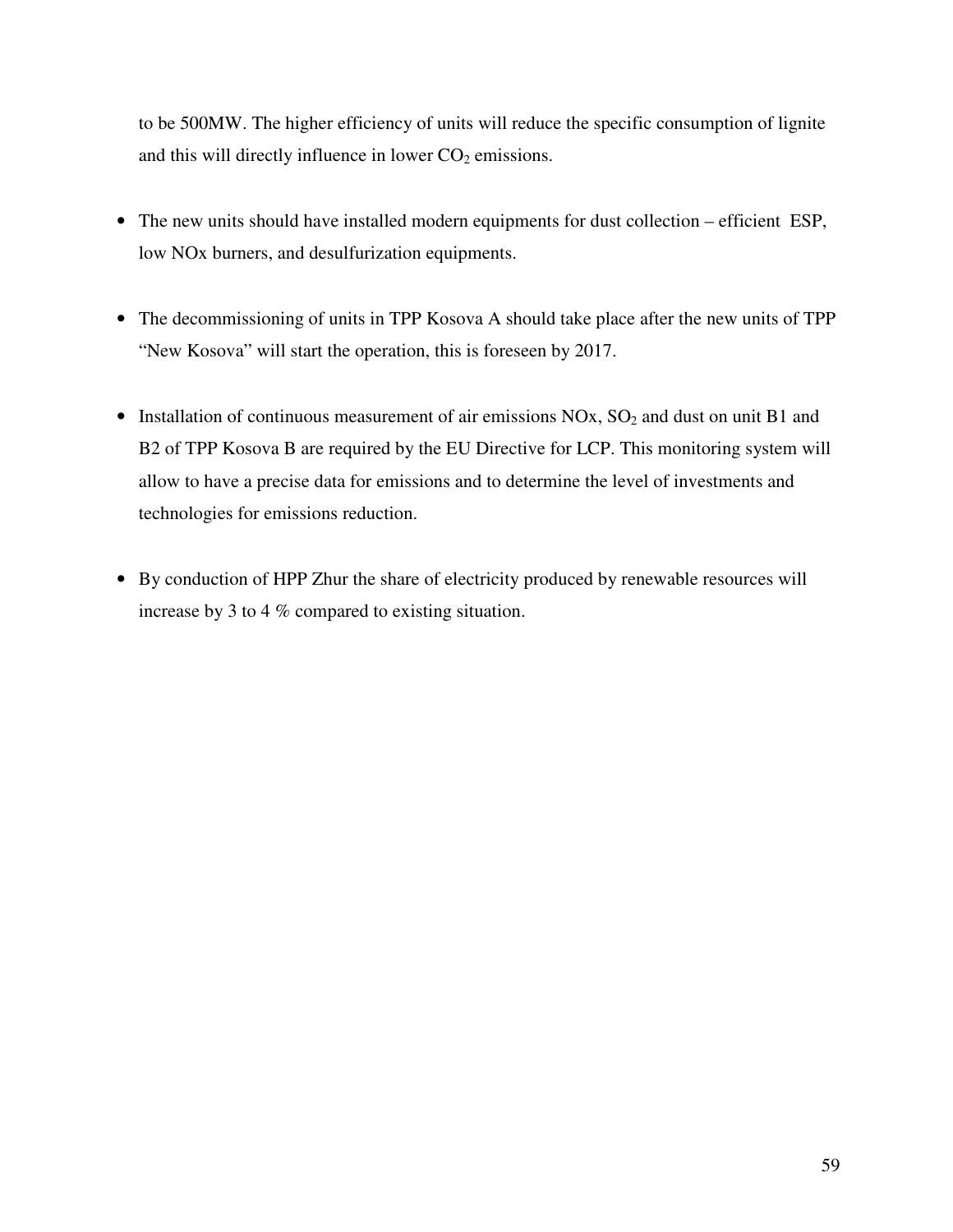# **List of Acronyms**

| <b>CFB</b>      | Circulating Fluidized Bed Combustion          |
|-----------------|-----------------------------------------------|
| CO <sub>2</sub> | Carbon dioxide                                |
| <b>EPER</b>     | The European Pollutant Emission Register      |
| ESP             | Electrostatic precipitator                    |
| EU              | European Union                                |
| <b>EVL</b>      | <b>Emission Value Limit</b>                   |
| FGD             | Flue Gas Desulfurization                      |
| GWh             | Giga Watt hours                               |
| <b>HPP</b>      | <b>Hydro Power Plant</b>                      |
| <b>IGCC</b>     | <b>Integrated Gasification Combined Cycle</b> |
| <b>KEK</b>      | Power Corporation of Kosova                   |
| kt              | kilotons, 1 kiloton=1000ton                   |
| <b>LCP</b>      | <b>Large Combustion Plant</b>                 |
| <b>LHV</b>      | Lower heat value                              |
| <b>MEM</b>      | Ministry of Energy and Mining                 |
| MPa             | Megapascal, 1MPa=10 bar                       |
| <b>MW</b>       | Mega Watt                                     |
| $MW_{e}$        | Mega Watt electric                            |
| $MW_{th}$       | Mega Watt thermal                             |
| NOx             | Nitrogen oxides                               |
| O <sub>2</sub>  | Oxygen                                        |
| PC              | Pulverized combustion                         |
| <b>SCPC</b>     | Supercritical Pulverized combustion           |
| <b>SCR</b>      | <b>Selective Catalytic Reduction</b>          |
| SO <sub>2</sub> | Sulfur dioxide                                |
| TPP             | <b>Thermal Power Plant</b>                    |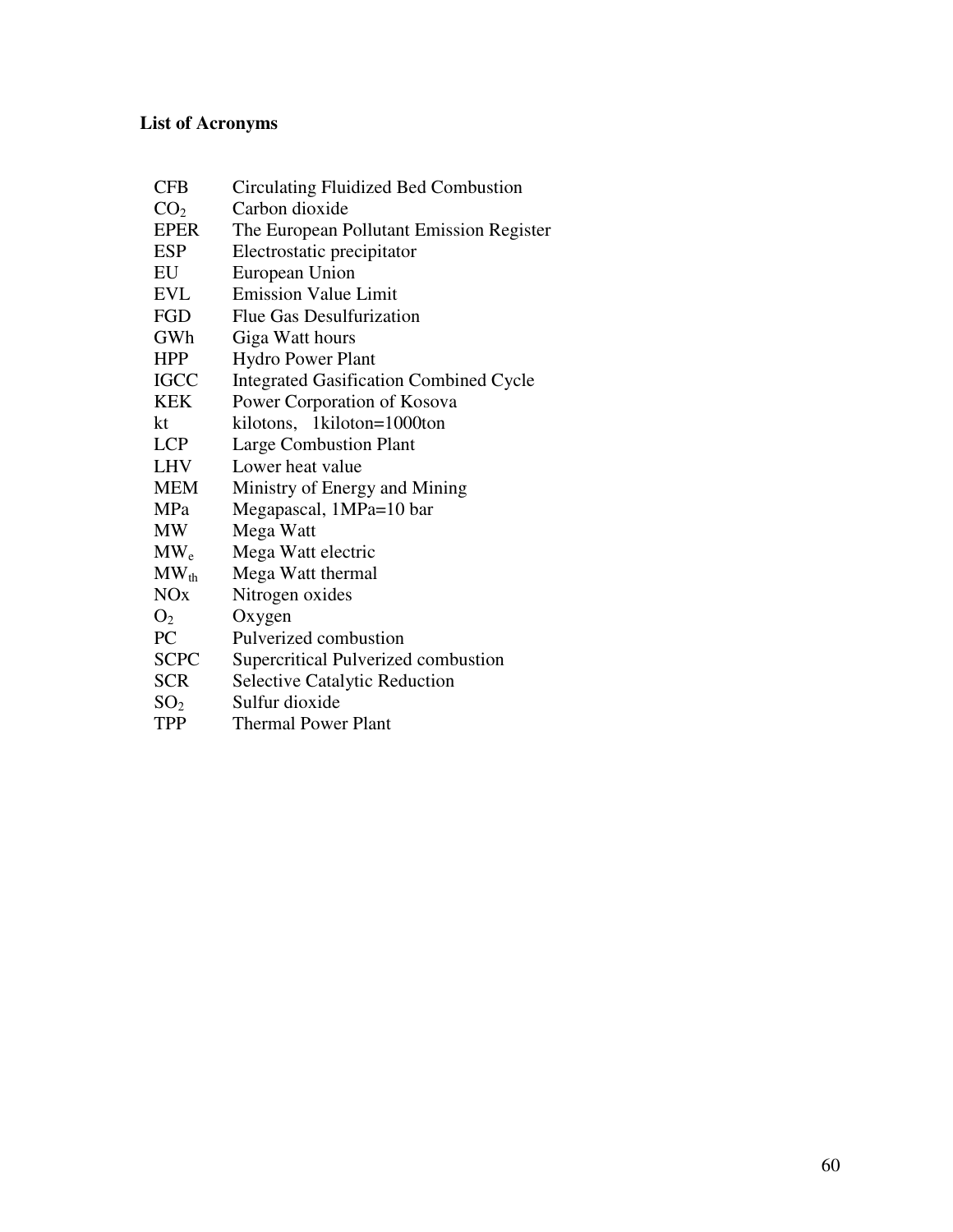#### **List of References**

- [1]. KEK-Statistical Data, Strategic Development Office
- [2]. KEK Working Manual for Boiler and Turbine, Kosovo B Power Plant, 1995
- [3]. Energy Sector Technical Assistance Project, Module G *Lignite Development Strategy*, World Bank, 2002
- [4]. Government of Kosova, Ministry of Energy and Mining: (2008): *Strategic Environmental and Social Assessment*
- [5]. Directive 2001/80EC of the European Parliament and the Council, Official Journal of the European Community, 2001
- [6]. Entec, (2008), Evaluation of the Member States' emission inventories 2004-2006 for LCPs under the LCP Directive (2001/80/EC), Final Report, European Commission
- [7]. http://eper.ec.europa.eu/eper/emissions\_pollutants.asp?i
- [8]. Power Station Emission Handbook- www.ccsd.biz/PSE\_Handbook/index.cfm
- [9]. Gjurgjeala. B,(2007) *Efficiency of TPP*, Prishtina
- [10]. Travoulareas. S & Jozewicz. W, (2005): *Multipollutant Emission Control Technology Options for Coal fired Power Plants*, EPA, Washington DC.
- [11]. www.babcock.com/products/boilers/images/swup.gif
- [12]. http://www.babcock.com/products/boilers/circulating\_fluidized\_bed\_specs.html
- [13]. www.ccsd.biz/factsheets/images/igcc1.gif
- [14]. http://www.power-technology.com/projects/rwe-neurath/
- [15]. T. Hatakka, "Vattenfall Capital Markets Day 2009", Amsterdam 2009, Presentation (Reviewed online on February 2010 at http://www.vattenfall.com/en/file/tuomo-hatakkabusiness-group-\_8459841.pdf)
- [16]. Duke Energy, "Cliffside Steam Station Modernization Project Overview": (Reviewed online January 2010) at http://www.duke-energy.com/about-us/cliffside-overview.asp)
- [17]. http://www.miga.org/documents/Maritzabrief.pdf
- $^{[18]}$ . http://www.energy.ca.gov/2007\_energypolicy/documents/2007-05-29\_workshop/presentations/Dalton\_EPRI\_Clean\_Coal.pdf
- [19]. http://www.power-technology.com/projects/comanche/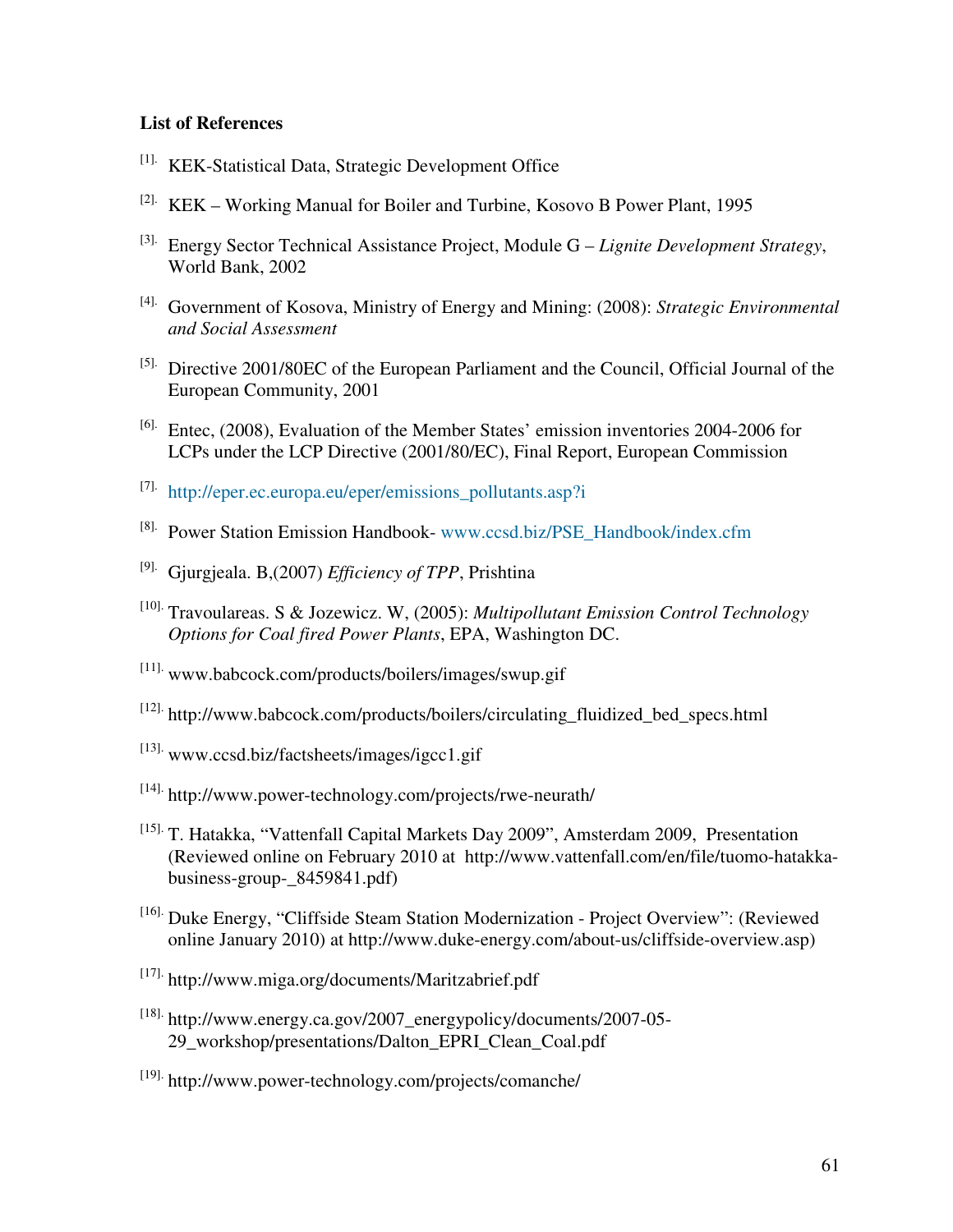- [20]. http://www.energyjustice.net/coal/igcc/factsheet.pdf
- $[21]$ . Course lectures "Energy Policy" AUK, 2008
- [22]. The Emission Trading System, http://www.youtube.com/watch?v=y7veRksc\_Yk
- [23]. ElectroWatt Ekono, Jaakko Pöyry Group, (2006), *Pre-feasibility studies for the new lignite fired power plant and for pollution mitigation measures at Kosovo B power plant*, Lot 2. Prishtina, European Agency for Reconstruction
- [24]. Carl Bro, (2003), *Environmental Impact Assessment and Action plan for Kosova A and B Power Plants and Coal Mines*, European Agency for Reconstruction
- [25]. Energy Community Treaty: http://www.stabilitypact.org/energy/Treaty.en05.pdf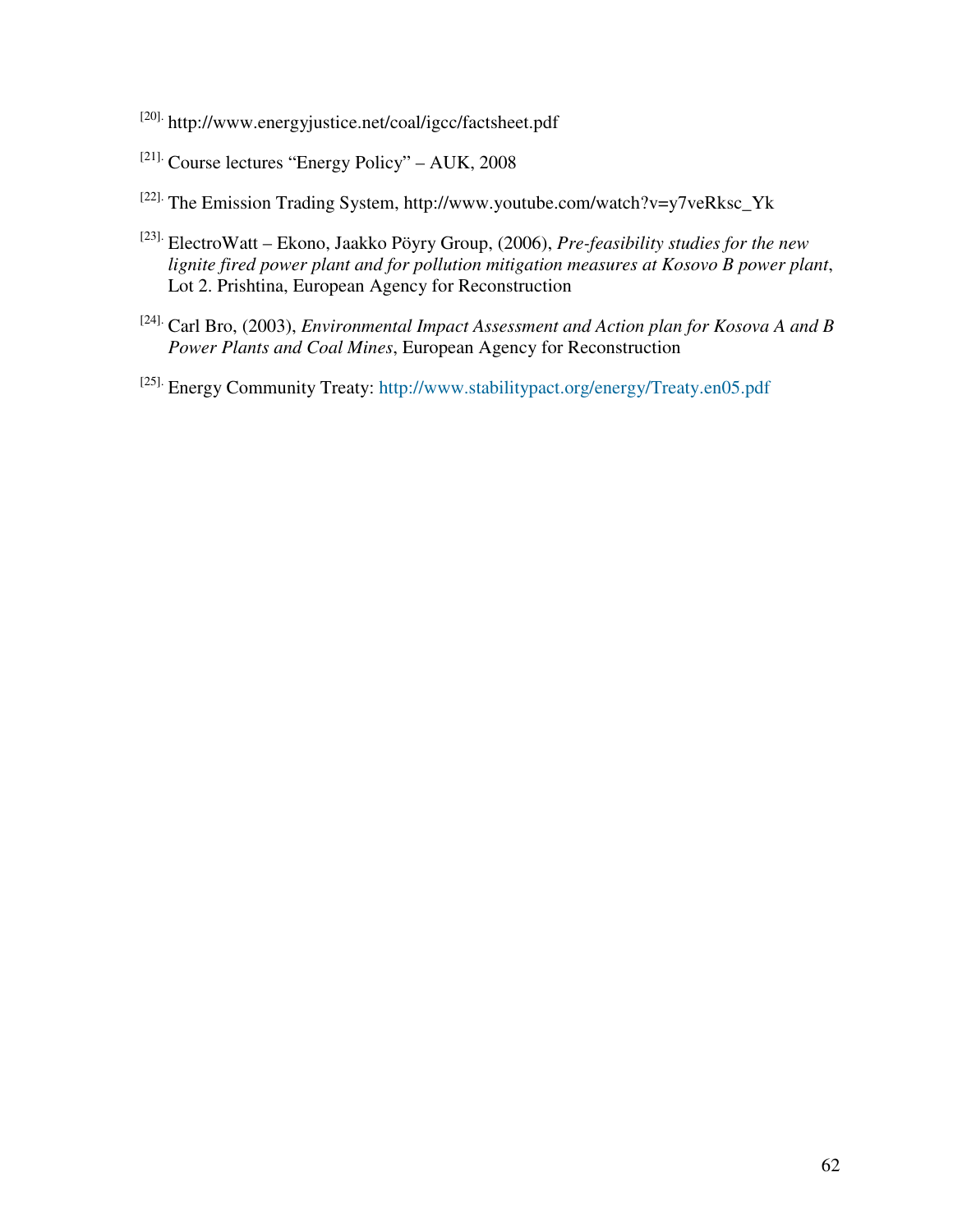# **Appendix A**

#### **A.1 Directives and Regulations**

#### **A.1.1. Directive 2001/80/EC on Large Combustion Plants**

The Directive aims to set the limitations of emissions into the air from large combustion plants with the rated thermal input equal or greater than  $50MW_{th}$ , for the certain pollutants like: NOx, SO<sub>2</sub> and dust. The large combustion plants are divided into three groups;

- old LCP (existing plant) are combustion plants that are constructed or their operation license was granted before 1 July 1987;
- new plants are combustion plants that are constructed or their operation license was granted after 1 July 1987
- new "new" plants are combustion plant that are constructed or put in operation after 27 November 2003

According to this Directive there are set Emission Limit Values for two groups of large combustion plants in two timing period. According to the directive:

*"the Emission Limit Value means the permissible quantity of a substance contained in the waste gases from the combustion plant which may be discharged into the air during a given period and it is expressed in mg/Nm3 assuming that oxygen content by volume in the waste gas is 6%."* 

The ELV for SO2 for solid fuels for old plants and new plants are given in the figure A.1.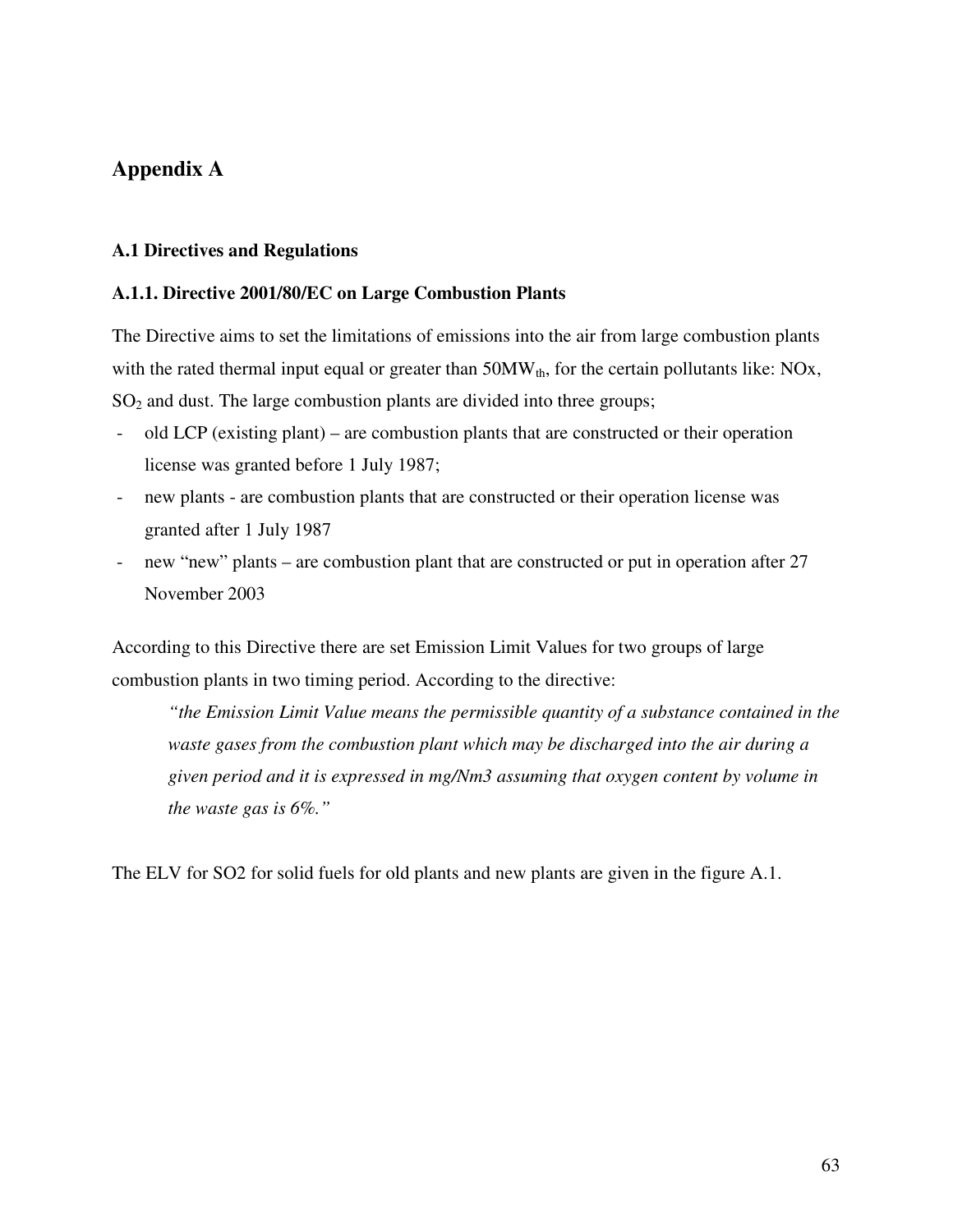

Figure. A.1. Diagram of ELV for  $SO_2$  for solid fuels for old plants and new plants

For new "new" plants the EVL for  $SO_2$  expressed in mg/Nm<sup>3</sup> (for O2 content 6%) are given in the following table (values are presented only for solid fuels and this would be related to the units of new power plant that might be constructed in Kosova)

Table A.1.  $SO_2$  emission limit value for solid fuels for new "new" plants

| Type of fuel                | 50 to 100 MW <sub>th</sub> | 100 to 300 MW <sub>th</sub> | $>300MW_{th}$ |
|-----------------------------|----------------------------|-----------------------------|---------------|
| Solid fuel (except biomass) | 850                        | 200                         | 200           |

For old and new plants the NOx ELV expressed in mg/Nm<sup>3</sup> (with 6% of  $O_2$  content) for solid fuels are presented in the following table.

Table A.2. NOx ELV for solid fuels (with  $6\%$  content of  $O_2$ )

| Type of fuel:              | Limit value<br>$(mg/Nm^3)$ |
|----------------------------|----------------------------|
| 50 to 500 MW <sub>th</sub> | 600                        |
| $>500$ MW <sub>th</sub>    | 500                        |
| From 1 January 2016        |                            |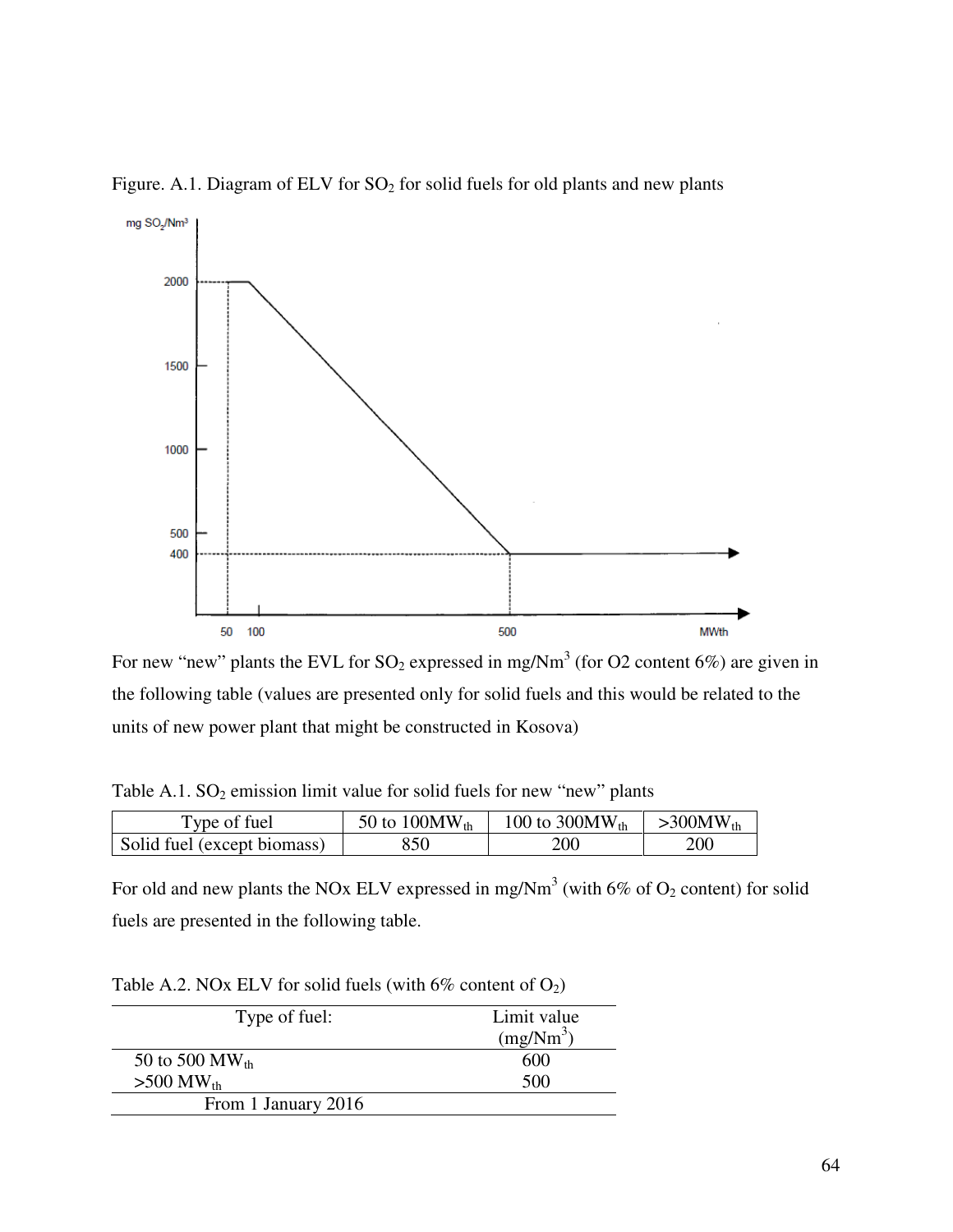| 50 to 500 MW $_{\text{th}}$ | 600 |
|-----------------------------|-----|
| $>500$ MW <sub>th</sub>     | 200 |

For new "new" plants NOx emission limit values expressed in mg/Nm<sup>3</sup> for solid fuels (with 6% of  $O_2$  content) are presented in the following table

Table A.3. NOx ELV for solid fuels (with  $6\%$  content of O<sub>2</sub>) for new "new"plants

| Type of fuel                | 50 to 100MWth | 100 to 300MWth $\vert$ >300MWth |     |  |  |
|-----------------------------|---------------|---------------------------------|-----|--|--|
| Solid fuel (except biomass) | 400           | 200                             | 200 |  |  |

Emission limit values for dust expressed in mg/Nm<sup>3</sup> (with  $6\%$  O<sub>2</sub> content) are presented in following table.

Table A.4. Dust (particulate) ELV for solid fuels (with  $6\%$  content of  $O_2$ ) for new plants

| Rated thermal input         | Emission limit value  |  |  |  |  |  |
|-----------------------------|-----------------------|--|--|--|--|--|
|                             | (mg/Nm <sup>3</sup> ) |  |  |  |  |  |
| $\geq 500$ MW <sub>th</sub> | 50                    |  |  |  |  |  |
| $< 500$ MW <sub>th</sub>    | 100.                  |  |  |  |  |  |

For new "new" plants the dust emission limit value for solid fuels are presented in following table.

| Table A.5. Dust (particulate) ELV for solid fuels (with $6\%$ content of $O_2$ ) for new "new" plants |  |
|-------------------------------------------------------------------------------------------------------|--|
|-------------------------------------------------------------------------------------------------------|--|

| Rated thermal input        | Emission limit value |  |  |  |  |  |
|----------------------------|----------------------|--|--|--|--|--|
|                            | $(mg/Nm^3)$          |  |  |  |  |  |
| 50 to 100 MW <sub>th</sub> |                      |  |  |  |  |  |
| $>100$ MW <sub>th</sub>    |                      |  |  |  |  |  |

### **A.2. Energy Community Treaty – Athens Treaty**

Kosovo as a party of Athens Treaty  $[18]$  (signed at that time by Special Representative of UNMIK) – among the other duties like: creation of a stable regulatory and market framework of attracting the investments in gas network, power generation, transmission and distribution networks, creation of regulatory space for energy trade, they have accepted also the actions to improve the environmental situation in relation to Network Energy (electricity and gas sector).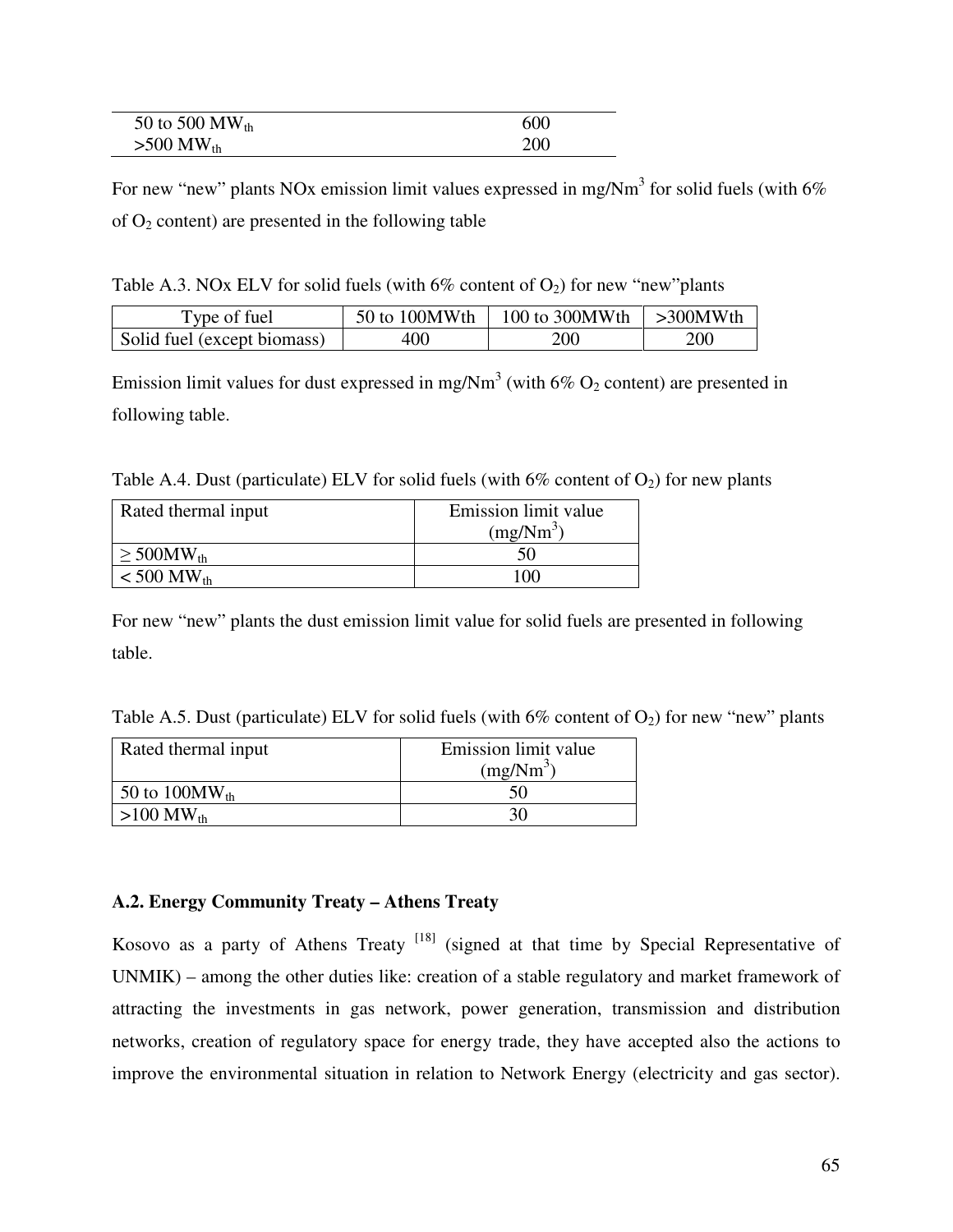Regarding the scope of this Capstone Project, one of the requirements for complying with the treaty is the implementation of EU Directive 2001/80/EC by end of 2017.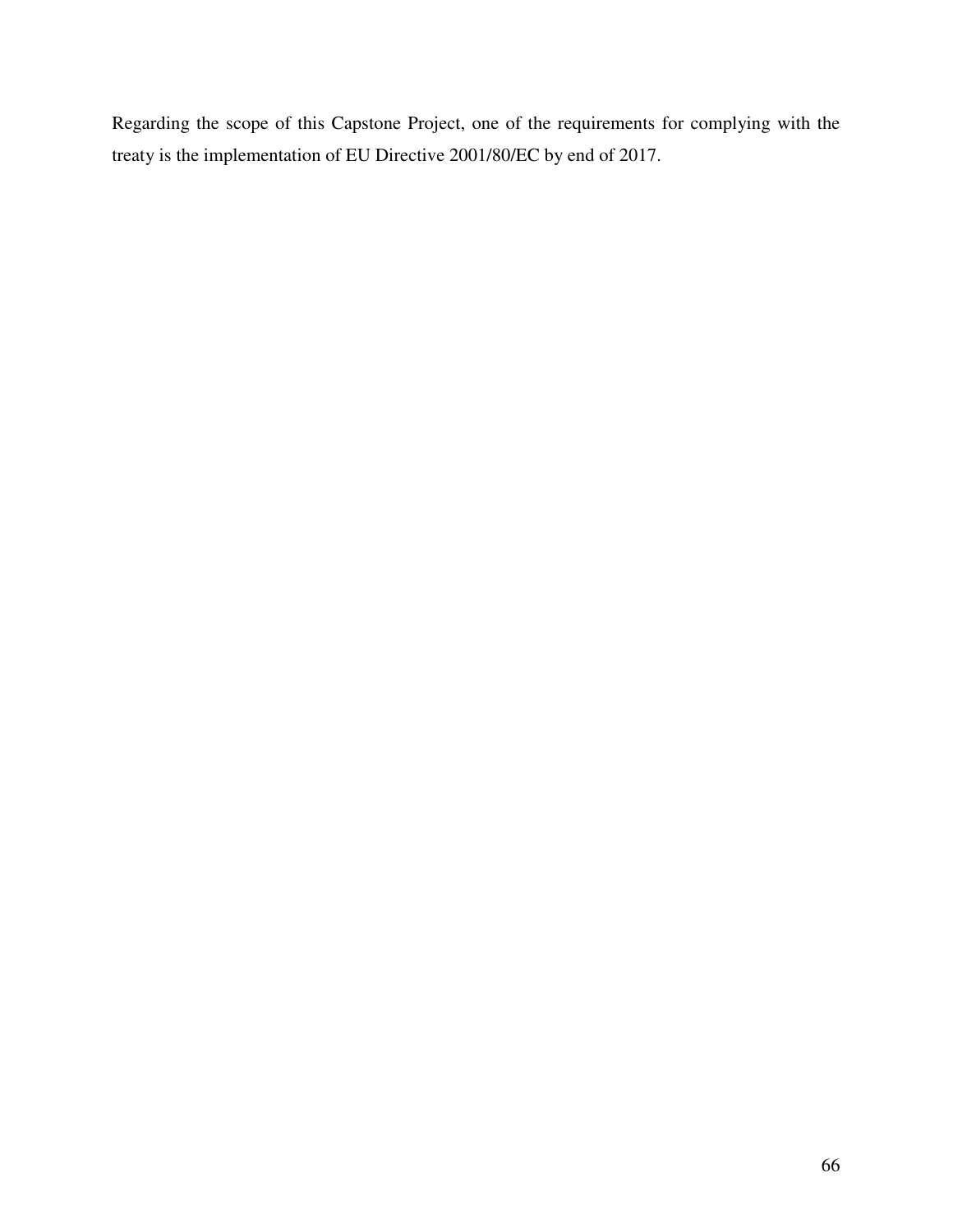#### **Appendix B**

Table. B.1. Calculation for costs or revenues for net import or export of electricity and costs for  $CO_2$  emissions

|                                                                 |                               | 2010    | 2012    | 2014    | 2016    | 2017    | 2018     | 2020     | 2022     | 2024     | 2026     | 2028     | 2030     |
|-----------------------------------------------------------------|-------------------------------|---------|---------|---------|---------|---------|----------|----------|----------|----------|----------|----------|----------|
| total CO2 emission scenario 1                                   | kiloton                       | 7054    | 6613    | 7219    | 7219    | 7219    | 4634     | 4344     | 4634     | 4634     | 4344     | 4634     | 4634     |
| total CO2 emission scenario 2                                   | kiloton                       | 7054    | 6613    | 7219    | 7219    | 9780    | 7111     | 7949     | 7949     | 7949     | 7670     | 7949     | 7949     |
| total CO2 emission scenario 3                                   | kiloton                       | 7054    | 6613    | 7219    | 7219    | 9780    | 7111     | 11430    | 11430    | 11430    | 11151    | 11430    | 11430    |
| total CO2 emission scenario 4                                   | kiloton                       | 7054    | 6613    | 7219    | 7219    | 9780    | 7111     | 11430    | 14911    | 18392    | 18113    | 18392    | 18392    |
| net import/export scenario 1                                    | GWh                           | 260     | 1,006   | 1,038   | 1,546   | 1,816   | 3,673    | 4,488    | 4,910    | 5,605    | 6,578    | 7,171    | 8,051    |
| net import/export scenario 2                                    | GWh                           | 260     | 1,006   | 1,038   | 1,546   | $-873$  | 584      | 516      | 1,159    | 1,855    | 2,828    | 3,420    | 4,300    |
| net import/export scenario 3                                    | GWh                           | 260     | 1,006   | 1,038   | 1,546   | $-873$  | 584      | $-2,834$ | $-2,191$ | $-1,496$ | $-523$   | 70       | 950      |
| net import/export scenario 4                                    | GWh                           | 260     | 1,006   | 1,038   | 1,546   | $-873$  | 584      | $-2,834$ | $-5,542$ | $-8,197$ | $-7,224$ | $-6,632$ | $-5,752$ |
|                                                                 |                               |         |         |         |         |         |          |          |          |          |          |          |          |
| Cost or revenues - Scenario 1                                   | million $\epsilon$            | $-11.7$ | $-45.3$ | $-46.7$ | $-69.6$ | $-81.7$ | $-165.3$ | $-202.0$ | $-221.0$ | $-252.2$ | $-296.0$ | $-322.7$ | $-362.3$ |
| Cost or revenues - Scenario 2                                   | million $\epsilon$            | $-11.7$ | $-45.3$ | $-46.7$ | $-69.6$ | 39.3    | $-26.3$  | $-23.2$  | $-52.2$  | $-83.5$  | $-127.2$ | $-153.9$ | $-193.5$ |
| Cost or revenues - Scenario 3                                   | million $\epsilon$            | $-11.7$ | $-45.3$ | $-46.7$ | $-69.6$ | 39.3    | $-26.3$  | 127.5    | 98.6     | 67.3     | 23.5     | $-3.1$   | $-42.7$  |
| Cost or revenues - Scenario 4                                   | million $\epsilon$            | $-11.7$ | $-45.3$ | $-46.7$ | $-69.6$ | 39.3    | $-26.3$  | 127.5    | 249.4    | 368.9    | 325.1    | 298.4    | 258.8    |
| cap of CO2 (if set by EU)                                       | kiloton                       |         |         |         |         |         | 11000    | 11000    | 11000    | 11000    | 11000    | 11000    | 11000    |
|                                                                 |                               |         |         |         |         |         |          |          |          |          |          |          |          |
| Difference of total CO2 from cap of CO2                         |                               |         |         |         |         |         |          |          |          |          |          |          |          |
| scenario 1                                                      | kiloton                       |         |         |         |         |         | $-6366$  | $-6656$  | $-6366$  | $-6366$  | $-6656$  | $-6366$  | $-6366$  |
| scenario 2                                                      | kiloton                       |         |         |         |         |         | $-3889$  | $-3051$  | $-3051$  | $-3051$  | $-3330$  | $-3051$  | $-3051$  |
| scenario 3                                                      | kiloton                       |         |         |         |         |         | $-3889$  | 430      | 430      | 430      | 151      | 430      | 430      |
| scenario 4                                                      | kiloton<br>million $\epsilon$ |         |         |         |         |         | $-3889$  | 430      | 3911     | 7392     | 7113     | 7392     | 7392     |
| cost of CO2 - scenario 1                                        | million $\epsilon$            |         |         |         |         |         | $-159$   | $-166$   | $-159$   | $-159$   | $-166$   | $-159$   | $-159$   |
| cost of CO2 - scenario 2                                        | million $\epsilon$            |         |         |         |         |         | $-97$    | $-76$    | $-76$    | $-76$    | $-83$    | $-76$    | $-76$    |
| cost of CO2 - scenario 3                                        | million $\epsilon$            |         |         |         |         |         | $-97$    | 11       | 11       | 11       | 4        | 11       | 11       |
| cost of CO2 - scenario 4                                        |                               |         |         |         |         |         | $-97$    | 11       | 98       | 185      | 178      | 185      | 185      |
| difference of cost for electricity to                           | million $\epsilon$            |         |         |         |         |         |          |          |          |          |          |          |          |
| cost of CO2 scenario 1                                          |                               |         |         |         |         |         | $-6.1$   | $-35.6$  | $-61.8$  | $-93.1$  | $-129.6$ | $-163.5$ | $-203.1$ |
| difference of cost for electricity to                           | million $\epsilon$            |         |         |         |         |         |          |          |          |          |          |          |          |
| cost of CO2 scenario 2<br>difference of cost for electricity to | million $\epsilon$            |         |         |         |         |         | 70.9     | 53.0     | 24.1     | $-7.2$   | $-44.0$  | $-77.6$  | $-117.2$ |
| cost of CO2 scenario 3                                          |                               |         |         |         |         |         | 70.9     | 116.8    | 87.9     | 56.6     | 19.8     | $-13.9$  | $-53.5$  |
| difference of cost for electricity to                           | million $\epsilon$            |         |         |         |         |         |          |          |          |          |          |          |          |
| cost of CO2 scenario 4                                          |                               |         |         |         |         |         | 70.9     | 116.8    | 151.6    | 184.1    | 147.3    | 113.6    | 74.0     |